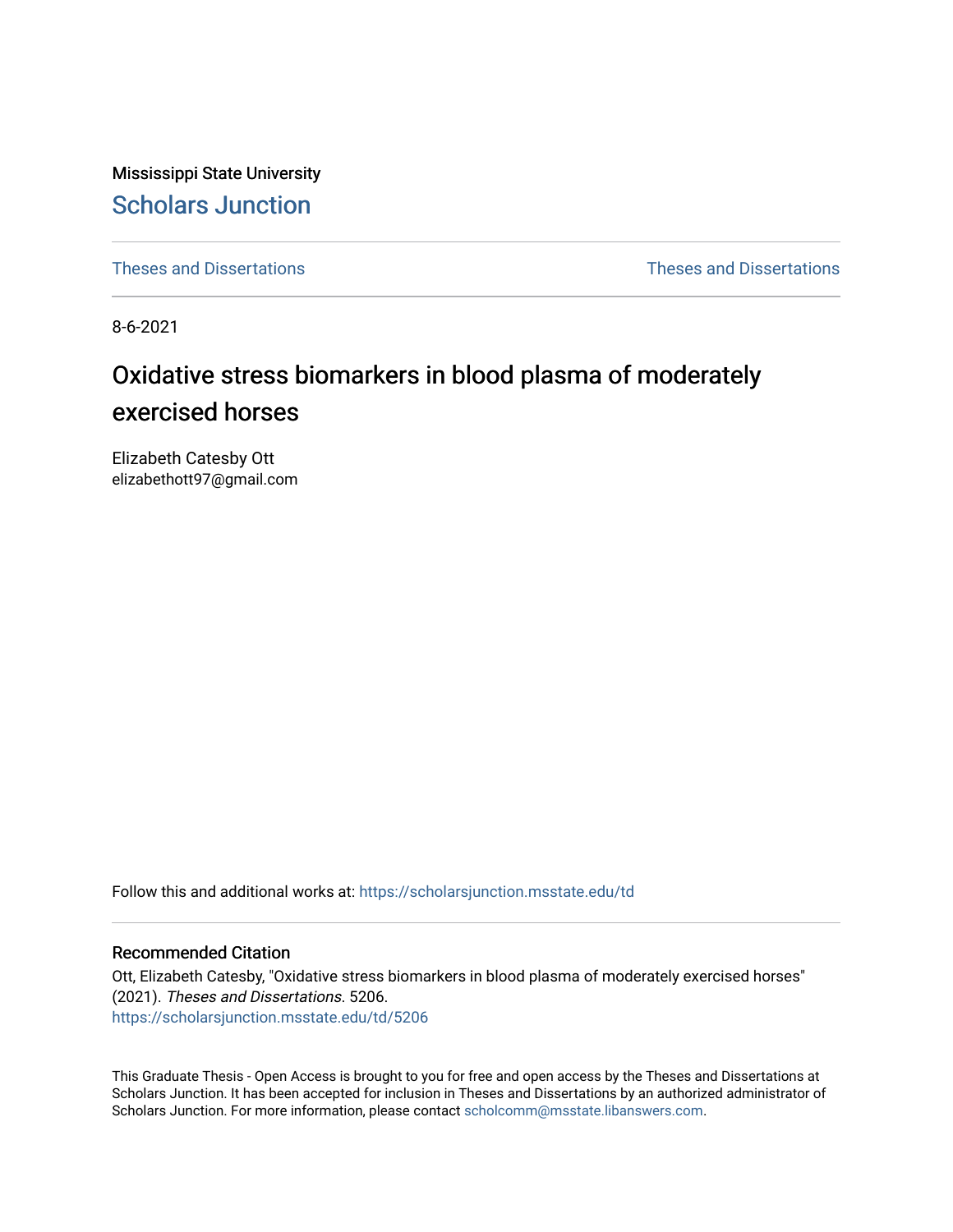Oxidative stress biomarkers in blood plasma of moderately exercised horses

By

Elizabeth Catesby Ott

Approved by:

Clay A. Cavinder (Major Professor) Thu Dinh Caleb O. Lemley Jaime Larson (Graduate Coordinator) Scott T. Willard (Dean, College of Agriculture and Life Sciences)

> A Thesis Submitted to the Faculty of Mississippi State University in Partial Fulfillment of the Requirements for the Degree of Master of Science in Agricultural Science in the Department of Animal and Dairy Sciences

> > Mississippi State, Mississippi

August 2021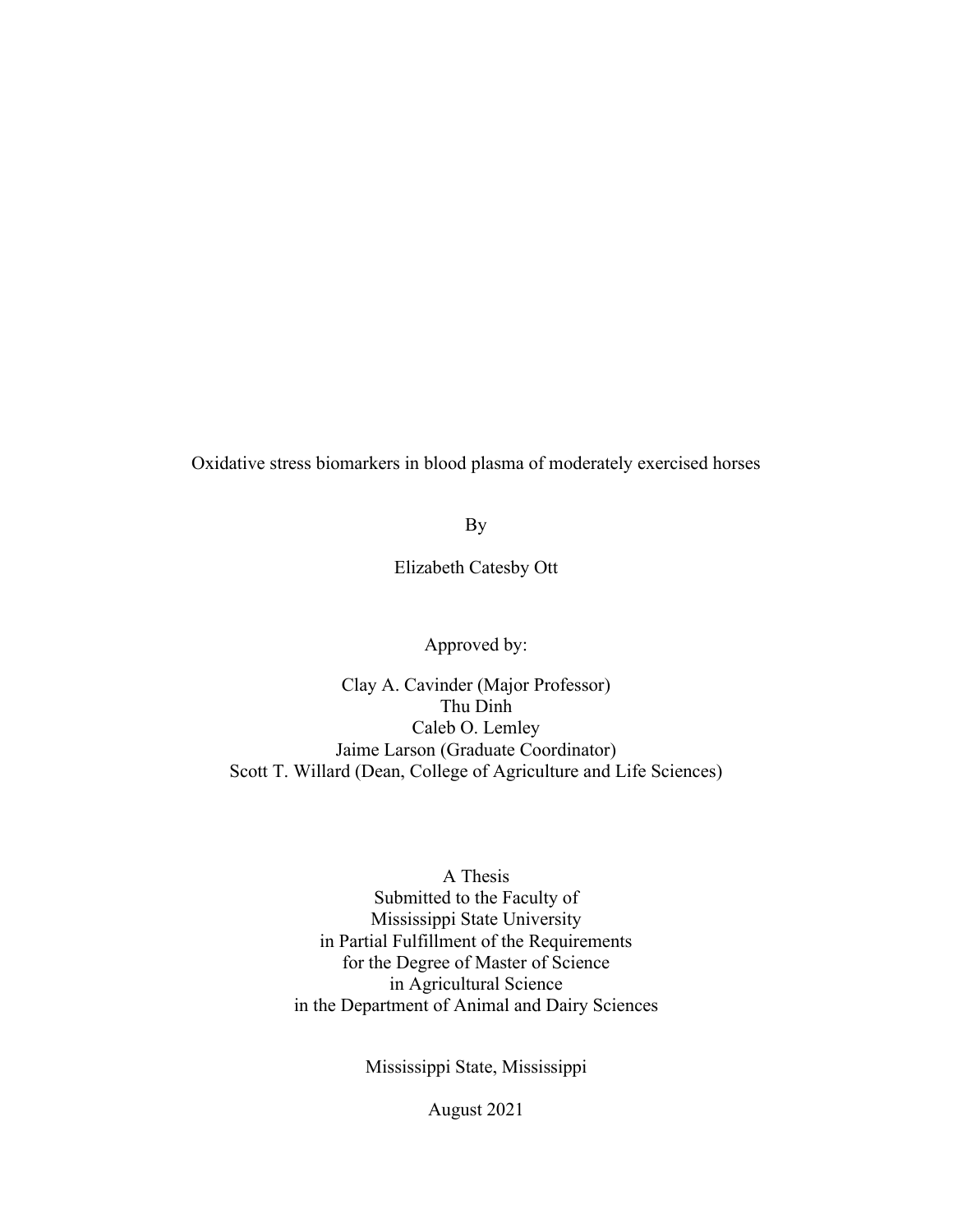Copyright by

Elizabeth Catesby Ott

2021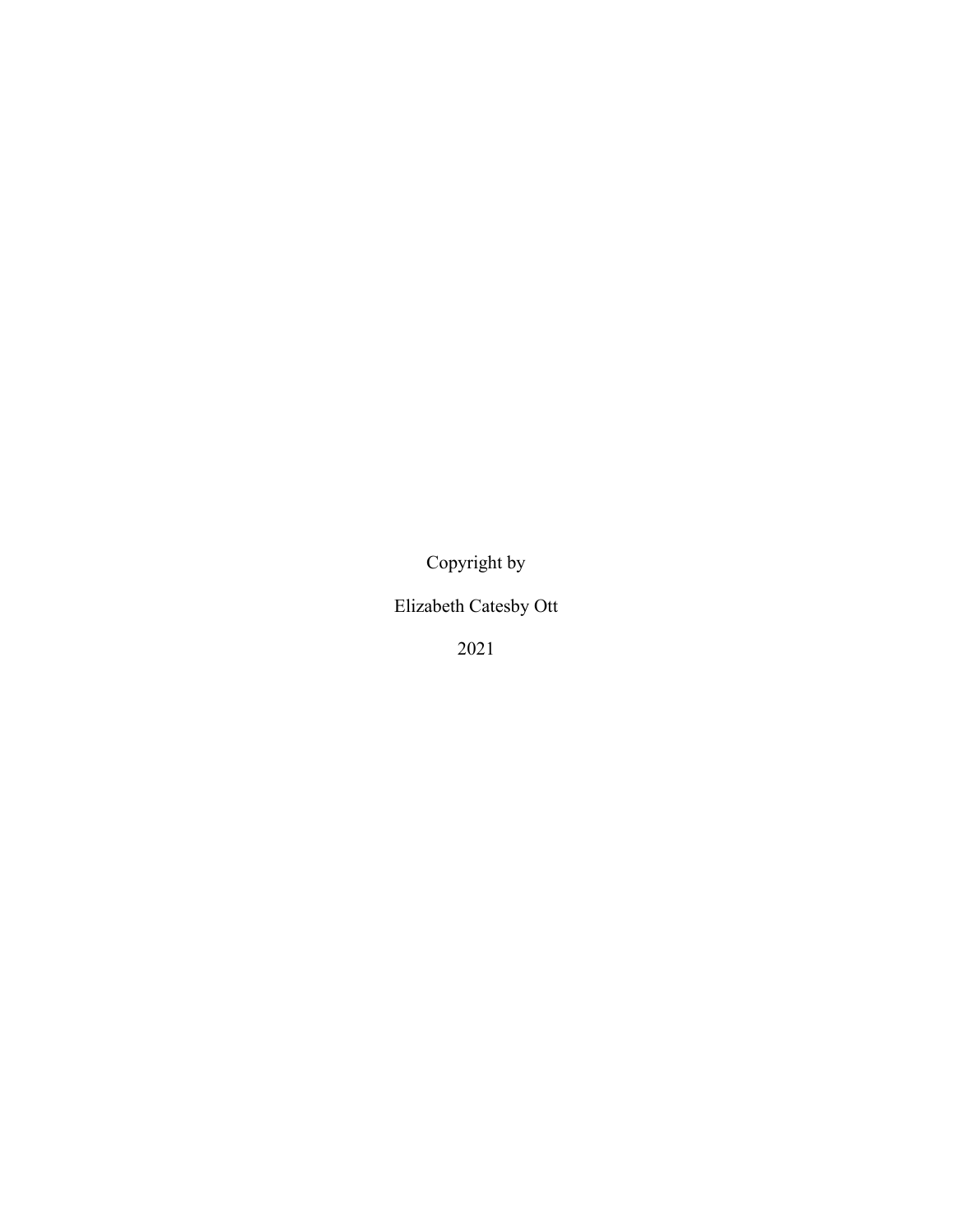Name: Elizabeth Catesby Ott Date of Degree: August 6, 2021 Institution: Mississippi State University Major Field: Agricultural Science Major Professor: Clay Cavinder Title of Study: Oxidative stress biomarkers in blood plasma of moderately exercised horses Pages in Study: 51

Candidate for Degree of Master of Science

Equine athletes are subjected to environmental and physical stressors resulting in oxidative stress that can negatively impact performance. Oxidative stress can result in lipid peroxidation, cell damage, and DNA degradation leading to physiological dysfunction and increased instance of disease. It has been established that humans are able to adapt to oxidative stress when exposed to extended periods of high-intensity exercise, however, this has yet to be established in the equine model. In the present study, we sought to establish patterns of oxidative stress expression immediately following exercise and adaption to prolonged exposure to exercise training in the equine model. Results indicate horses express changes in oxidative stress biomarkers at the onset of exercise training but adapt with prolonged exercise regimes. Future research should focus on mitigation techniques and therapeutics for oxidative stress in equine athletes.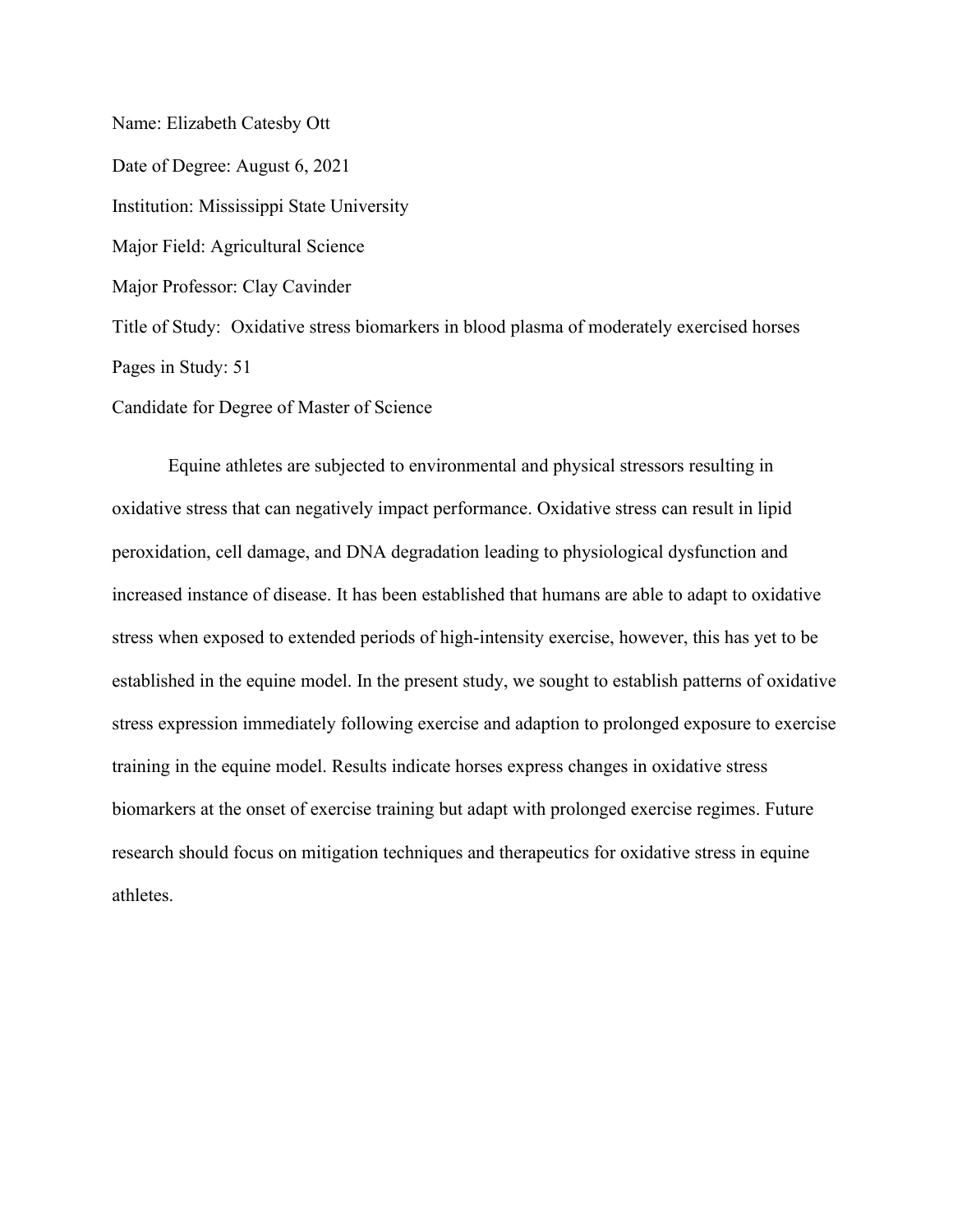# DEDICATION

<span id="page-4-0"></span>To my wonderful mother, who has always encouraged me to chase my dreams no matter

how they shift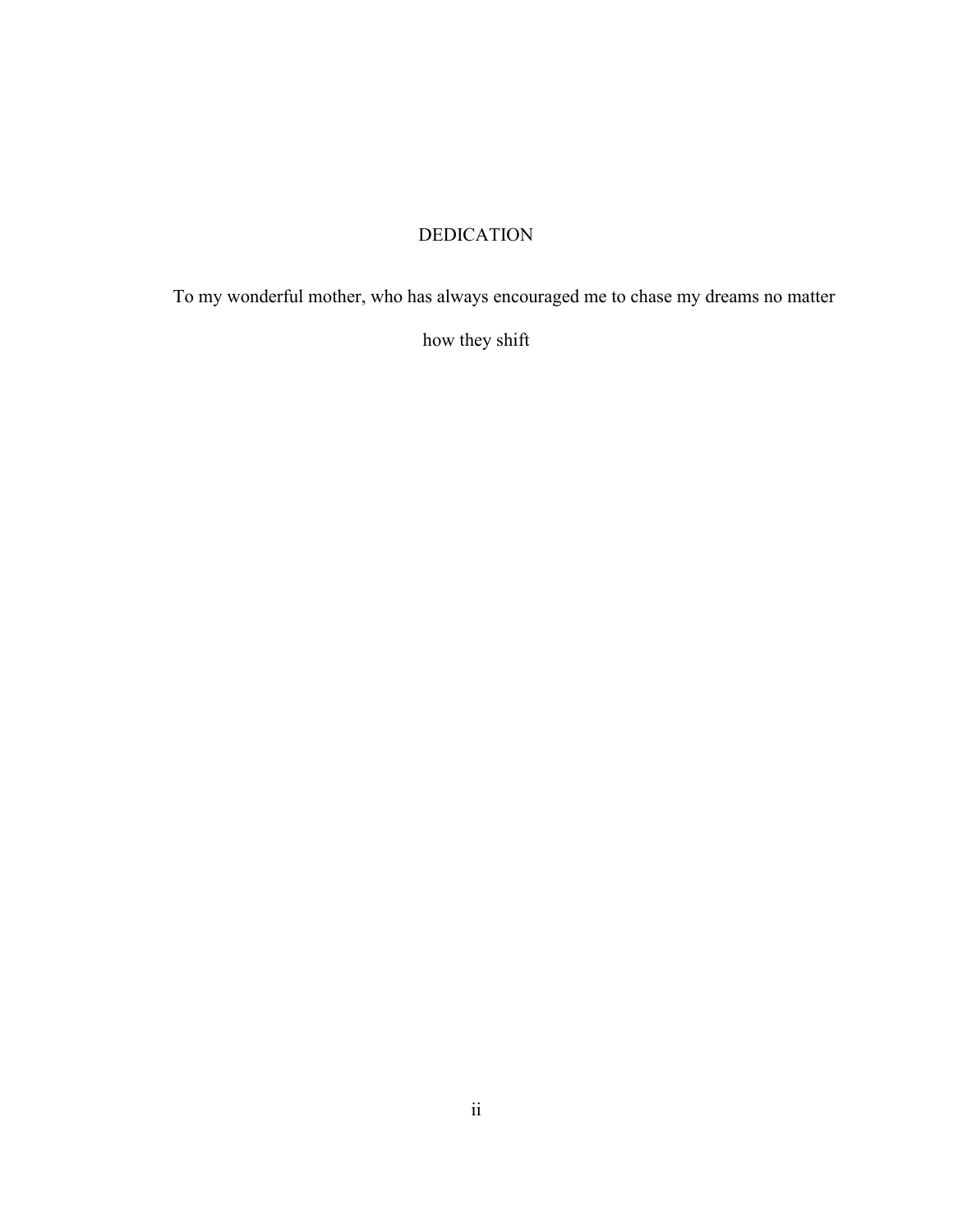# TABLE OF CONTENTS

| <b>CHAPTER</b> |                                                                  |  |
|----------------|------------------------------------------------------------------|--|
| I.             |                                                                  |  |
| II.            |                                                                  |  |
|                | Oxidative Stress: Nicotinamide Adenine Dinucleotide Phosphate 19 |  |
| III.           | OXIDATIVE STRESS BIONARKERS IN BLOOD PLASMA OF MODERATELY        |  |
|                |                                                                  |  |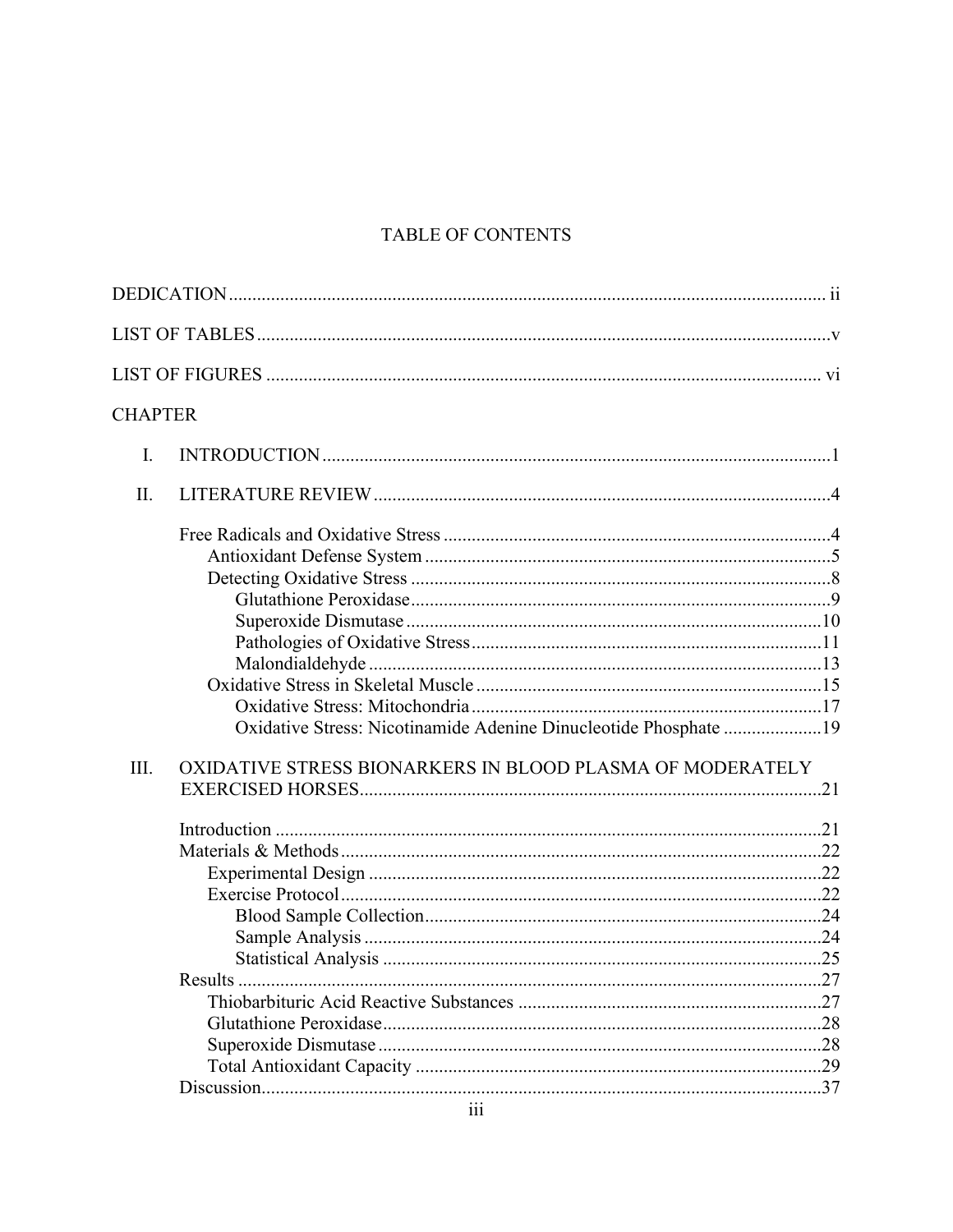| <b>REFERENCES</b> |  |
|-------------------|--|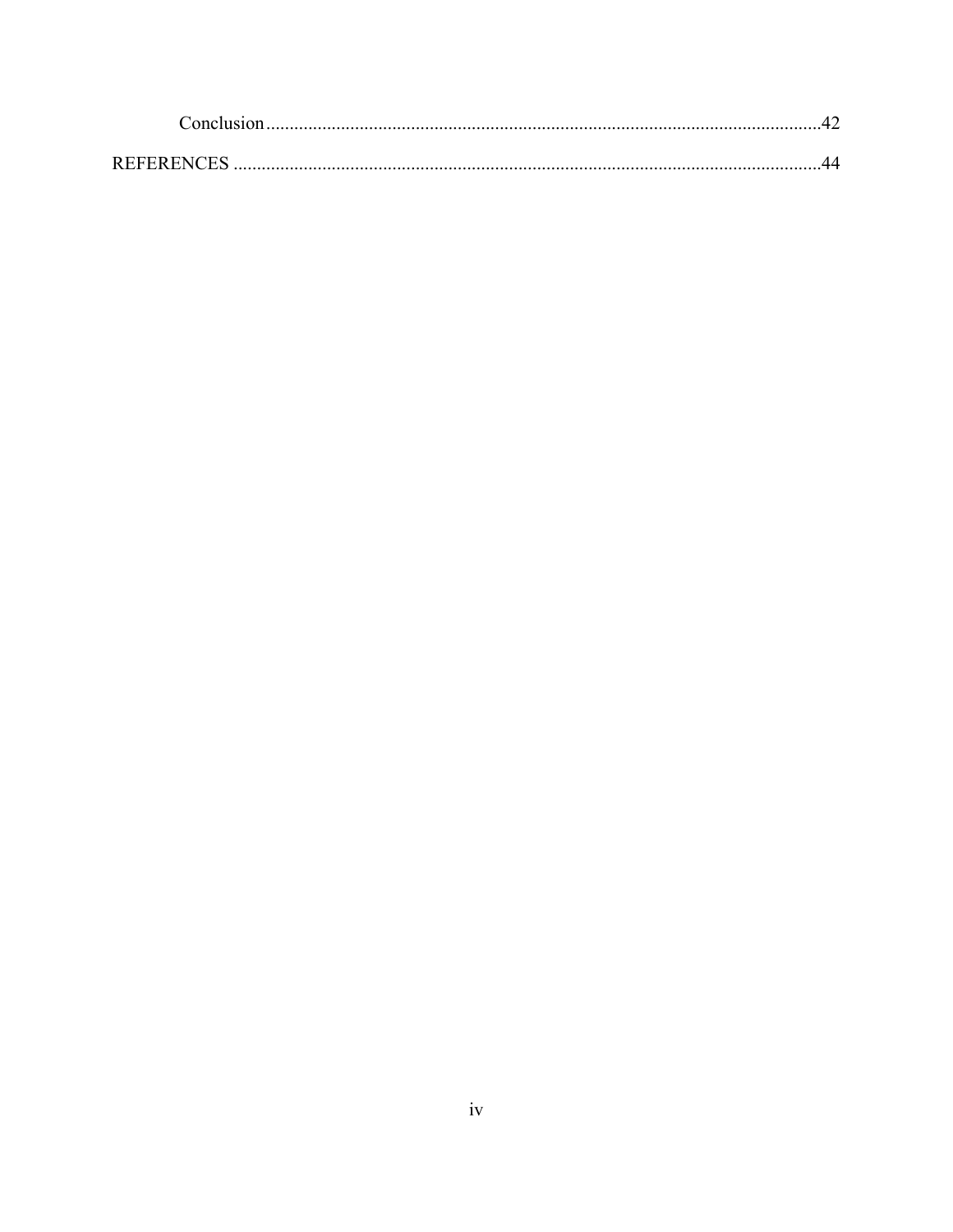# LIST OF TABLES

<span id="page-7-0"></span>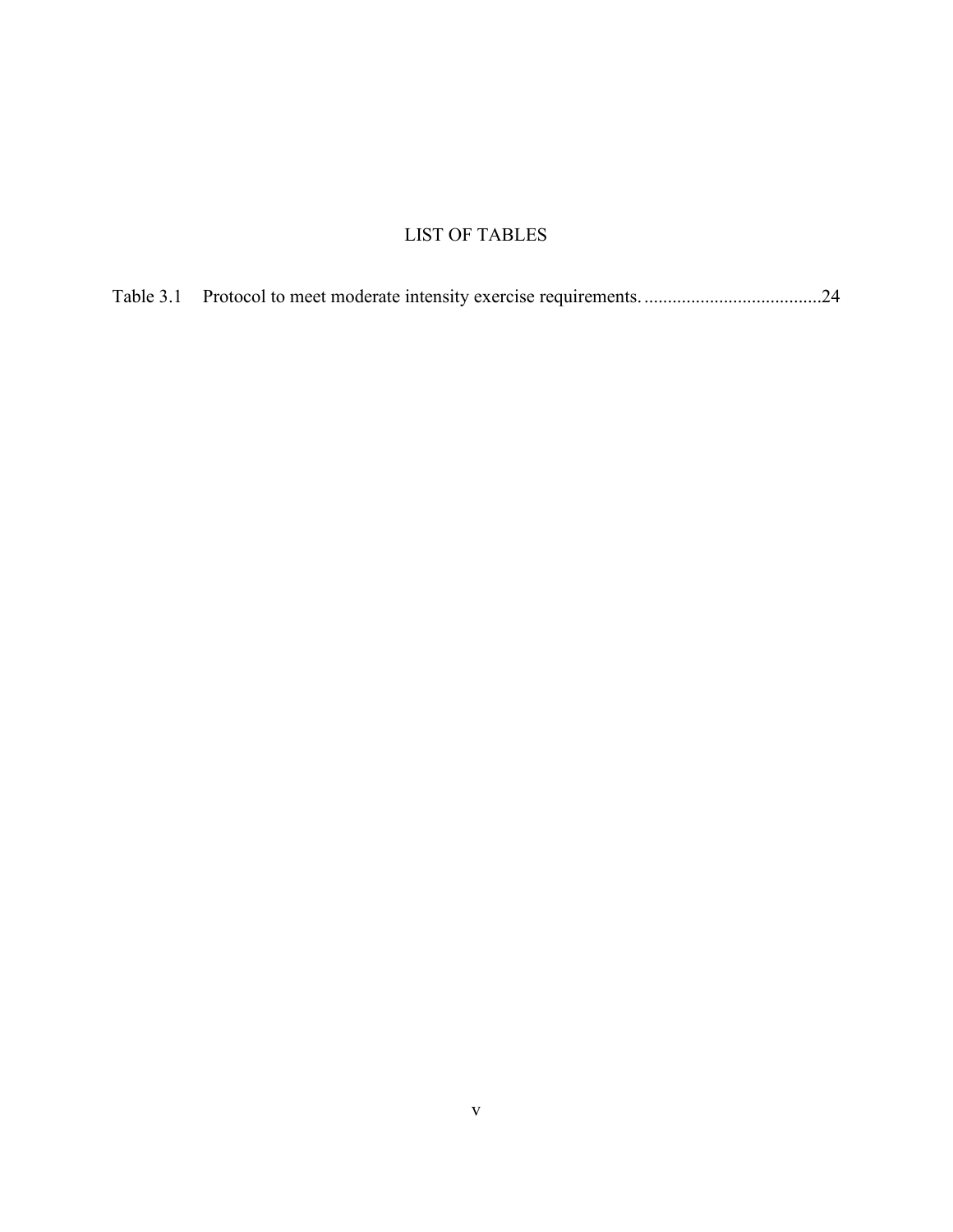# LIST OF FIGURES

<span id="page-8-0"></span>

|            | (TBARS) on d 1, 2, and 3 of wk 1 and 2 for moderately exercised horses. All<br>data are represented as the mean $\pm$ standard error. ° denotes a decrease from                                                                                            |  |
|------------|------------------------------------------------------------------------------------------------------------------------------------------------------------------------------------------------------------------------------------------------------------|--|
|            | Figure 3.2 Blood plasma concentrations of thiobarbituric acid reactive substances<br>(TBARS) on d 1, 2, and 3 of wk 7 and 8 for moderately exercised horses. All<br>data are represented as the mean $\pm$ standard error. ° denotes a decrease from       |  |
|            | Figure 3.3 Blood plasma concentrations of superoxide dismutase (SOD) activity on d 1,<br>2, and 3 of wk 1 and 2 for moderately exercised horses. All data are<br>represented as the mean ± standard error. ° denotes a decrease from baseline,             |  |
|            | Figure 3.4 Blood plasma concentrations of superoxide dismutase (SOD) activity on d 1,<br>2, and 3 of wk 7 and 8 for moderately exercised horses. All data are<br>represented as the mean ± standard error. °denotes a decrease from baseline,              |  |
|            | Figure 3.5 Blood plasma concentrations of glutathione peroxidase (GPx) activity on d 1,<br>2, and 3 of wk 1 and 2 for moderately exercised horses. All data are<br>represented as the mean $\pm$ standard error. $\circ$ denotes a decrease from baseline, |  |
|            | Figure 3.6 Blood plasma concentrations of glutathione peroxidase (GPx) activity on d 1,<br>2, and 3 of wk 7 and 8 for moderately exercised horses. All data are<br>represented as the mean ± standard error. ° denotes a decrease from baseline,           |  |
| Figure 3.7 | Blood plasma concentrations of total antioxidant capacity (TAC) for d 1, 2,<br>and 3 between all wk for moderately exercised horses. All data are<br>represented as the mean $\pm$ standard error. • denotes an increase from baseline                     |  |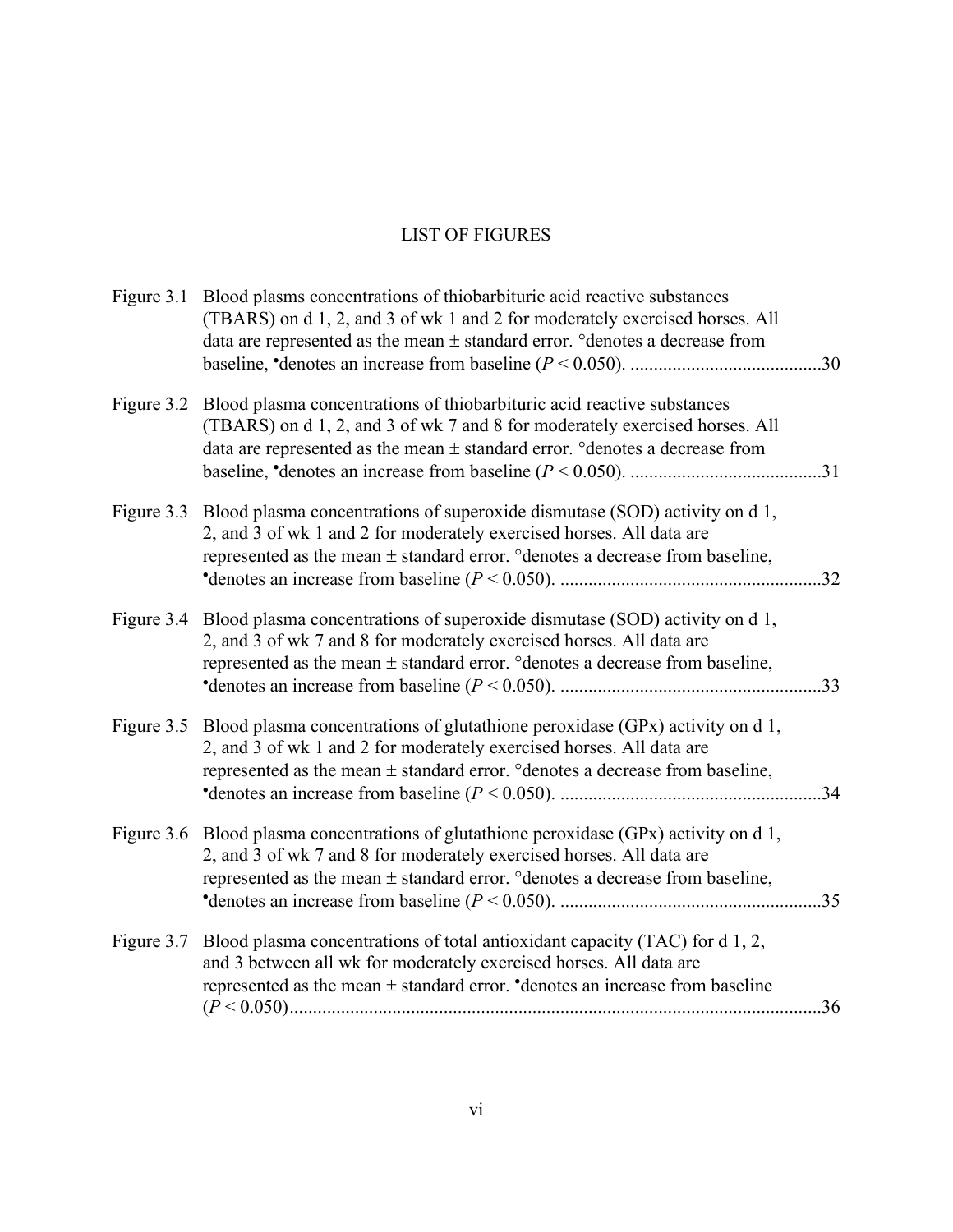# CHAPTER I

# **INTRODUCTION**

<span id="page-9-1"></span><span id="page-9-0"></span>The United States equine industry generates approximately \$122 billion dollars for the US economy annually, both through direct and indirect spending. Throughout the country, over 7 million horses participate in racing, showing, or recreational activities every year (Jones, 2017). Mississippi's equine industry, with around 120,000 horses, generates \$1.15 million in economic impacts annually with 90% of that horse population participating in showing and pleasure (Myles, 2008).

Horses are transported all over the country to participate in competitions and are subject to a variety of environmental and physical stressors on a regular basis. Many horse owners rely on unproven supplements and complicated feed strategies to combat temperament and exercise related performance issues. Trailering to and from shows, along with increased exercise loads during competition, is often thought to have a negative effect on the horse's performance, however there is little research investigating the specific mechanisms involved and effected by these stressors. The induction of Oxidative Stress (OS) brought on by physical stressors could help explain the decline in performance of many equine athletes when presented at competition.

Oxidative stress is often negatively associated with athletic performance due to its potentially damaging effects to unprotected tissues and cells, however, recent research in human athletes has indicated that regular exercise can increase antioxidant response, decreasing overall OS over time (Parker et al., 2014; Zuo et al., 2015). Despite this positive effect, unaccustomed or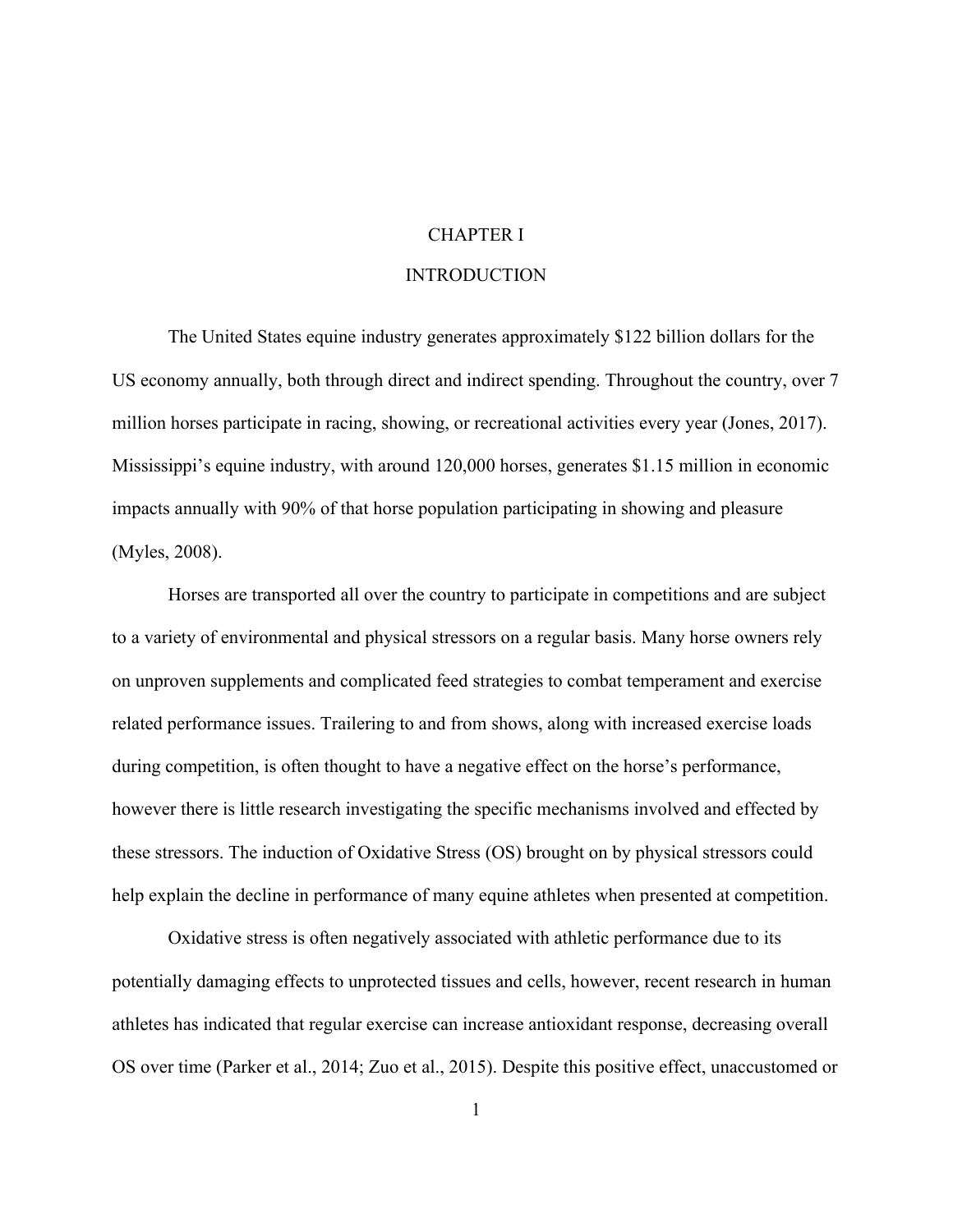exhaustive exercise can result in an imbalance of in the oxidant/ antioxidant ratio, causing muscle, tissue, and cell damage (Aguiló et al., 2005; Davies et al., 1982; He et al., 2016; Thirumalai et al., 2011). Horses presented at competition are exposed to continuous days of exercise without rest, deviating from their regular exercise routine, as well as an increase in exercise load for the duration of the competition. This increased exercise load and resulting increase in OS may be a contributor to decreased performance seen at competition, due to damage to muscle tissue and decreased force production within skeletal muscle (Powers & Jackson, 2008; M. Reid et al., 1993; Steinbacher & Eckl, 2015a; Wan et al., 2017).

The majority of equine research regarding OS has been performed on subjects participating in endurance and racing competitions (Brkljača Bottegaro et al., 2018; de Moffarts et al., 2004; Gondim et al., 2009; Smarsh & Williams, 2017), with data taken only immediately before and after exercise. While research pertaining to OS in human athletes is abundant, there is little information on OS in horses induced by moderate exercise or exercise repeated over extended periods of time. Understanding the immediate effects of exercise on OS production, as well as the effects of repeated exercise on OS levels over time, will give horse owners and trainers better insight on the effects of exercise on equine athletes, and how to develop training and showing programs to combat induction of OS.

Oxidative stress can be defined as an imbalance between free radicals (FR) and antioxidants in the body. Free radicals are known as atoms containing one or more unpaired electrons in an atomic orbital. These unpaired electrons make atoms unstable and highly reactive. The most common cause of FR formation is the synthesis of ATP, which produces reactive oxygen species (ROS) and reactive nitrogen species (RNS) (Pham-Huy et al., 2008). Immune functions can benefit from low levels of ROS and RNS in the body, however, when the body is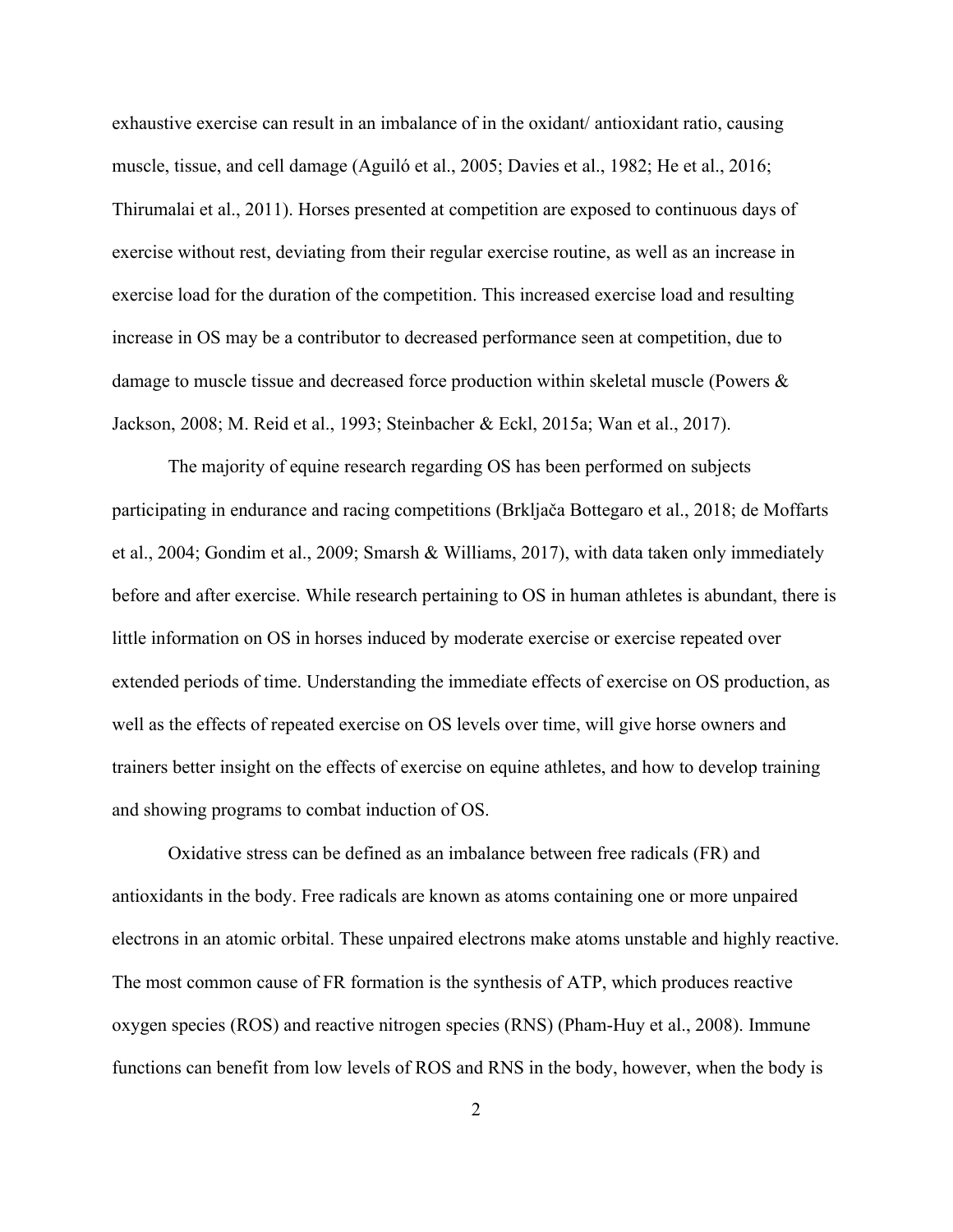unable to neutralize the ROS/RNS present, they can have detrimental effects and result in OS. This process can result in the altered structure of proteins, lipids, and DNA, and can damage cell membranes (Valko et al., 2007).

Investigation of research into the effects of OS on equine athletes led to the development of the currently discussed research. Analysis of available equine related literature, and issues present within the equine field led researchers to investigate the capacity that stressors associated with competition have to elicit significant OS response in equine athletes. The objectives of this study were to determine baseline parameters for OS biomarkers during rest and exercise, compare baseline measurements of OS biomarkers to those following exercise training, and investigate the persistence of OS biomarkers following exercise.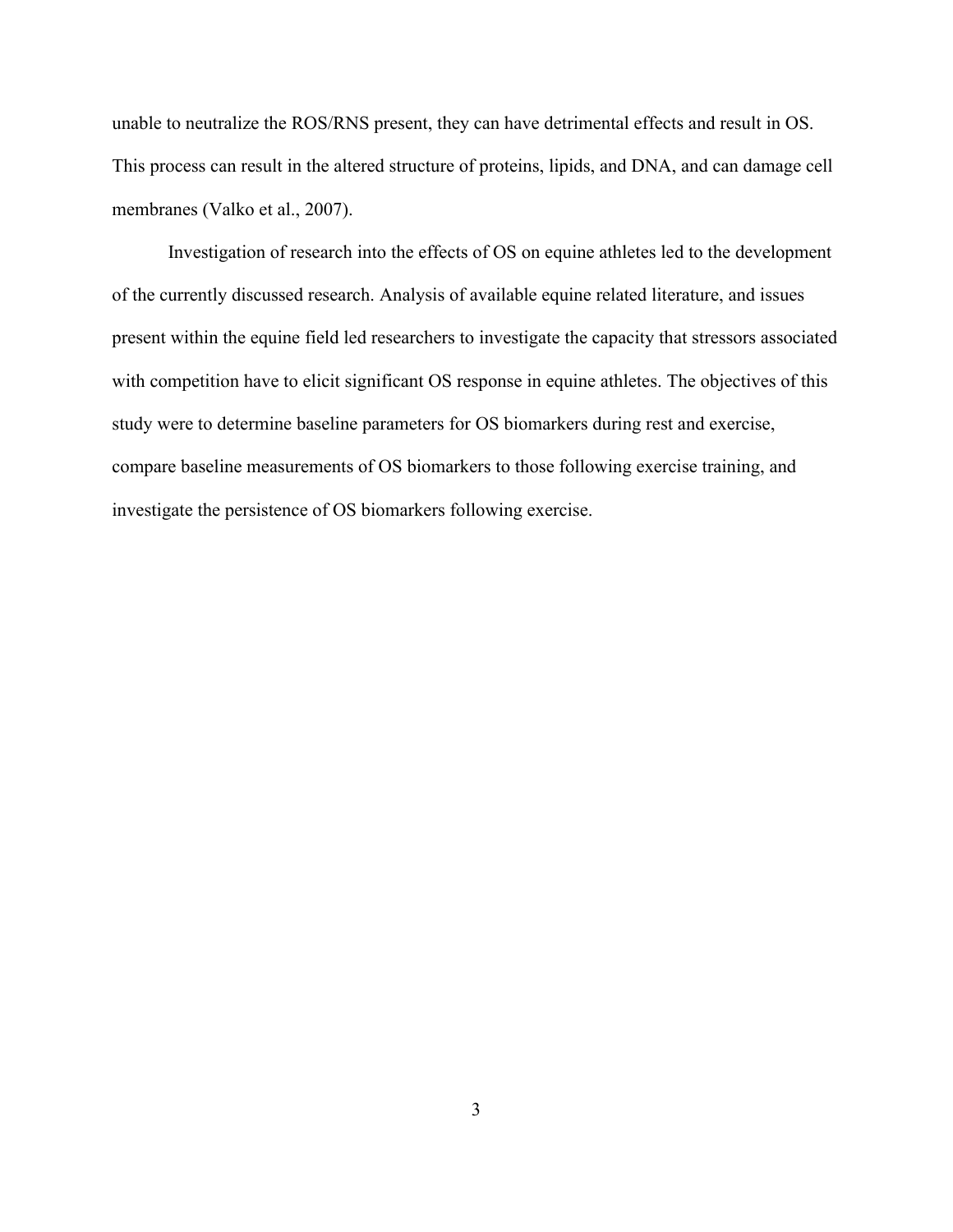# CHAPTER II

# LITERATURE REVIEW

# **Free Radicals and Oxidative Stress**

<span id="page-12-1"></span><span id="page-12-0"></span>Oxygen free radicals – more commonly referred to as reactive oxygen species (ROS) and reactive nitrogen species (RNS) – and their effect on OS across a multitude of species has been a topic in human and veterinary medicine now for over fifty years. Upon the discovery of oxygen toxicity in the early 1950's (Gerschman et al., 1954) there have been numerous articles regarding the production of ROS and the effects they have on biological systems (Beckman & Ames, 1998; Lykkesfeldt & Svendsen, 2007; Pham-Huy et al., 2008; Powers & Jackson, 2008). It is now understood that ROS and RNS play a number of roles within living systems, and have the potential to be both beneficial and harmful (Valko et al., 2007).

Moderate and low concentrations of ROS and RNS are necessary for maintenance of normal cell function, acting as regulatory mediators in signaling processes (Li, 2013) along with regulation of vascular tissue and ensuring the maintenance of redox homeostasis (Dröge, 2002). It is well known that the production of ROS can be identified in most cell types, acting as secondary messengers in a variety of signal transduction pathways (Valko et al., 2007). Reactive Oxygen Species can also be seen working as part of the body's defense mechanism, used to attack microbes eliciting an inflammatory response in the body (Li, 2013).

Although the benefits of low concentrations of ROS and RNS are now widely recognized, accumulation of these compounds can be dangerous to living systems. The buildup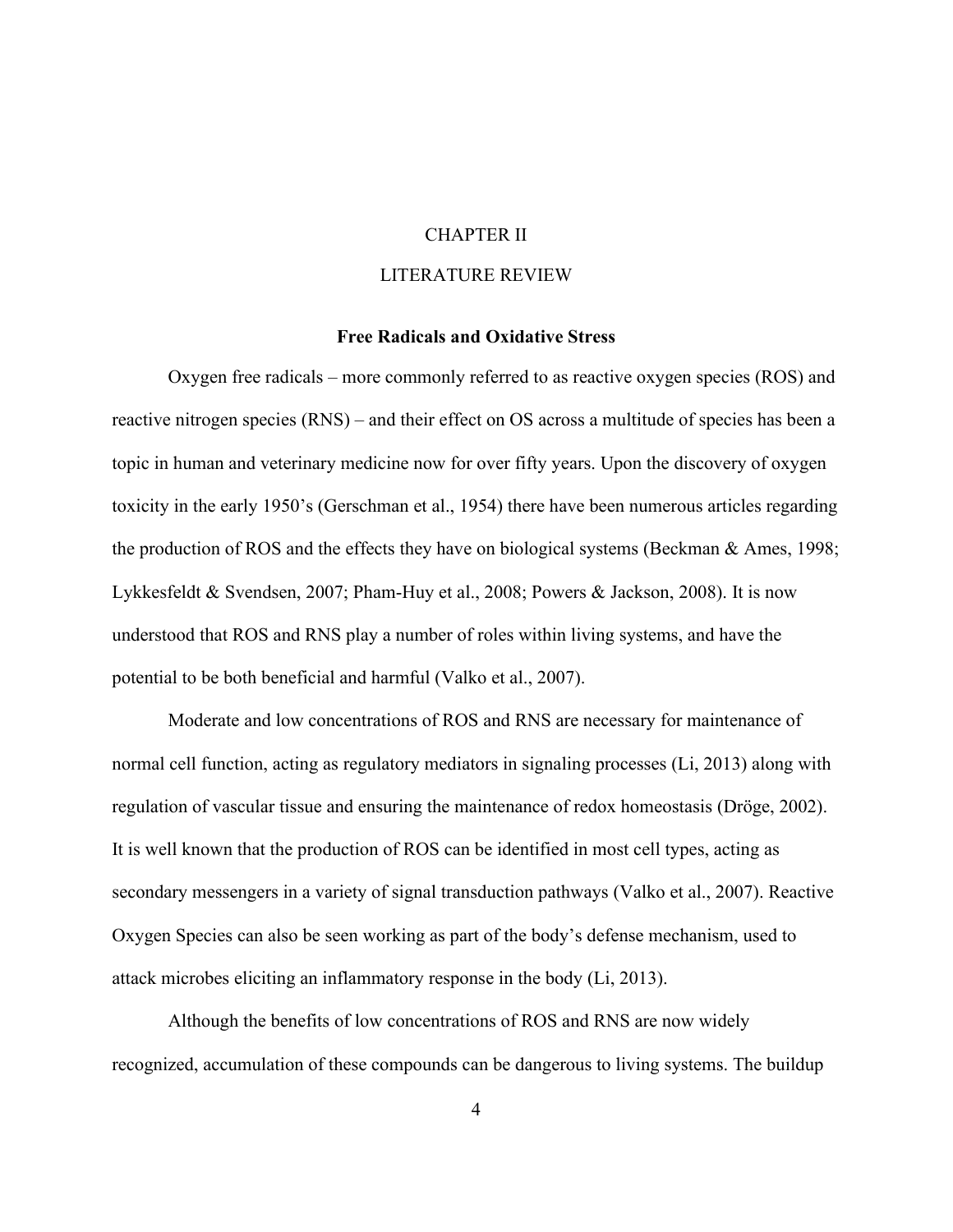of ROS and RNS causes an imbalance in the oxidant/antioxidant ratio maintained by the body, causing OS (Pham-Huy et al., 2008). Oxidants can be classified into radicals, a compound with an unpaired electron in the outer orbital, and non-radicals. A ROS/RNS radical status is relatively unrelated to the reactive potential of the molecule, rendering this classification system of little use. Buettner et al. (1993) created a more applicable classification system, according to an oxidants one-electron reduction potential (Lykkesfeldt & Svendsen, 2007). This reduction potential is analogous to the oxidant's reactive potential, effectively organizing these oxidants by the potential to cause harm. Free radicals include hydroxyl (OH<sup>•</sup>), superoxide (O<sub>2</sub><sup>•–</sup>), nitric oxide (NO<sup>•</sup>), nitrogen dioxide (NO<sub>2</sub><sup>•</sup>), peroxyl (ROO<sup>•</sup>), and lipid peroxyl (LOO<sup>•</sup>), with OH<sup>•</sup> acknowledged as the most reactive species (Buettner, 1993).

Oxidative stress occurs when the body is unable to neutralize or destroy excess ROS/RNS, causing oxidative damage that can alter and destroy cell membranes and other structures such as proteins, lipids, lipoproteins and deoxyribonucleic acid (DNA). The hydroxyl radical is capable of damaging or destroying all structural aspects of a DNA molecule (Valko et al., 2007), and is the causative agent of lipid peroxidation when combined with peroxynitrite (Pham-Huy et al., 2008).

#### <span id="page-13-0"></span>**Antioxidant Defense System**

Prolonged exposure to damaging oxidants has led organisms to develop defense mechanisms to help prevent oxidative damage to cells and tissues throughout the body. These defense mechanisms have developed into a variety of systems including preventative mechanisms, repair mechanisms, antioxidant and physical defenses (Cheeseman & Slater, 1993). Antioxidants are primarily responsible for protecting cells and tissues throughout the body from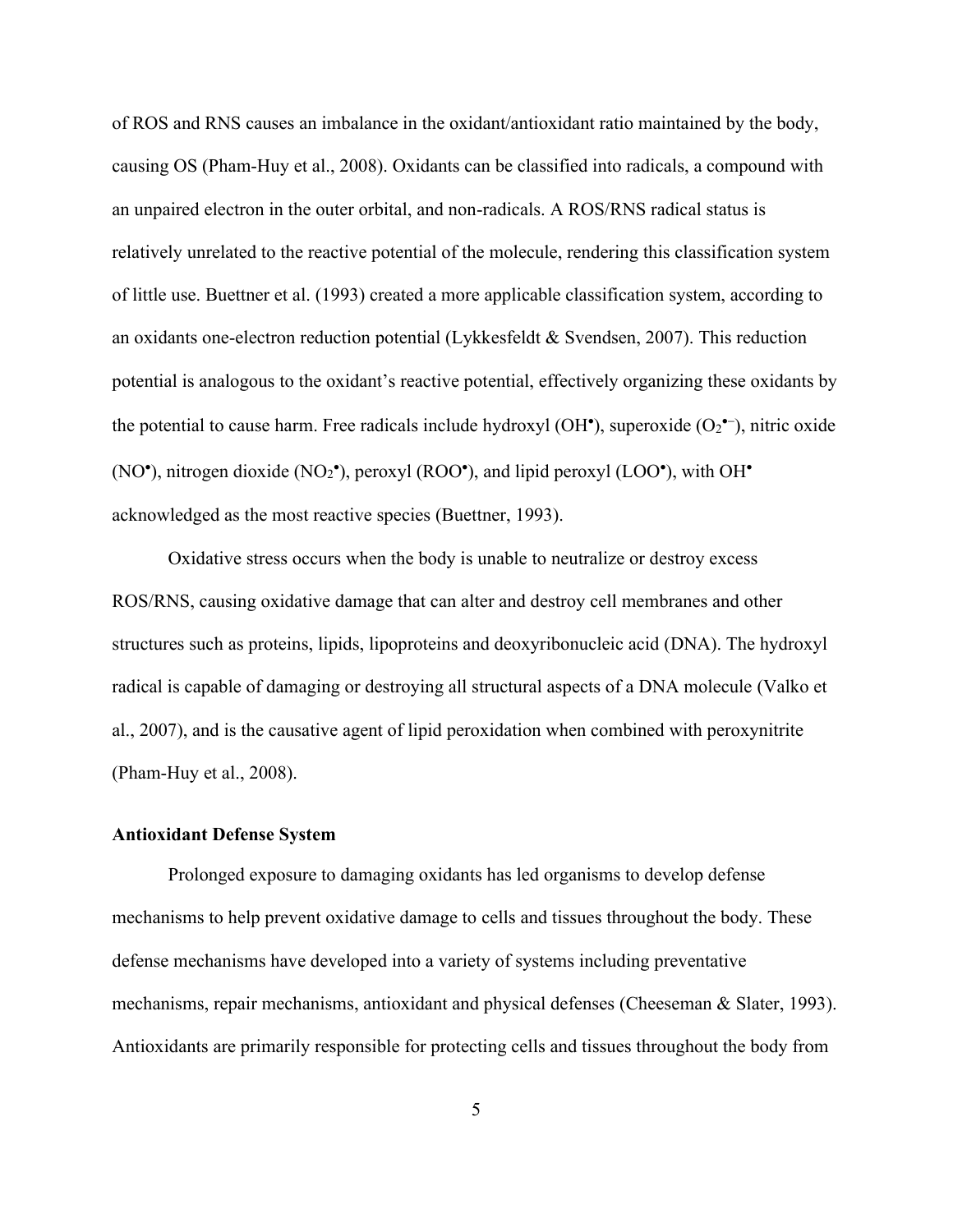oxidative damage by ROS, which is achieved by inactivating or transforming oxidants.

Transformation of oxidants by antioxidant enzymes results in less reactive forms of the oxidative molecules, or oxidative molecules that can further react with antioxidant enzymes (Kirschvink et al., 2008).

The hydroxyl radical along with the  $O_2$  anion and NO are responsible for a wide variety of issues that are associated with oxidative damage, which has required the body to adapt an effective method to combat this damage. Antioxidant enzymes such as superoxide dismutase (SOD), catalase (CAT), and glutathione-peroxidase (GPx) play a large role in catalyzing damaging oxidants in the body. These enzymes are responsible for transforming the hydroxyl radical into the  $O_2$  anion, which is then reduced further into hydrogen peroxide ( $H_2O_2$ ) and water through catalytic activity (Fridovich, 1995; Valko et al., 2007).

It is well established that exercise results in an increase in OS within the body (Davies et al., 1982; Li, 2013; Powers et al., 2011; Sachdev & Davies, 2008; Smarsh & Williams, 2017). With this ROS increase there is also an increase in the antioxidant levels during exercise (Aguiló et al., 2005; Fisher-Wellman & Bloomer, 2009; Parker et al., 2014). The presence of both antioxidants and oxidants is known as the oxidant/antioxidant ratio and can be used to measure the antioxidant response to the presence of ROS. In cases of extreme or exhaustive exercise, there is often a spike in the oxidant levels which shows an imbalance in the oxidant/antioxidant ratio, which when the bodies antioxidant defense system is no longer capable of keeping up with the ROS specie generation caused by intense exercise (Kirschvink et al., 2008).

When exposed to moderate-high intensity exercise continuously over time, an adaptive response within the antioxidant defense system is stimulated, increasing the ability to combat OS and maintain redox homeostasis in more extreme conditions (He et al., 2016; Parker et al., 2014;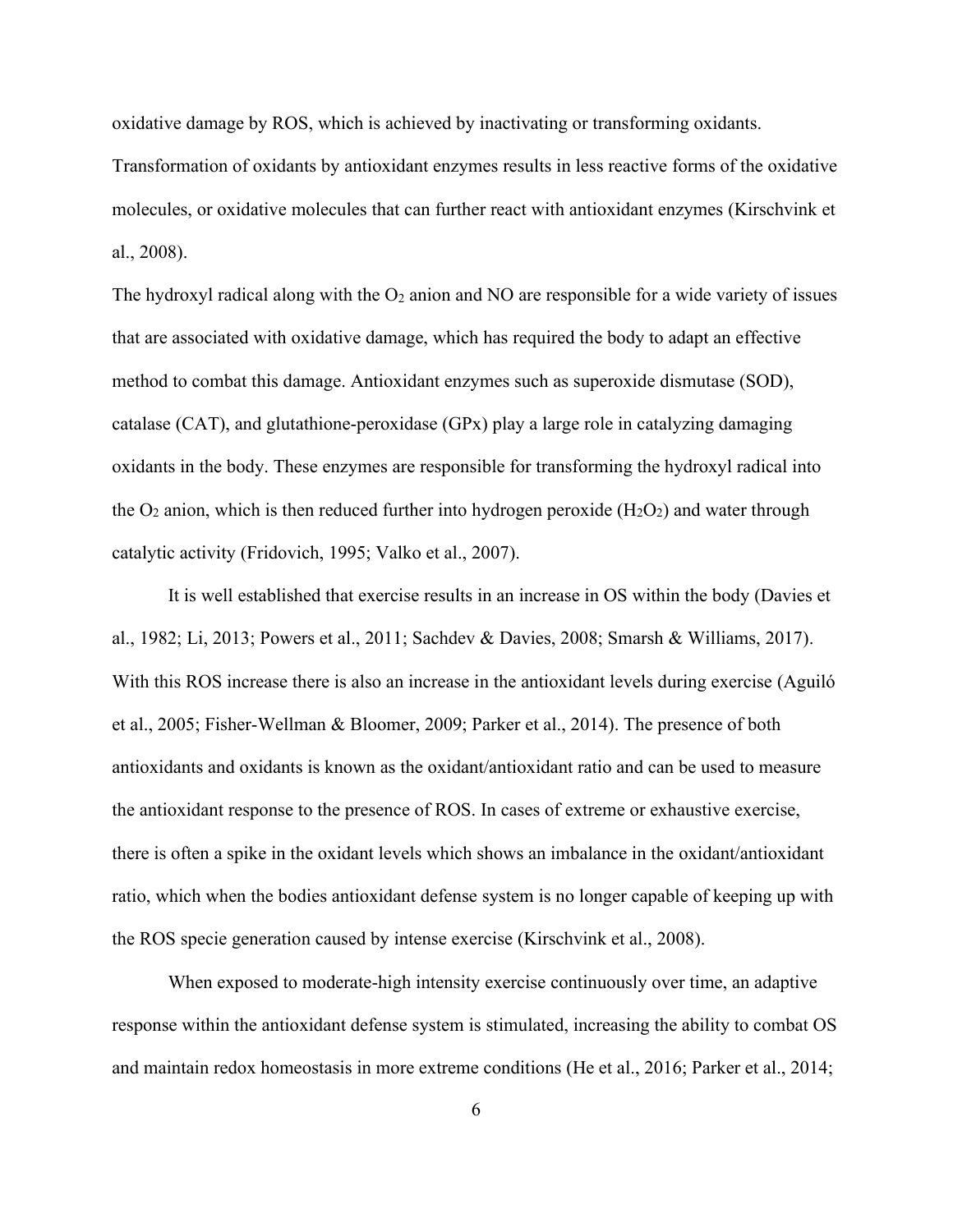Zuo et al., 2015). This elevated antioxidant response increases an individual's threshold for preventing OS related injuries when faced with exhaustive exercise, however, cannot prevent OS completely (Aguiló et al., 2005). There is extensive research investigating the mechanisms of antioxidant adaptation and its effects on athletes, with numerous papers and review articles dedicated to breaking down the components responsible for this adaption (Davies et al., 1982; Ji, 2008; M. B. Reid, 2001; Sachdev & Davies, 2008; Sen, 1995). Common themes established across the literature suggest that specific antioxidant response trends can be seen across species when experiencing exercise induced oxidative stress. Previous research consistently indicates that SOD levels increase in magnitude relative to exercise intensity (de Moffarts et al., 2004; Higuchi et al., 1985; Leeuwenburgh et al., 1994). Increases in GPx activity in response to increased exercise has also been recorded by numerous authors, however there is some discrepancy amongst experiments, resulting in less consistent findings for this parameter (Aguiló et al., 2005; Ji, 2008; Margis et al., 2008). Other physical parameters have also been indicated to effect the onset and severity of OS response such as age and sex (Kamper et al., 2009; Leeuwenburgh et al., 1994; Smarsh & Williams, 2017). These themes are not only represented within human research, but can be identified within equine research as well, with equine research investigating age effects and exercise response on the on-set and severity of OS as well as the antioxidant response demonstrated.

Age effect on OS markers has also been investigated by Smarsh et al. (2017) in a study measuring MDA, NO, GPx, and GSH-T in blood, muscle, and erythrocyte samples. An exercise training regime was used to measure OS biomarkers in unfit yearlings and mares. These data demonstrated that exercise training improved antioxidant status in both mares and yearlings, however there were more significant effects on antioxidant status of the mares, who showed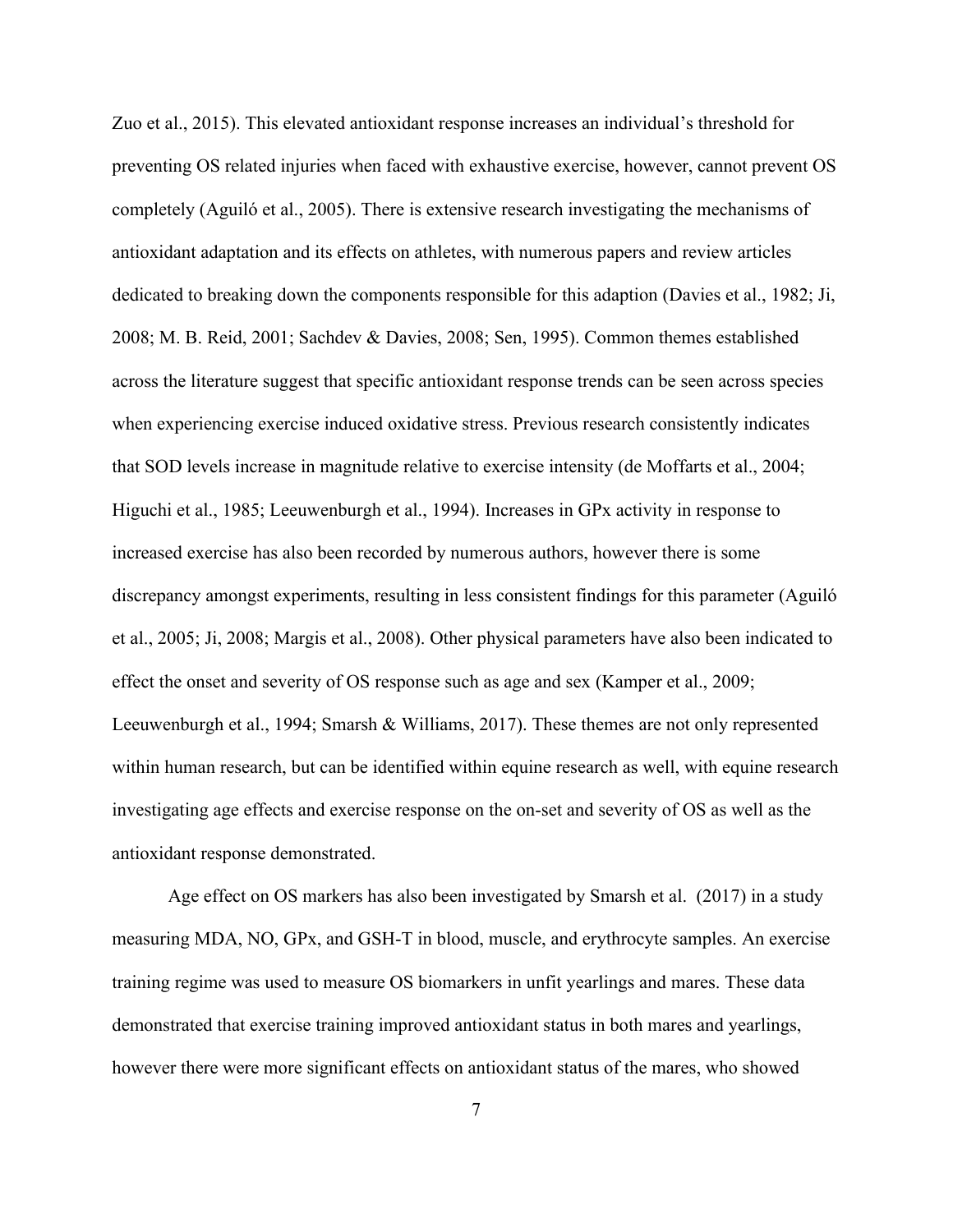lower preliminary antioxidant levels. Age appeared to have an effect on antioxidant capacity, with the yearlings showing a higher antioxidant capacity in comparison to the older mares (Smarsh & Williams, 2017).

In a study by Bottegaro et al. (2018) examining the oxidative status of endurance horses, OS biomarker levels were analyzed before and after participating in endurance races of varying lengths. Through blood, plasma, and erythrocyte analysis the levels of antioxidant and oxidant markers in the blood were studied. The determination of reactive oxygen metabolites (d-ROMs), along with the biological antioxidant potential (BAP) and MDA levels were the oxidant biomarkers studied in this experiment. Although there were increases in MDA, d-ROMS and BAP, this study suggests that BAP levels were the most reliable OS marker, with little variation within and between horses (Brkljača Bottegaro et al., 2018). However, this study was limited in its information pertaining to fitness level of the horses analyzed in each race and failed to determine adequate baseline blood analysis for proper comparison to post-race biomarker levels. The horse population studied in this experiment was transported varying distances to participate in the competition and allowed a minimum of two hours of adjustment time before the initial preexercise blood sample was taken. Still, blood samples of horses two-hours post transportation may show elevated OS markers, as OS biomarkers have been detected post transportation (Onmaz et al., 2011), and have been seen in the blood up to 48 hours after induction of stress (Moffarts et al., 2004). These variables may be responsible for some of the discordant changes seen in the results of this study.

# <span id="page-16-0"></span>**Detecting Oxidative Stress**

Identifying OS by quantifying free radicals can be extremely difficult or impossible depending on the free radical being studied. The ability to study these free radicals directly is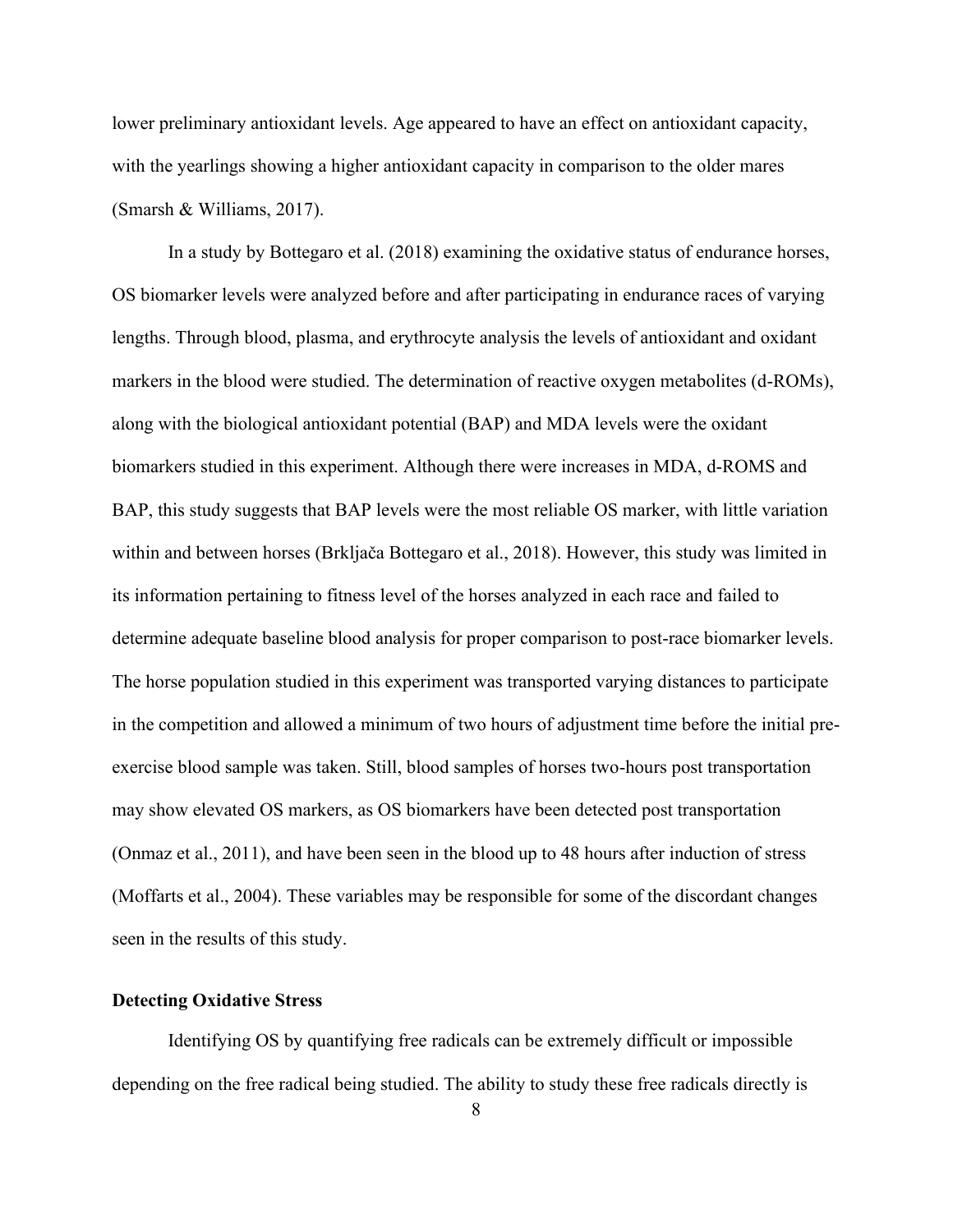complicated due to their exceedingly short half-life, coupled with their highly reactive nature. Due to these factors, free radicals are most often studied by identifying by-products or end products of free radical reactions. By measuring the number of byproducts found in a sample, the approximate level of ROS that were present within the body can be determined (Sachdev & Davies, 2008).

Each free radical has an individual reaction pathway that it undergoes within the body, and subsequently produces a unique byproduct that can be studied. For example, lipid peroxidation can be measured indirectly by analyzing the levels of malondialdehyde (MDA) found within the body, while glutathione (GH) and glutathione-peroxidase (GPx) ratios can be used to determine the prevalence of  $H_2O_2$ .

#### *Glutathione Peroxidase*

<span id="page-17-0"></span>Glutathione Peroxidases make up a family of multiple isozymes that are most commonly known for their role in catalyzing the reduction of organic hydroperoxides along with  $H_2O_2$ . The reduction of these molecules results in water or corresponding alcohols and is conducted using electrons donated from GSH (Margis et al., 2008). The 4 major Se dependent isozymes found within mammalian tissues are GPx1-4, which fall under the category of selenoproteins as they contain a selenocysteine center. The selenocysteine center acts as a catalyst, ensuring a fast reaction with  $H_2O_2$  molecules along with a quick reduction by GSH (Brigelius-Flohé & Maiorino, 2013).

GPxs play a major role in managing  $H_2O_2$  homeostasis. Following the breakdown of the O<sub>2</sub> anion by SOD into  $H_2O_2$  and  $O_2^{\bullet-}$ , GPx is responsible for continuing to break down the byproduct's left behind by the  $O_2$  anion. Glutathione peroxidase utilizes reduced glutathione (GSH) to reduce  $H_2O_2$ , resulting in oxidized glutathione and water (Fukai & Ushio-Fukai, 2011).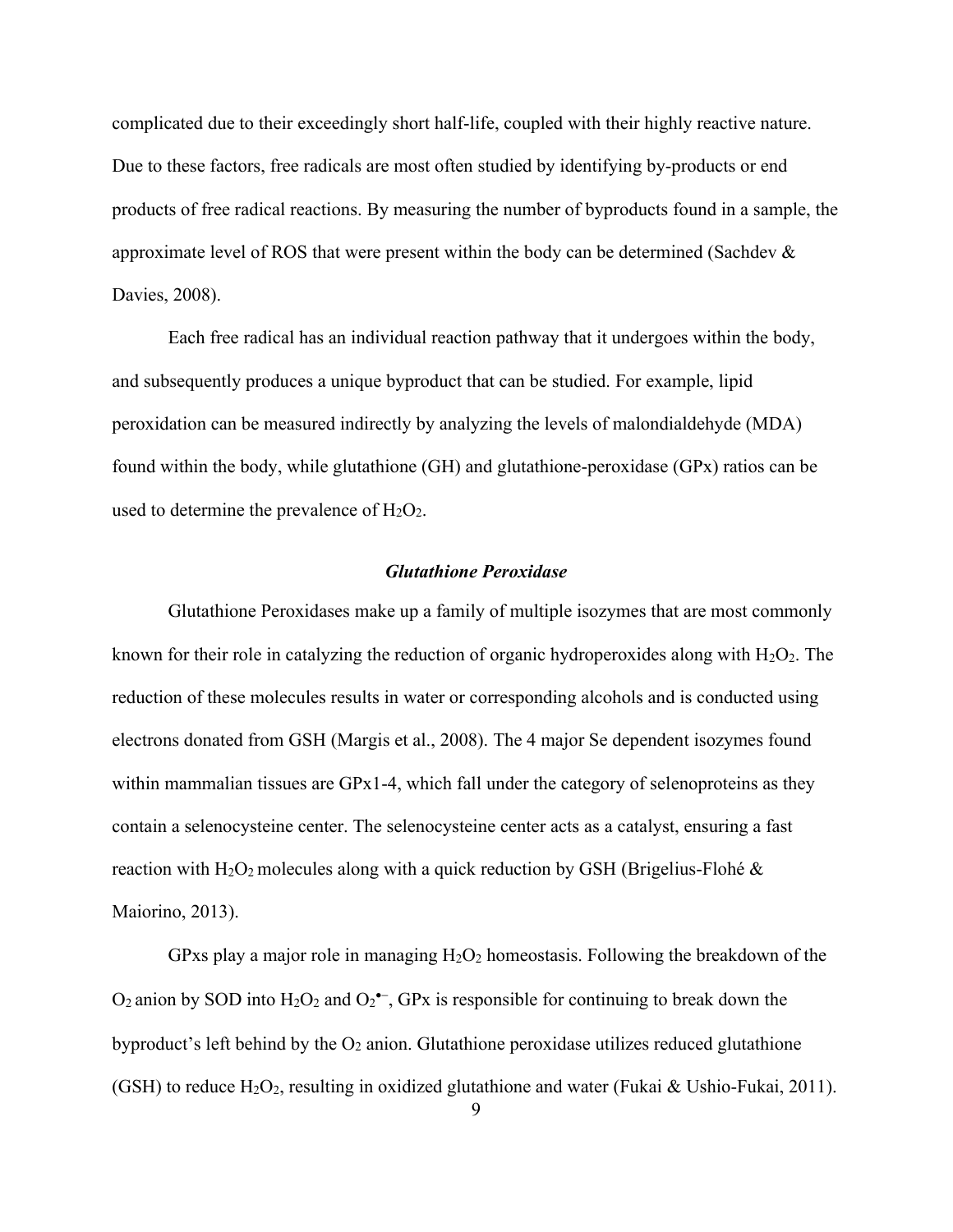Glutathione reductase (GR) is responsible for reducing oxidized glutathione to GSH, ensuring adequate levels of GSH are available for GPx reactions moving forward (Austin et al., 1988). Disruption to homeostasis of  $H_2O_2$  within various signaling cascades can be detrimental, resulting in possible damages to numerous body systems, including the insulin signaling pathway while also playing a role in carcinogenesis and apoptosis regulation (Brigelius-Flohé & Maiorino, 2013).

#### *Superoxide Dismutase*

<span id="page-18-0"></span>The  $O_2^{\bullet}$  molecule is one of the most prevalent and damaging free radicals found within the body, which has resulted in the development of the SOD enzyme, a key player in the antioxidant defense system. Superoxide dismutase is responsible for breaking down the  $O_2^{\bullet-}$ radical, separating it into  $H_2O_2$  and oxygen (Halliwell & Gutteridge, 2015; Powers et al., 1999). Along with its primary role, SOD is also responsible for inhibiting inactivation of NO (Fukai  $\&$ Ushio-Fukai, 2011). Location and molecular composition of the SOD enzyme differs between the three isozymes found within skeletal muscle. The three isozymes are ion bound to different metals, with 2 binding to Cu-Zn and the third to Mn. The Mn-SOD enzyme is located within the mitochondrial matrix, while one Cu-Zn SOD is located within the cytosol, and the other Cu-ZN SOD is located within the extracellular matrix (Fukai & Ushio-Fukai, 2011; Halliwell & Gutteridge, 2015; Powers et al., 1999).

Superoxide dismutase is responsible for maintaining the correct proportions of  $O_2^{\bullet-}$ . Cellular metabolism naturally produces vascular  $O_2^{\bullet-}$  which aids in the creation of numerous other ROS within the body. Fluctuations in the  $O_2^{\bullet-}$  levels within the body have been documented to alter vascular tone and gene expression and result in inflammation and cellular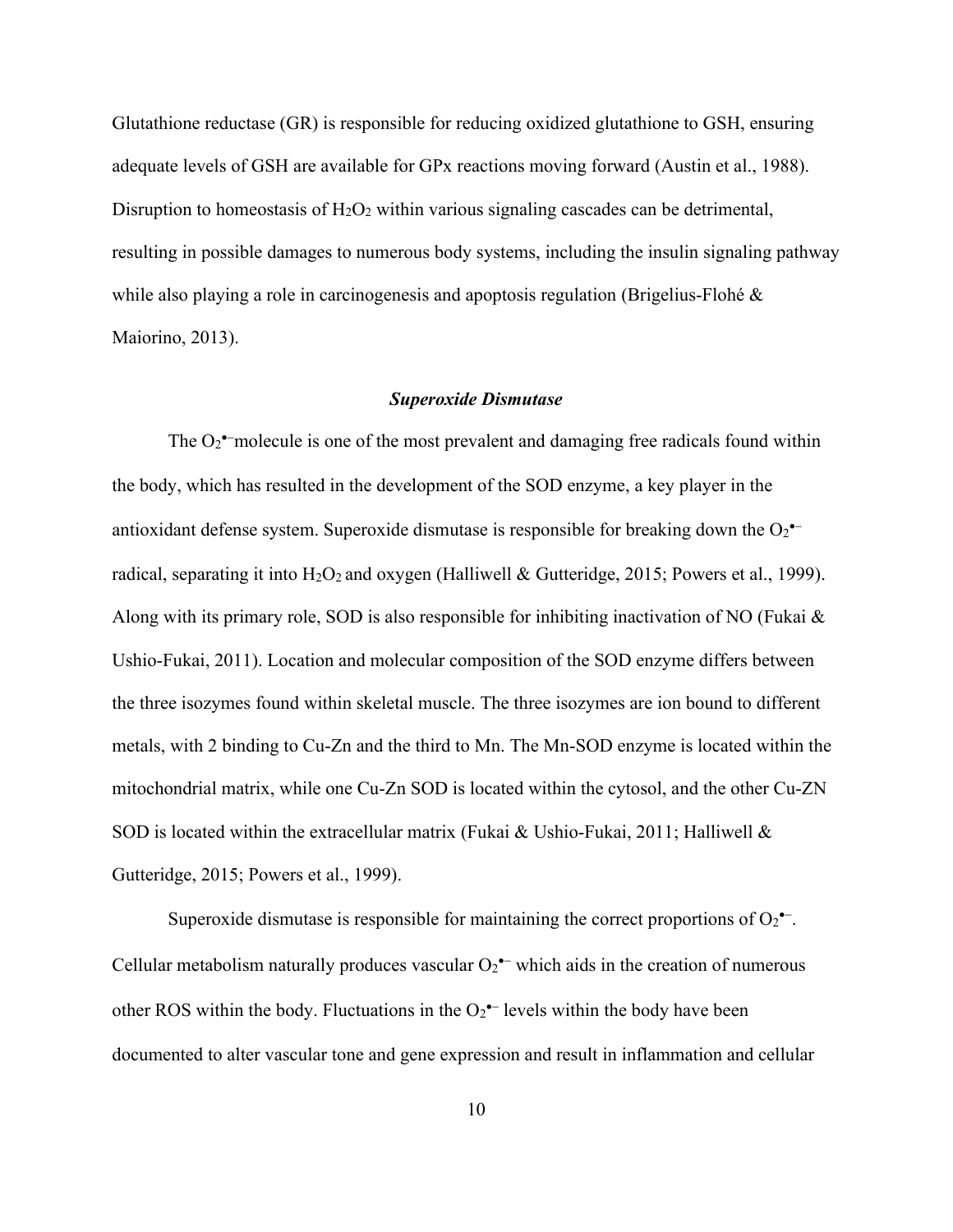growth (Fukai & Ushio-Fukai, 2011). The role SOD plays as a defense against the deactivation of NO is crucial in order to maintain NO role as an anti-inflammatory and anticoagulant within the body. The reaction of  $O_2$ <sup> $-$ </sup> with NO results in the production of a strong oxidant peroxynitrite  $(ONOO<sup>-</sup>)$ . The generation of this molecule is involved in conditions leading to endothelial and mitochondrial dysfunction (Fukai & Ushio-Fukai, 2011; Guzik & Harrison, 2006). Due to the involvement of nitric oxide, oxidative stress plays a large role in the cardiovascular system, and is a known player in the development of cardiovascular disease (Lakshmi et al., 2009).

Oxidant generation is largely prevented in the electron transport chain of the mitochondrial matrix, where electron leakage can result in radicalizing neutral molecules into damaging oxidants (Barja, 1999). Binding of free transition metals such as Cu and Fe to ROS contributes to the damaging effects these molecules have on cells and tissues throughout the body. Generation of oxidants is prevented by the presence of enzymatic complexes located in the mitochondrial respiratory chain, as well as the presence of proteins responsible for binding to free Cu and Fe (Kirschvink et al., 2008). The presence of proteins responsible for binding to free transition metals limits the damaging effects of these metals, and decreases the capacity for ROS generation (Beckman & Ames, 1998; Valko et al., 2007).

## *Pathologies of Oxidative Stress*

<span id="page-19-0"></span>Transition metal bound ROS are one of the many causes of OS that are involved in and associated with diseases spanning both humans and animals, with transition metals playing a role in neurological disorders such as Alzheimer's disease (Smith et al., 2000). Recent research has indicated that ROS-bound Cu and Fe disrupt oxidative homeostasis, altering senile plaques present in this condition, with modifications characteristic of oxidative damage (Bagheri et al., 2018). Copper and Fe accumulation has been reported to be significantly elevated throughout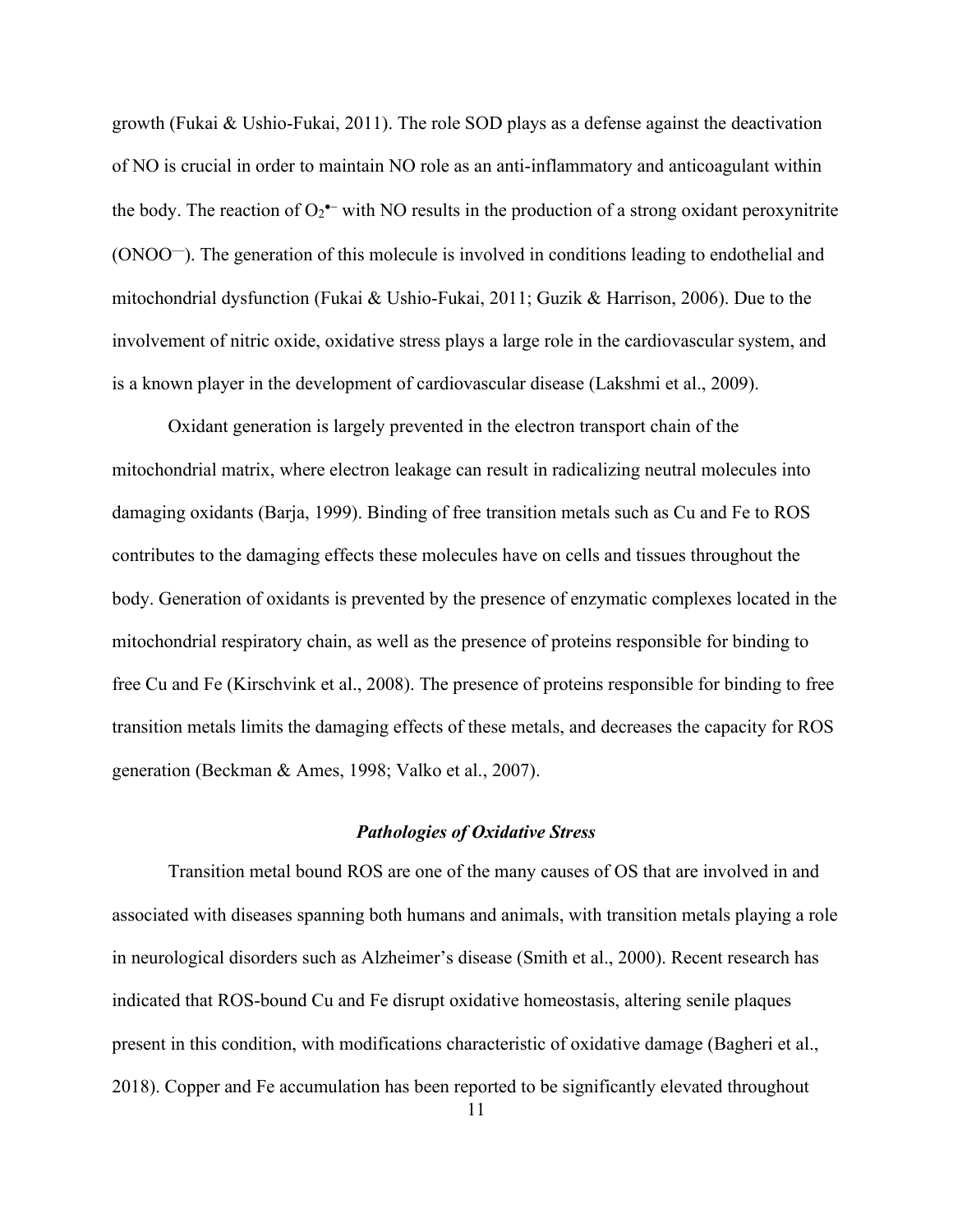multiple regions of the brain most commonly effected by changes seen in Alzheimer's patients (Bagheri et al., 2018; Chen & Zhong, 2014). Neurological diseases are largely effected by plaque buildup within the brain which can be attributed to an oxidant/ antioxidant imbalance within these tissues (Chen & Zhong, 2014; Smith et al., 2000). Equine neurological diseases such as equine grass sickness have also been associated with OS, however, further research in this area is necessary to determine the role of OS on the development of this condition (McGorum et al., 2003).

Lower airway diseases such as asthma (Sahiner et al., 2011) and recurrent airway obstruction (RAO) (Art et al., 1999), in humans and horses respectively, have identified OS as a contributor to the onset and severity of these diseases. The endogenous and exogenous ROS produced during OS and inhaled from the environment are strong contributors to the inflammatory response seen within the respiratory system in those with these conditions (Art et al., 1999; Sahiner et al., 2011). Investigation into the effects of OS on asthma patients has shown that those suffering from this condition have significantly lower levels of antioxidants such as SOD, GSH, CAT, and increased levels of ROS such as MDA, NO, and O<sub>2</sub><sup>•–</sup> in the epithelial lining fluid and alveoli of the lungs, indicating higher baseline levels of OS than that of healthy patients (Church & Pryor, 1985; Comhair & Erzurum, 2010; Sahiner et al., 2011). Production of ROS as well as SOD levels within the airways of asthmatic patients correlate to the severity of reactivity, demonstrating the direct role OS plays in the onset and severity of this condition (Calhoun et al., 1992; Sanders et al., 1995).

Due to the apparent symptomatic and pathophysiologic similarities between asthma and RAO, it has been speculated that RAO onset and severity is caused by similar mechanisms found in human asthma, however, there is little research investigating asthmas equine counterpart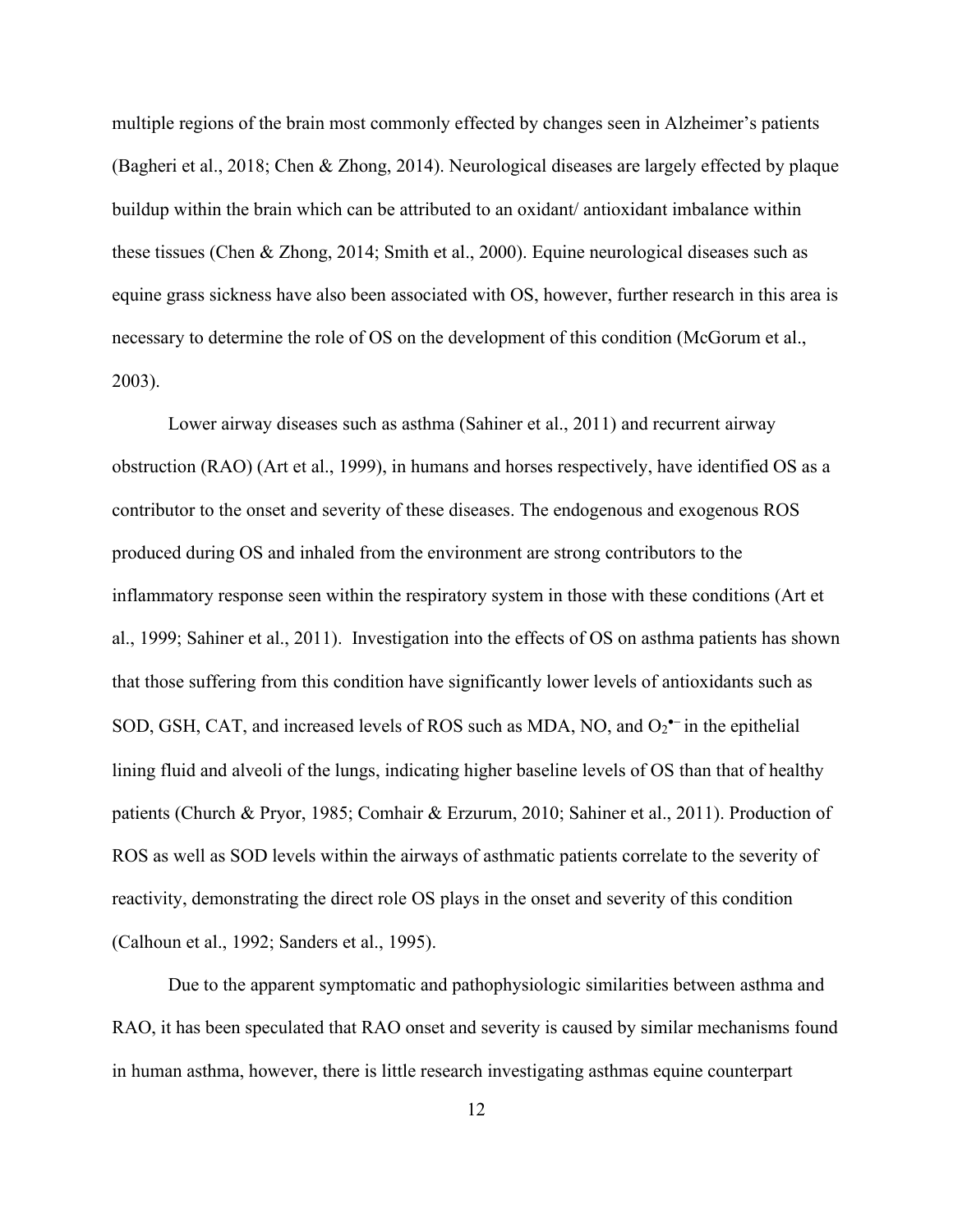(Deaton, 2006). It is clear that exposure to exogenous allergens, predominantly organic dust produced by hay and other forages, elicits a neutrophilic inflammation, resulting in antioxidant consumption and OS (Art et al., 2006; Brazil, 2000). Further research is needed to develop a better understanding of how OS effects the pathophysiology of RAO.

#### *Malondialdehyde*

<span id="page-21-0"></span>One of the most common indicators of lipid peroxidation is the presence of aldehydes such as malondialdehyde (MDA), which are derived from the peroxidation of polyunsaturated fatty acids. Aldehydes are known to compound the effects of oxidative damage to cells and surrounding tissues (Del Rio et al., 2005; Singh et al., 2014). These molecules are highly reactive and have a long half-life in comparison to other by products of OS, increasing the ability of these molecules to interact with and damage biomolecules such as nucleic acids and proteins. Interaction of aldehydes with other biomolecules can result in extensive, and often irreversible damage to cell structures and functionality (Del Rio et al., 2005). Arachidonic acid metabolism is a major contributor the production of MDA, and can be found in a variety of locations throughout the body including cell membranes, as well as brain, muscle and liver tissue (Singh et al., 2014).

Analysis of MDA levels is a well-established method for monitoring lipid peroxidation in different biological systems and is often used to monitor various health disorders (Singh et al., 2014). Samples are most commonly analyzed for MDA by testing for thiobarbituric acid (TBA) activity, or thiobarbituric acid-reactive species (TBARS). It is well established that an increase in MDA levels after exercise bouts is common (Sachdev & Davies, 2008).

The use of TBARS analysis to determine MDA levels has been used extensively in equine research to show increased incidence of lipid peroxidation following exercise. When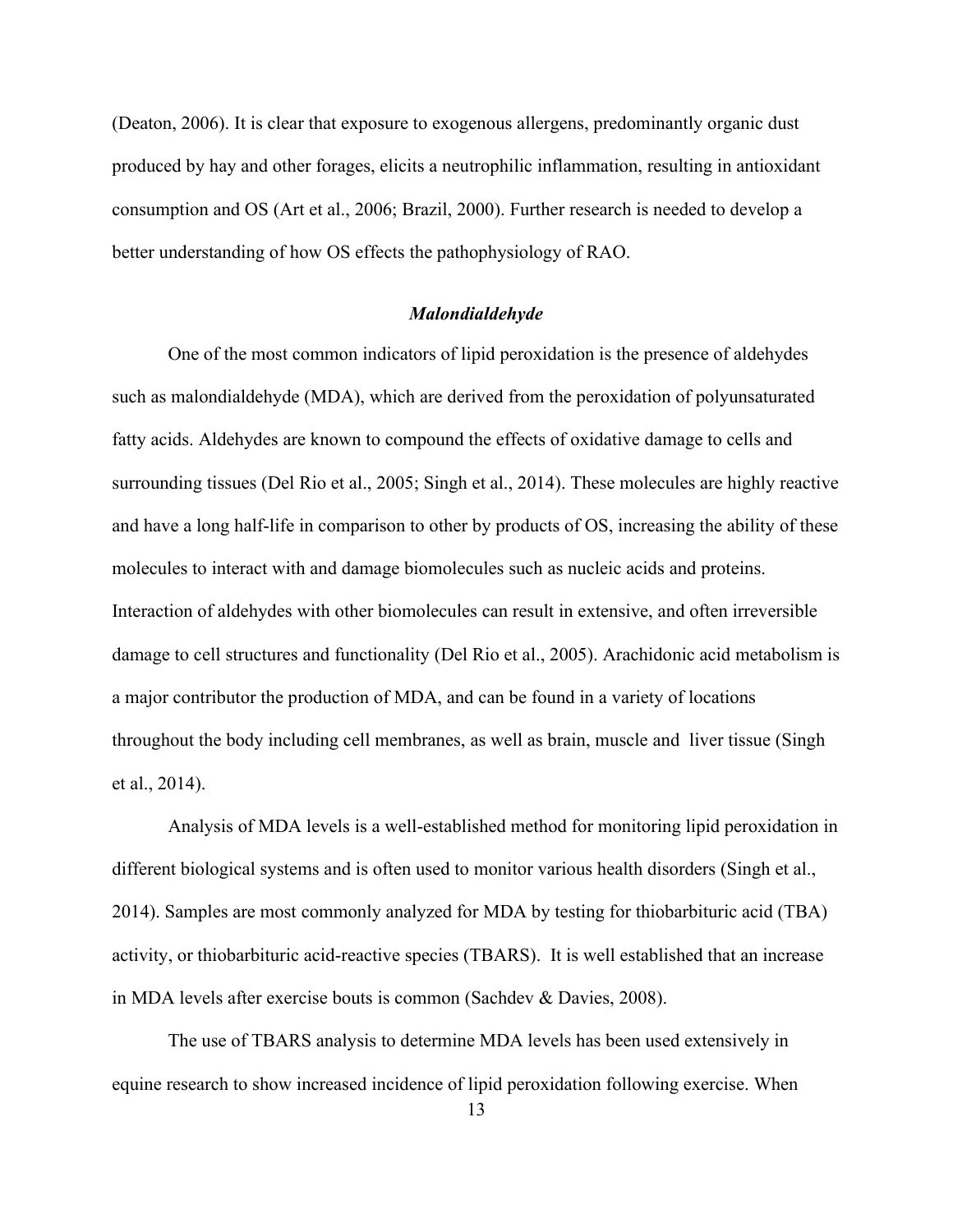investigating the effects of exercise on plasma antioxidant capacity, White et al. (2001) utilized a plasma TBARS analysis to demonstrate an increase in lipid peroxidation in thoroughbred racehorses. Results from this study showed a significant increase from baseline in TBARS following high intensity exercise in horses untreated with ascorbate, indicating that high intensity exercise elicits a significant increase in lipid peroxidation due to increased MDA concentrations brought on by OS (White et al., 2001).

In a similar experiment by Gondim et al. (2009), analysis of plasma TBARS was used to detect differences in lipid peroxidation levels in horses before and after endurance races. Measurements were taken over the span of 3 days, demonstrating the pattern of lipid peroxidation when horses were exposed to continued endurance exercise. When compared to baseline (taken before d 1 or racing), TBARS levels increased significantly following d 1 of racing and then plateaued, showing no significant increase between d 1-3 of racing. The lack of significant difference in TBARS levels from d 1-3 of racing indicates that continued exposure to oxidative stress does not compound lipid peroxidation as exposure continues (Gondim et al., 2009). Understanding of TBARS level trends was limited by sample times within this experiment, as samples for d 1-3 of racing were only taken after the race was complete, and therefore could not be compared to levels prior to racing each day. This did not allow for comparison between increases in TBARS levels for each racing day, which could have shown whether significant differences were present between the beginning and end of the race for each racing day. Measurement of TBARS before racing on d 1-3 could have also been used to indicate the length of time lipid peroxidation persists within the body after racing.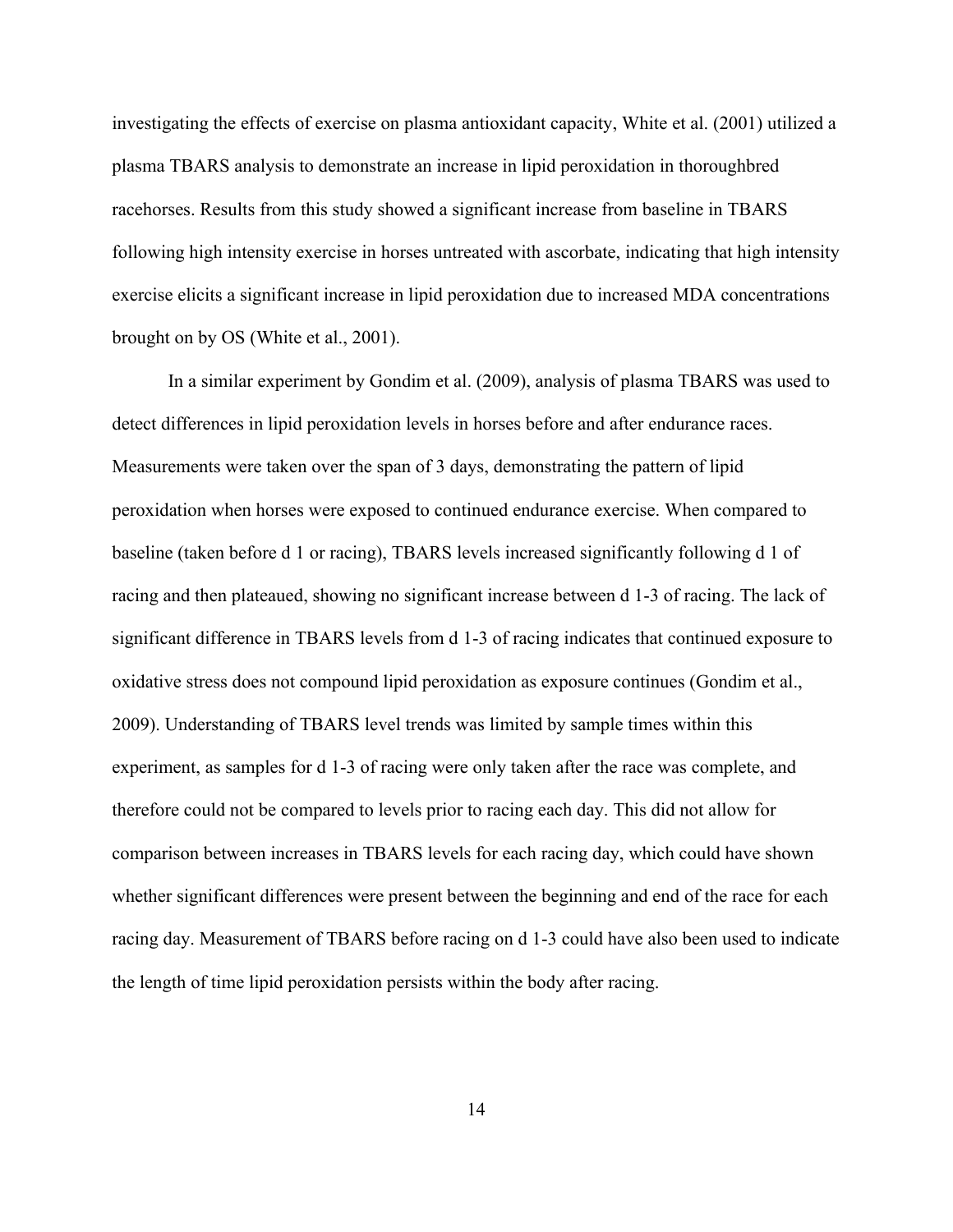## <span id="page-23-0"></span>**Oxidative Stress in Skeletal Muscle**

While measuring the ROS directly produced during exercise can be beneficial, OS can also be measured by examining macrophysiological changes within the subject. These changes can be seen in the contractility of muscles, fatigue endurance capacity, vasodilation, blood flow, and tetanic force output. These macrophysiological changes are most often seen in skeletal muscle, due to the high incidence of OS during exercise (Sahlin et al., 2010; Steinbacher & Eckl, 2015b; White et al., 2001). It is well established that ROS produced during exercise can have a positive effect on antioxidant expression when muscles are routinely exercised, however, overloading muscles in extreme exercise surpasses the body's ability to protect against drastic increases in free radical formation within the muscle (Davies et al., 1982). This accumulation of ROS can be detrimental to skeletal muscle, resulting in muscle fatigue and atrophy (Steinbacher & Eckl, 2015b).

Skeletal muscle is a highly reactive muscle group that is responsible for voluntary movement. Moderate to heavy exercise causes increased strain on skeletal muscle, and is known to result in OS, through increased production of free radicals within the muscle fibers. Following the discovery of OS, investigators have documented the negative and positive effects of OS on skeletal muscle and have established that repeated exposure to moderate to high intensity exercise can increase antioxidant capacity over time (Powers & Jackson, 2008; Steinbacher & Eckl, 2015b). This increase in antioxidants reduces the damage caused by free radicals during exercise and can result in a number of physiological changes to the muscle group such as fiber type transformation and increased force generation. These changes allow the muscle to develop an increased capacity for aerobic metabolism and increase the muscles resistance to fatigue and atrophy.

15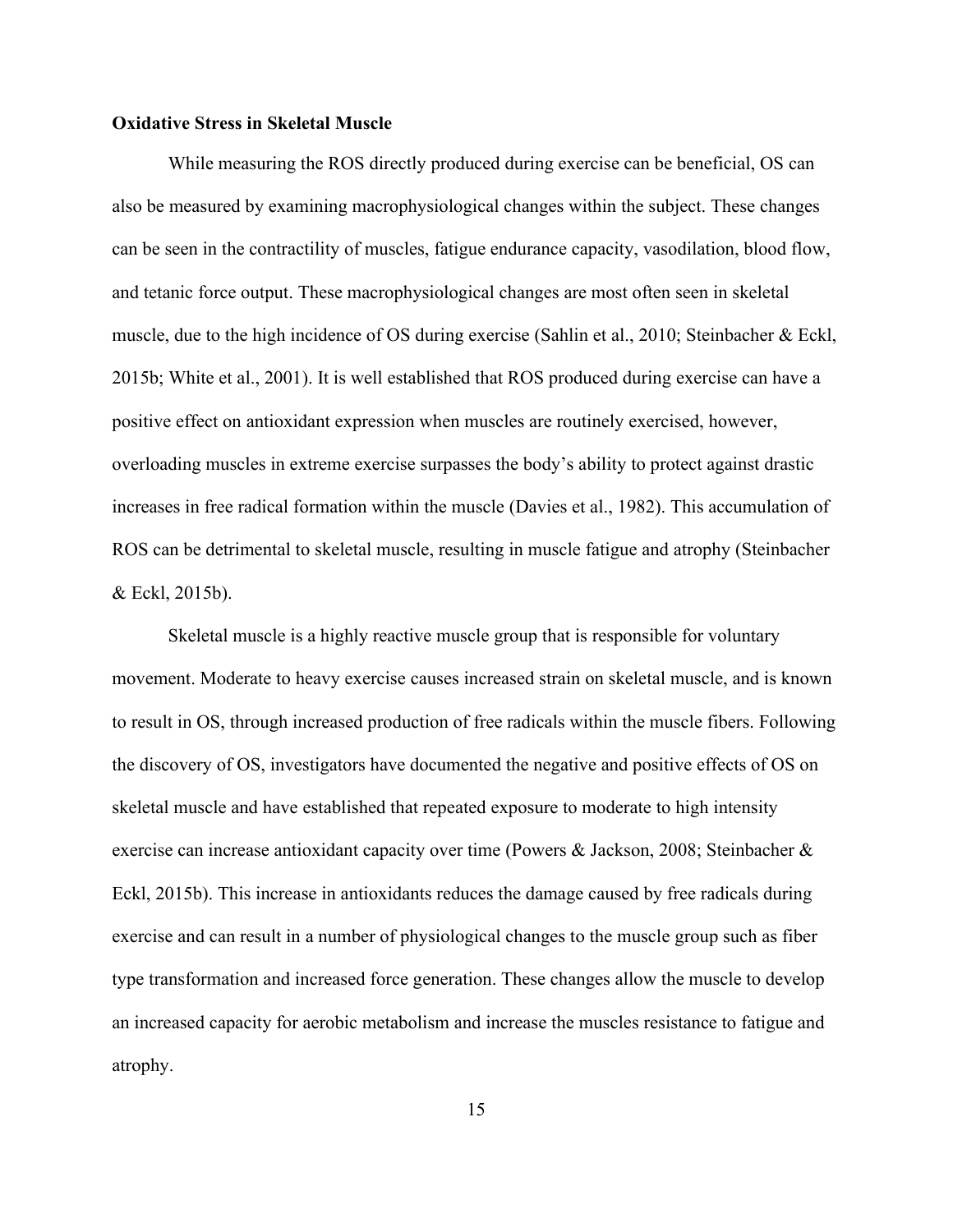Muscle fatigue is defined as a decrease in maximal force or power production in response to contractile activity (Degens & Veerkamp, 1994; Wan et al., 2017). Extreme muscle fatigue can cause decreased physical performance in both humans and horses and can be caused by a number of factors. The most common cause of muscle fatigue in exercising horses is overloading muscle with moderate to high intensity exercise, which can cause oxidative damage (Powers & Jackson, 2008). Recent research has indicated certain ROS are routinely released by contracting skeletal muscle both at rest and during exercise. Hydrogen peroxide, SO, and NO are all ROS associated with the contraction of skeletal muscle and are believed to be released both into the muscle fibers and into the muscles extracellular space (Patwell et al., 2004).

Force production of skeletal muscle is dependent on the presence of ROS in unfatigued muscle, with basal levels of ROS necessary for normal force production (M. B. Reid, 2001; Supinski & Callahan, 2007). If ROS basal levels decrease or become depleted, force production decreases, however, small increases in ROS levels coincide with an increase in force production. This increase is seen only with mild increases in ROS levels, as there is a threshold for beneficial effects of ROS (M. Reid et al., 1993; M. B. Reid et al., 1998). High levels of ROS reverse the positive effects on force production, causing a decrease in the isometric force generated by the skeletal muscle fibers (M. Reid et al., 1993). The relationship of ROS with force production in unfatigued muscles is variable, and the effects of ROS on muscle is determined in a dosedependent manner.

The decrease in force production seen in the presence of high levels of ROS can be associated with the contractile use of the skeletal muscles (Supinski & Callahan, 2007). This information leads to the conclusion that the continuous contraction of muscle fibers during exercise may result in the buildup of high levels of ROS in the muscle, resulting in a decrease in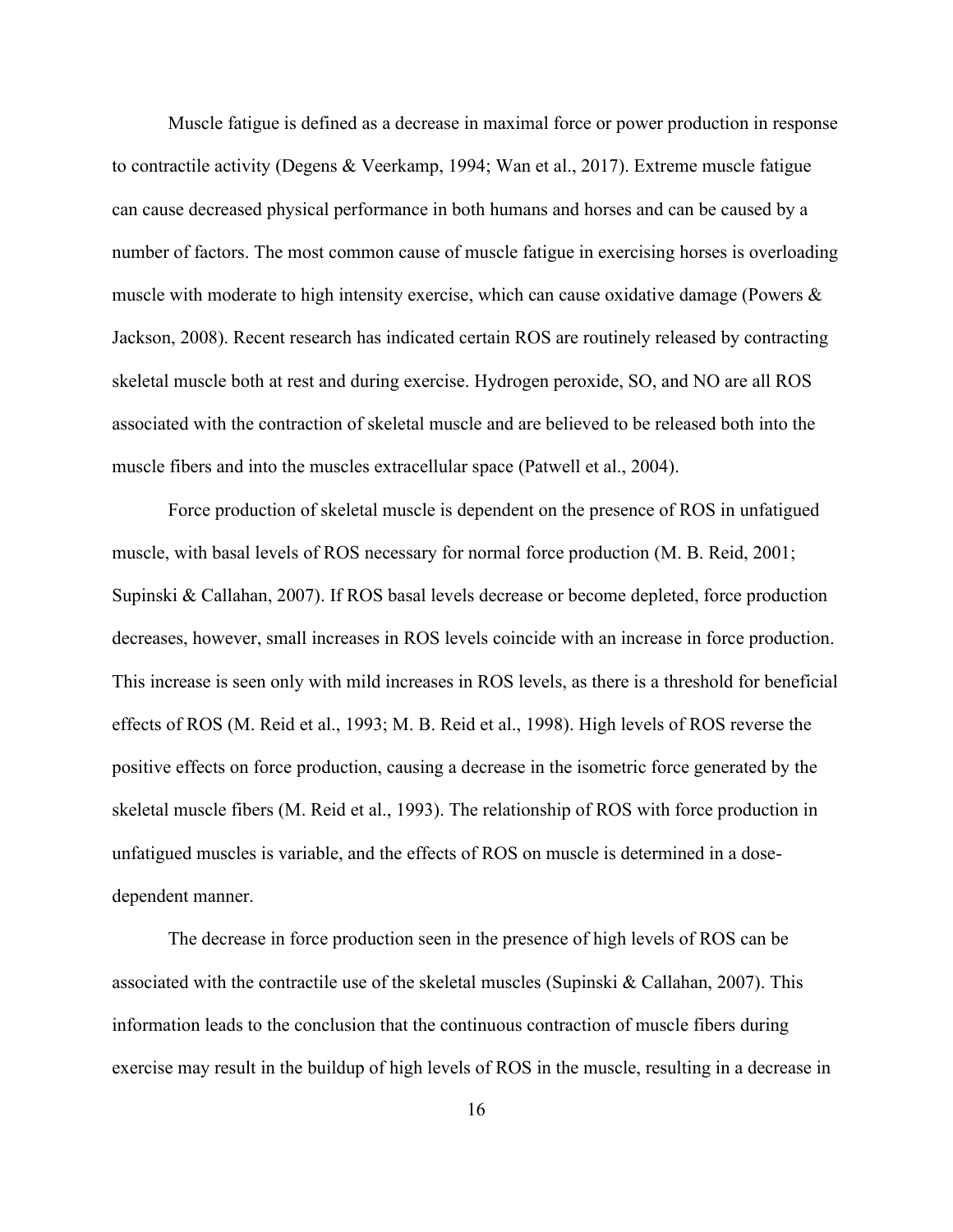force production. Using this information in relation to athletes, authors speculated that the buildup of ROS is the cause of muscle fatigue during or after high intensity or prolonged exercise (Degens & Veerkamp, 1994). These ROS products of muscle contractions are produced on the cellular level, and are attributed to multiple cellular functions within the body, including electron transport chain leakage within mitochondria and nicotinamide adenine dinucleotide phosphate (NADPH) oxidase (Davies et al., 1982; Halliwell & Gutteridge, 2015).

#### *Oxidative Stress: Mitochondria*

<span id="page-25-0"></span>Initial research into the source of free radicals hypothesized that mitochondria located within the myofibrils of the muscle were responsible for leaking lone electrons from the electron transport chain (Davies et al., 1982). Research indicated that between  $1-4\%$  of  $O_2$  consumed by the mitochondria was converted into SO and released into the cell and extracellular membranes (Sachdev & Davies, 2008). Complex(s) I and III of the electron transport chain haven been consistently identified as the processes predominantly responsible for production and leakage of O<sub>2</sub><sup>•–</sup> into the cell (Barja, 1999; Powers & Jackson, 2008).

Research prior to this publication shows contrasting data which indicates the estimated production of ROS by mitochondria reported by Sachdev & Davies (2008) was overestimated by several orders of magnitude. St-Pierre et al. (2002) estimated that the portion of oxygen converter to ROS throughout the electron transport chain is approximately 0.15% opposed to the 1-4% estimated by Sachdev & Davies (2008; St-Pierre et al., 2002). This would indicate that electron transport chain leakage is not the leading contributor to the production of OS in skeletal muscle as was originally thought.

Increased body temperature has also been associated with an increase in generation of ROS (specifically  $O_2$  and  $H_2O_2$ ) due to mitochondrial uncoupling, suggesting mitochondria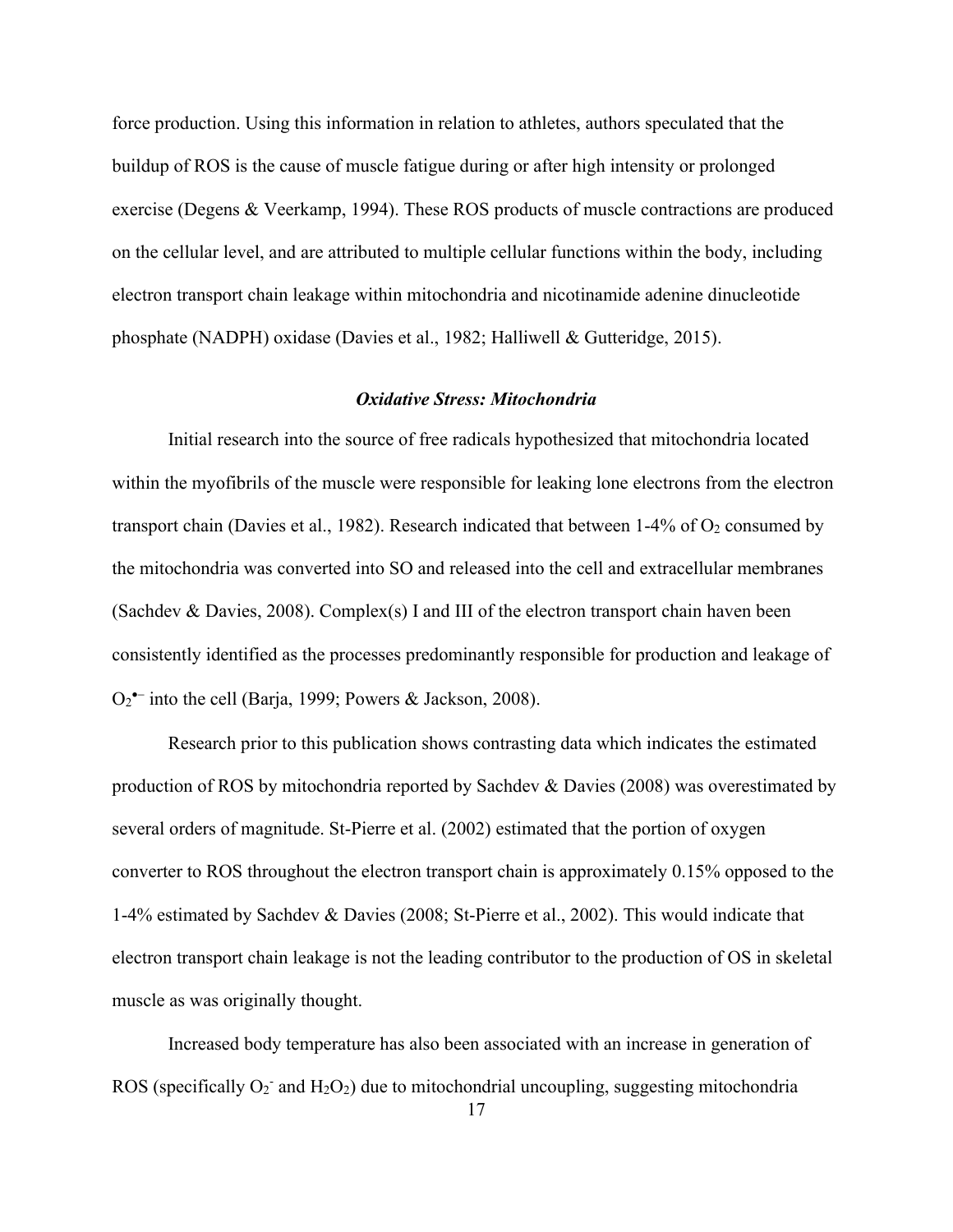undergo a temperature-dependent loss of respiratory control as temperature increases (Salo et al., 1991). It is known that uncoupled mitochondria are responsible for the generation of  $O_2^-$  and  $H<sub>2</sub>O<sub>2</sub>$  at significantly higher rates than properly coupled mitochondria. This temperature dependent reaction paired with the increased body temperature exhibited during exercise is indicated in the increased 'leakage' of ROS during moderate to high intensity exercise (Sachdev & Davies, 2008).

Quindry et al. (2013) reported on the effects of external temperature on OS expression in athletes during moderate intensity exercise. Throughout this experiment, core body temperature was monitored while participants used a stationary cycle to achieve moderate intensity exercise in three controlled environments consisting of neutral (20 $^{\circ}$ C), cold (7 $^{\circ}$ C), and warm (33 $^{\circ}$ C). Significantly elevated levels of OS biomarkers were recorded in participants following exercise in the warm environment, but not when exercising in the neutral or cold environments (Quindry et al., 2013). These findings indicate that increased core body temperature due to hyperthermic environmental conditions increases OS during moderate intensity exercise in human athletes.

When investigating the effects of external environments on OS and athletic performance in equine athletes, Mills et al. (1996) subjected equine athletes to prolonged variable-intensity and short-term high-intensity exercise within 2 environments consisting of cool  $(20^{\circ}C; 40^{\circ}RH)$ and hot/humid  $(30^{\circ}C; 80\%RH)$  conditions. These exercise protocols were designed to mimic equine competition scenarios seen in racing or the speed and endurance phase of 3 d eventing. Strong correlations were seen between exercise in hot/humid conditions and increased OS biomarkers (GSSH, lipid hydroperoxides) in comparison to OS biomarkers seen in prolonged or short-term exercise in cool conditions (Mills et al., 1996). These findings are consistent with those seen in human athletes (Quindry et al., 2013) and other animal models (Kaldur et al., 2014)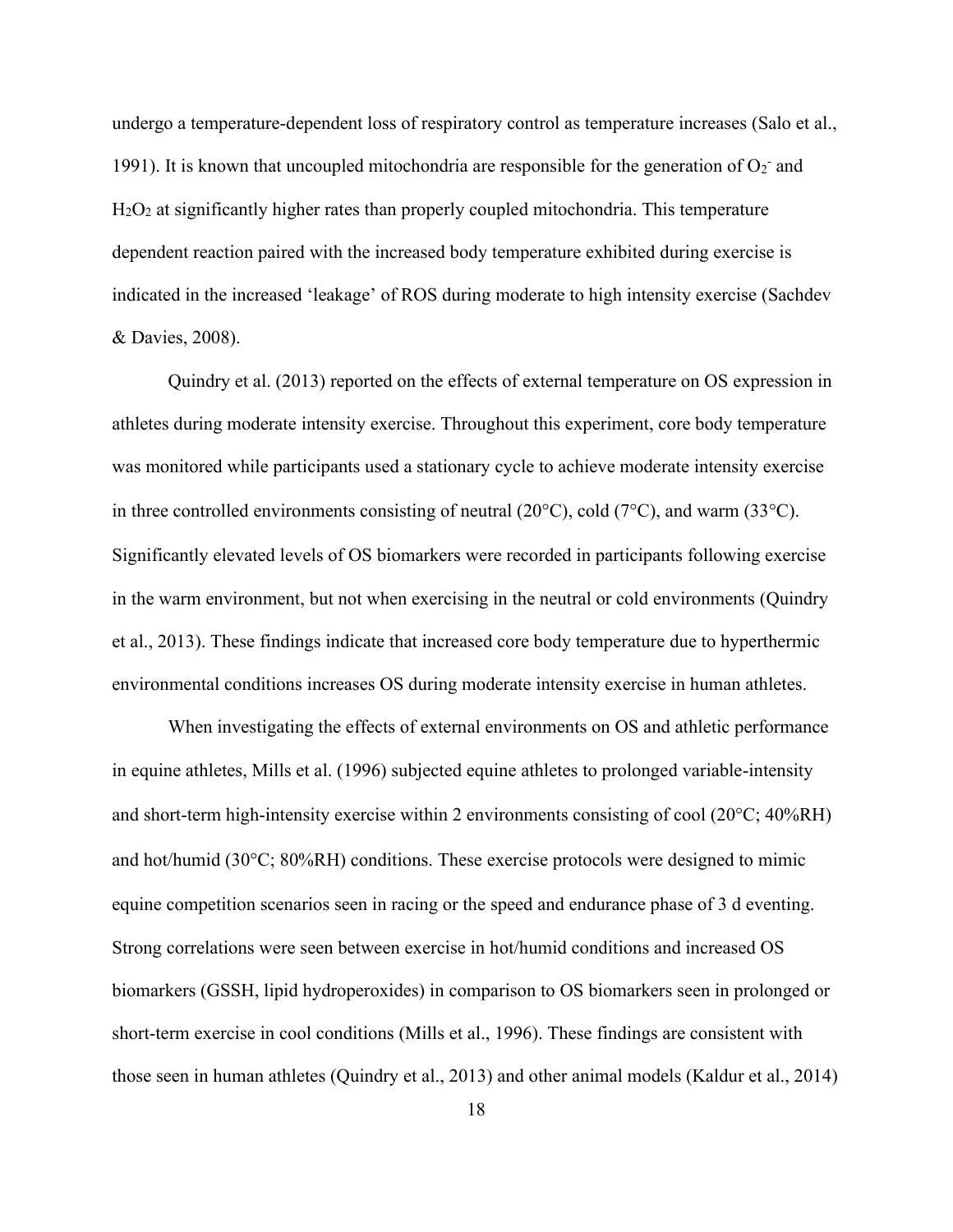indicating that external temperature during exercise has the potential to increase OS through the uncoupling of mitochondria due to increasing core temperature in exercising subjects. This information should be considered when determining parameters for further research in oxidative stress trials in equine athletes.

#### *Oxidative Stress: Nicotinamide Adenine Dinucleotide Phosphate*

<span id="page-27-0"></span>Outside of mitochondrial related OS generation, there are a variety of proposed causes, including the generation of  $O_2$  by NADPH oxidase. Nicotinamide adenine dinucleotide phosphate oxidase is responsible for the generation of  $O_2$  from molecular oxygen by transferring electrons from an NADPH molecule in order to radicalize molecular oxygen (Halliwell & Gutteridge, 2015). Reactive oxygen species production within skeletal muscle has been linked to NADPH oxidase during exercise. The presence of NADPH oxidase throughout multiple cellular locations within muscle fibers – including sarcoplasmic reticulum, transverse tubules, and the sarcolemma – has resulted in the postulation that increased contractile movements of muscle fibers during exercise leads to excess ROS production (Powers et al., 2011). While there are no proven uses of NADPH oxidase within the muscle fibers, there is evidence that the generation of O<sup>2</sup> influences the release of Ca by the sarcoplasmic reticulum (Jackson, 2008). Studies have shown the NADPH oxidase enzymes can be found in both cardiac (Cherednichenko Gennady et al., 2004) and skeletal (Xia et al., 2003) muscle fibers. Affecting this Ca release mechanism could result in changes in muscle contraction and its resulting force production.

Multiple studies have indicated the  $O_2$  is released into the extracellular space following the contraction of skeletal muscle fibers (Patwell et al., 2004; M. Reid et al., 1993; M. B. Reid et al., 1998). Electron transfer across the plasma membrane can then be achieved by the plasma membrane redox systems present in muscle fibers and other cells. The release of  $O_2$  into cytosol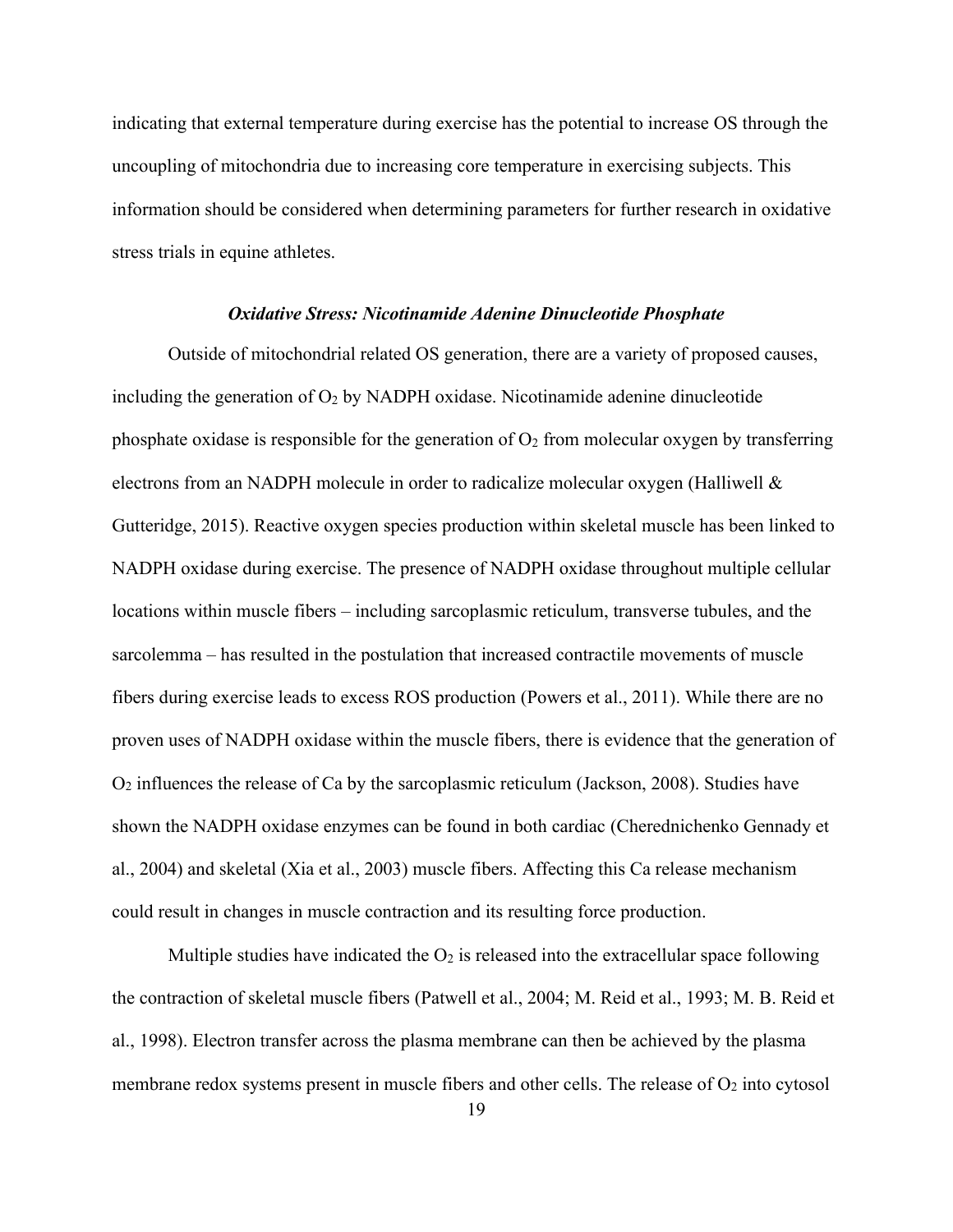and the extracellular space could result in serious repercussions throughout the body, possibly causing a cascade of ROS generation throughout the surrounding membranes.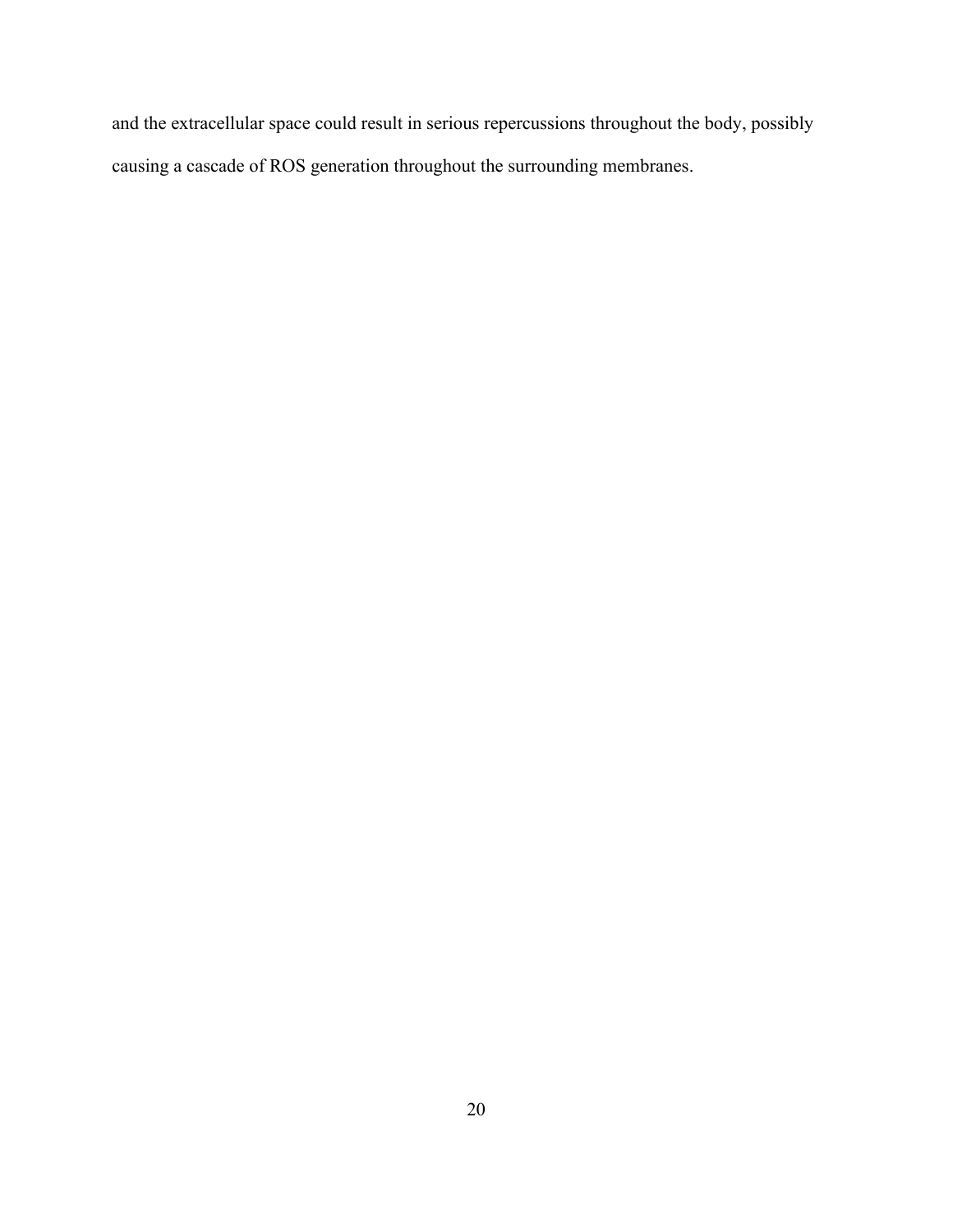#### CHAPTER III

# <span id="page-29-0"></span>OXIDATIVE STRESS BIONARKERS IN BLOOD PLASMA OF MODERATELY EXERCISED HORSES

# **Introduction**

<span id="page-29-1"></span>Oxidative stress is a detrimental aspect of various physiological processes and has been well documented as a component in a variety of diseases and disorders and is strongly linked to the aging process (Barja, 1999; Chen & Zhong, 2014; Fukai & Ushio-Fukai, 2011). Exercise has been proven to increase incidence of OS is both humans and rats and is known to cause damage to muscle components which can result in muscle soreness and decreased force production in effected areas (Powers & Jackson, 2008; M. Reid et al., 1993; Steinbacher & Eckl, 2015b).

Oxidative stress occurs when the body is unable to neutralize or destroy excess ROS/RNS, causing oxidative damage that can alter and destroy cell membranes and other structures such as proteins, lipids, lipoproteins and DNA (Valko et al., 2007). This process is known to have a negative effect on athletes, causing decreases in performance and overall wellbeing (Davies et al., 1982; Ji, 2008; M. B. Reid, 2001; Sachdev & Davies, 2008; Sen, 1995). When investigated in the equine model, OS is known to occur after exposure to increased physical stress such as trailering and increased exercise load, which are commonly seen in horses participating in the equine show/ competition circuit (Andriichuk et al., 2016; Niedźwiedź et al., 2013; Smarsh & Williams, 2017).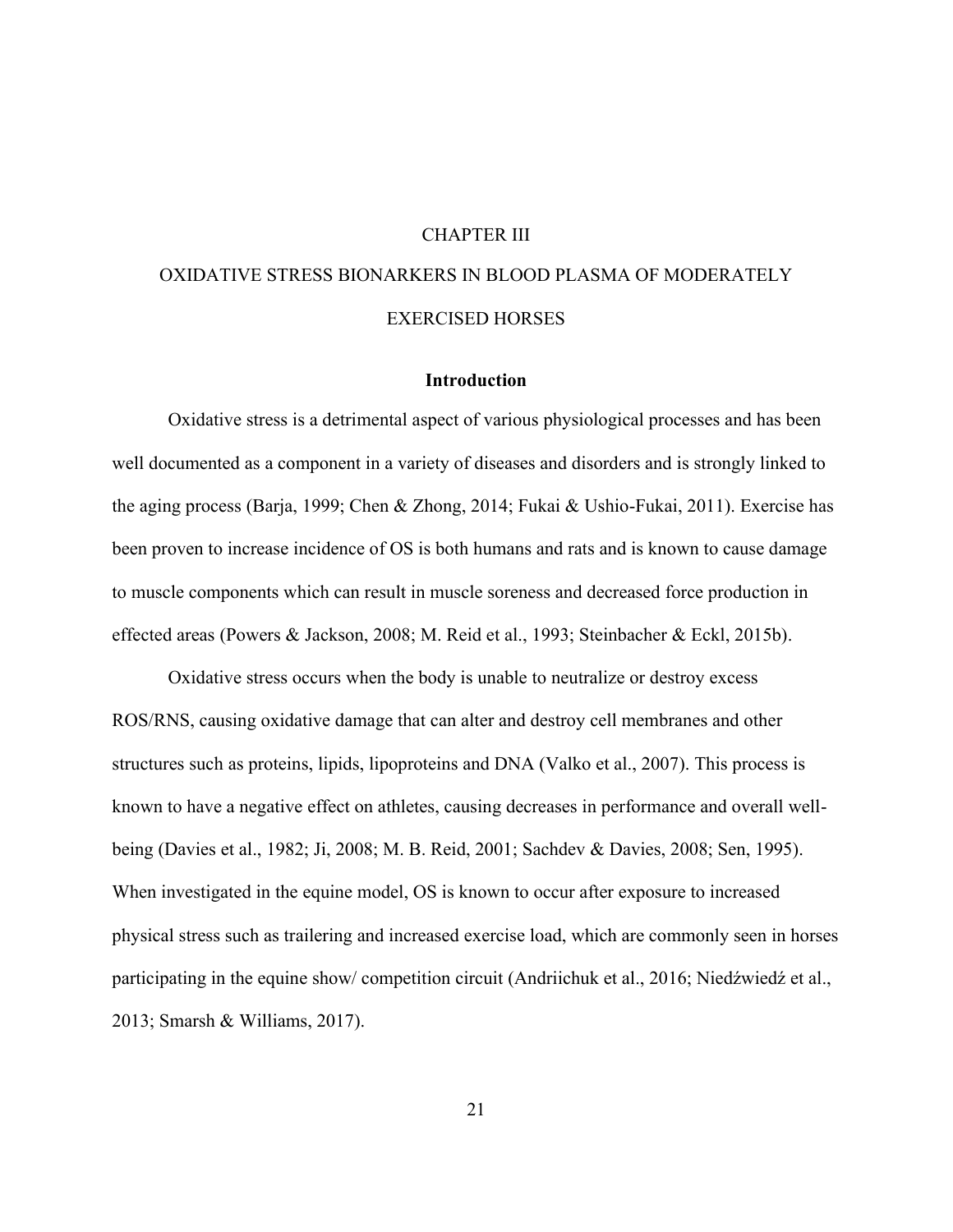Research in human medicine has shown that continued exposure to OS can cause adaptation of the antioxidant response to increase production of antioxidants within the body, resulting in decreased free radicals and decrease damage to body structures (de Moffarts et al., 2004; Traustadóttir et al., 2012).

The current study was designed to determine the effect of stress induced by moderate exercise on oxidative biomarkers in blood plasma. This study used exercise as a model to induce OS to understand potential OS in various situations including trailering, new environment, and acutely increased performance demands associated with the equine show circuit.

#### **Materials & Methods**

# <span id="page-30-1"></span><span id="page-30-0"></span>**Experimental Design**

Stock-type horses ( $n = 6$ ; 6-16  $\pm$  3 y) were housed at the Mississippi State University Horse Unit in  $8 \times 8$  m auxiliary stalls. The first 2 wk were the acclimation period for horses to adjust to housing, diet, and exercise, followed by an 8-wk experimental period. Horses were stalled continuously during the project, with no free turn out, but exercised routinely via the project exercise procedure. All horses were fed an average of 20 lbs/d of bermudagrass hay. Nutrena 12% Stock and Stable pelleted grain was fed twice daily to the horses to maintain their desired body condition score of 5.5. The body condition score was evaluated at the beginning of the study and every 2 wk thereafter (Henneke et al., 1983).

# <span id="page-30-2"></span>**Exercise Protocol**

Horses were subject to a standardized moderate-intensity exercise procedure following the NRC guidelines (Council, 2007), consisting of 30% walk, 55% trot, and 15% canter, with a target heart rate (HR) of 90 BPM. Prior to the start of the current study, all horses were subject to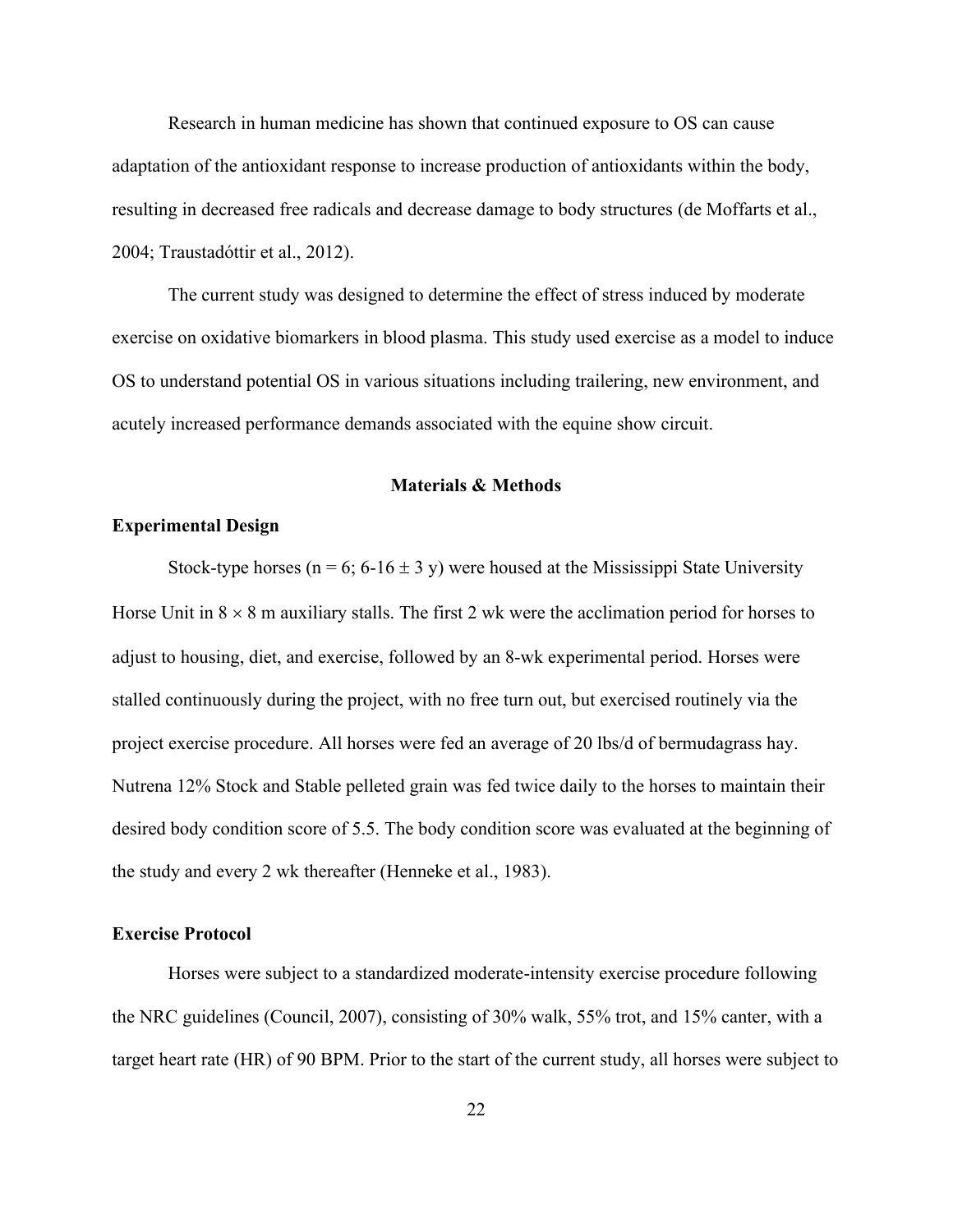a 2-wk acclimation period, with 25% of the experimental exercise intensity in wk 1 and 50% intensity in wk 2 (Table 2.1). Immediately following the acclimation period, the experimental exercise procedure was conducted. This exercise regimen consisted of 1h exercise bouts, 3 d/wk over an 8 wk period.

Heart rates were monitored using Hylofit™ heart rate monitors attached to the saddle girth (Hylonome LLC, Wilton, Conneticut). Monitors were placed on the left side of the horse along the heart girth with the electrodes at the base of the heart girth and midway below the withers, as directed by the manufacturer. The electrodes were lubricated with ultrasound gel to ensure accurate reading. Three HR monitors were used, and horses HRs were monitored individually, and exercise adjustments were made when the minimum HR requirement was not met for each gait (walk: 70 BPM; trot: 95 BPM; canter: 115 BPM).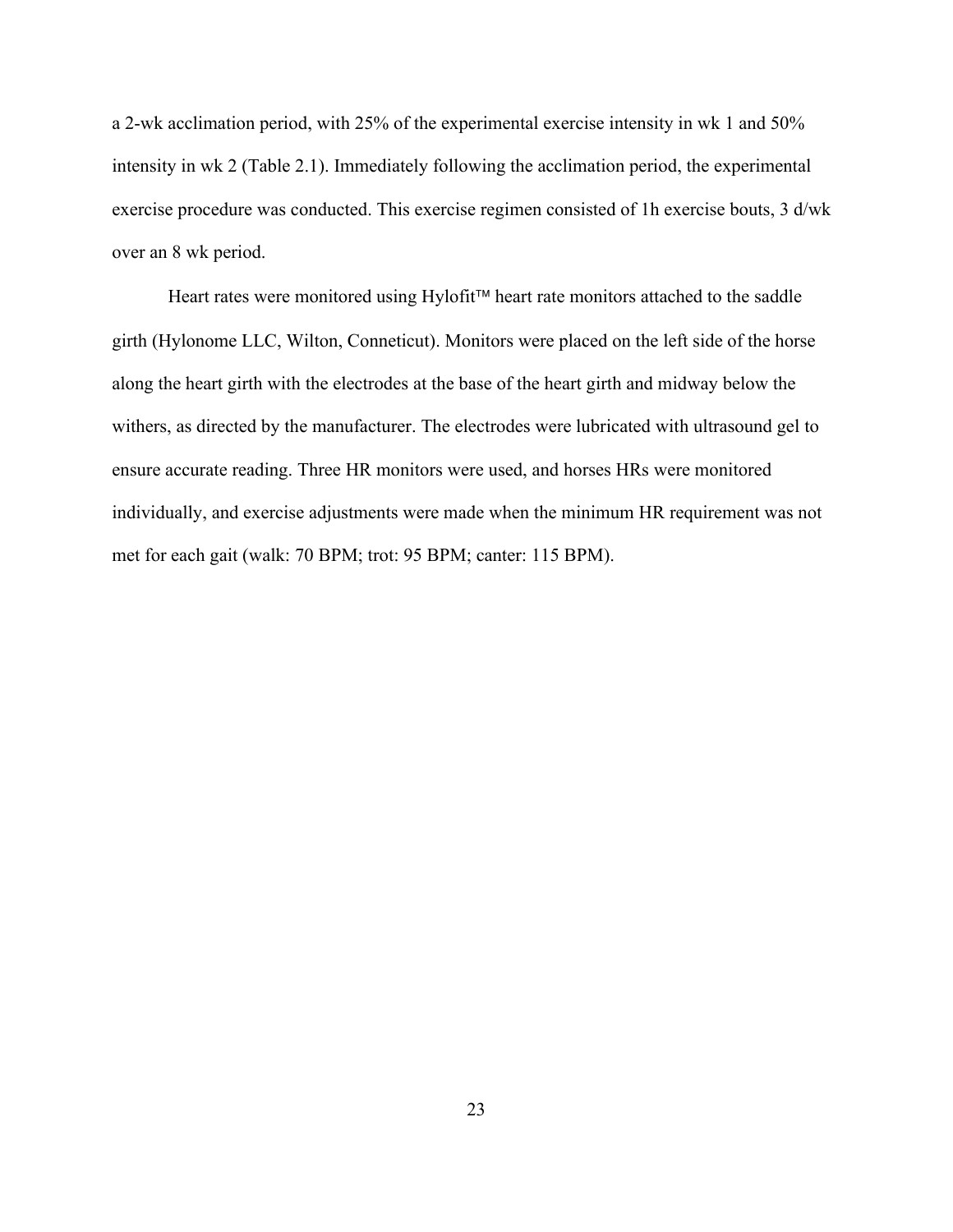| Duration        | Gait   |
|-----------------|--------|
| 4 min           | Walk   |
| 8 min           | Trot   |
| 3 min           | Walk   |
| 5 min           | Canter |
| 8 min           | Trot   |
| 4 min           | Walk   |
| 8 min           | Trot   |
| 4 min           | Walk   |
| $5 \text{ min}$ | Canter |
| 8 min           | Trot   |
| 3 min           | Walk   |

<span id="page-32-2"></span>Table 3.1 Protocol to meet moderate intensity exercise requirements.

#### *Blood Sample Collection*

<span id="page-32-0"></span>Blood samples were collected before exercise (-60 min), immediately upon completion of exercise (0 min), and at 30, 60, and 90 min after exercise. Samples were collected during wk 1, 2, 7 and 8, while the exercise procedure was conducted for the entire 8 wks. At each time point, blood samples were collected via jugular venipuncture into 10 mL vacutainer tubes containing potassium heparin or silicone coating for later separation of blood plasma and serum (Becton, Dixon and Company, Franklin Lakes, NJ). Blood plasma was centrifuged immediately after collection for 10 mins at  $2,000 \times g$ , aliquoted into 1.5 mL microcentrifuge tubes, and frozen on dry ice, and stored at  $-80^{\circ}$ C until analysis.

# *Sample Analysis*

<span id="page-32-1"></span>Analysis of blood plasma TAC concentrations were completed using a Trolox Equivalent Antioxidant Capacity (TEAC) assay. ABTS stock solution was created using mM 2,2′-Azino-bis (3-ethylbenzothiazoline-6-sulfonic acid) diammonium salt and 2.45 mM potassium persulfate, which was then diluted to an absorbance of 0.8 to 0.9 using DI water. Plasma samples were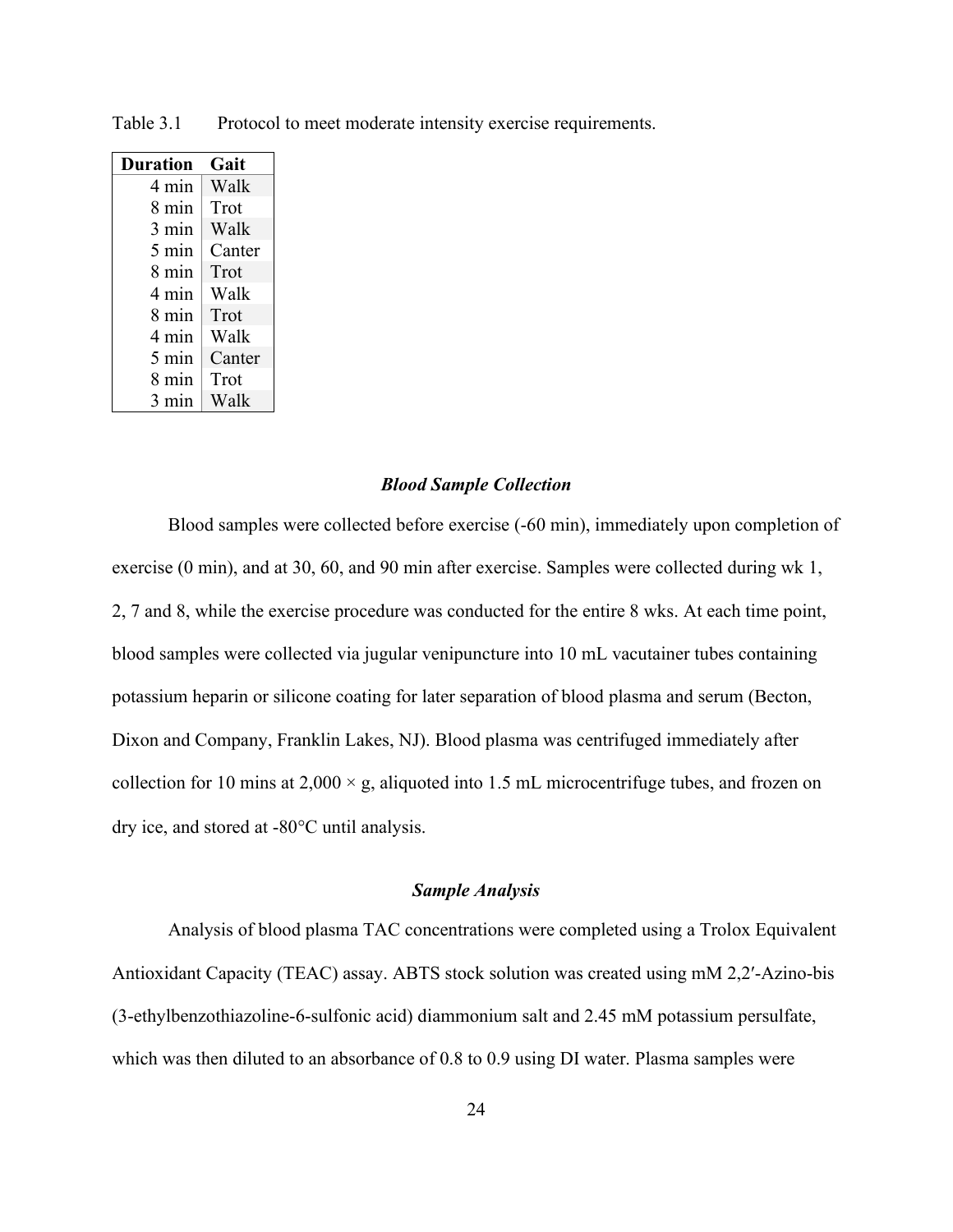diluted 1:10 before 10uL of diluted sample were combined in 200  $\mu$ L of ABTS to measure absorbance.

Plasma homogenates were analyzed for MDA concentrations using a modified version of the TBARS extraction procedure developed by Draper et al. (Draper et al., 1993). Malondialdehyde was extracted in 10% trichloroacetic acid with 50 ppm of BHT. The extracted sample was reacted with 0.02 mM TBA solution and measured at 532 nM. Absorbance was compared with MDA authentic solution and results were expressed as  $\mu$ M of MDA.

Blood plasma concentrations of GPx were determined using a Glutathione Peroxidase Assay Kit (Cayman Chemical, Ann Arbor, MI). Plasma was diluted by a factor of 1:2 with provided sample buffer. Diluted sample was then reacted with NADPH and GPx Co-substrate. Activity was compared with GSH control solution and results were expressed as nmol/ min.

Plasma SOD concentrations were determined using a Superoxide Dismutase Assay Kit (Cayman Chemical, Ann Arbor, MI). Plasma was diluted by a factor of 1:5 with provided sample buffer. Diluted sample was reacted with radical detector and xanthine oxidase. Activity was measured at absorbance 440 nm and compared with SOD standard solution and results were expressed in U/ mL.

All assays were performed according to the manufacturer's instructions within 6 mo of sample collection.

#### *Statistical Analysis*

<span id="page-33-0"></span>Data were analyzed as a split-plot design in time (repeated measurement) using a generalized linear mixed model with wk, day, time, and their interactions as fixed effects and animal within a combination of wk  $\times$  day as random effect. The analysis of variance was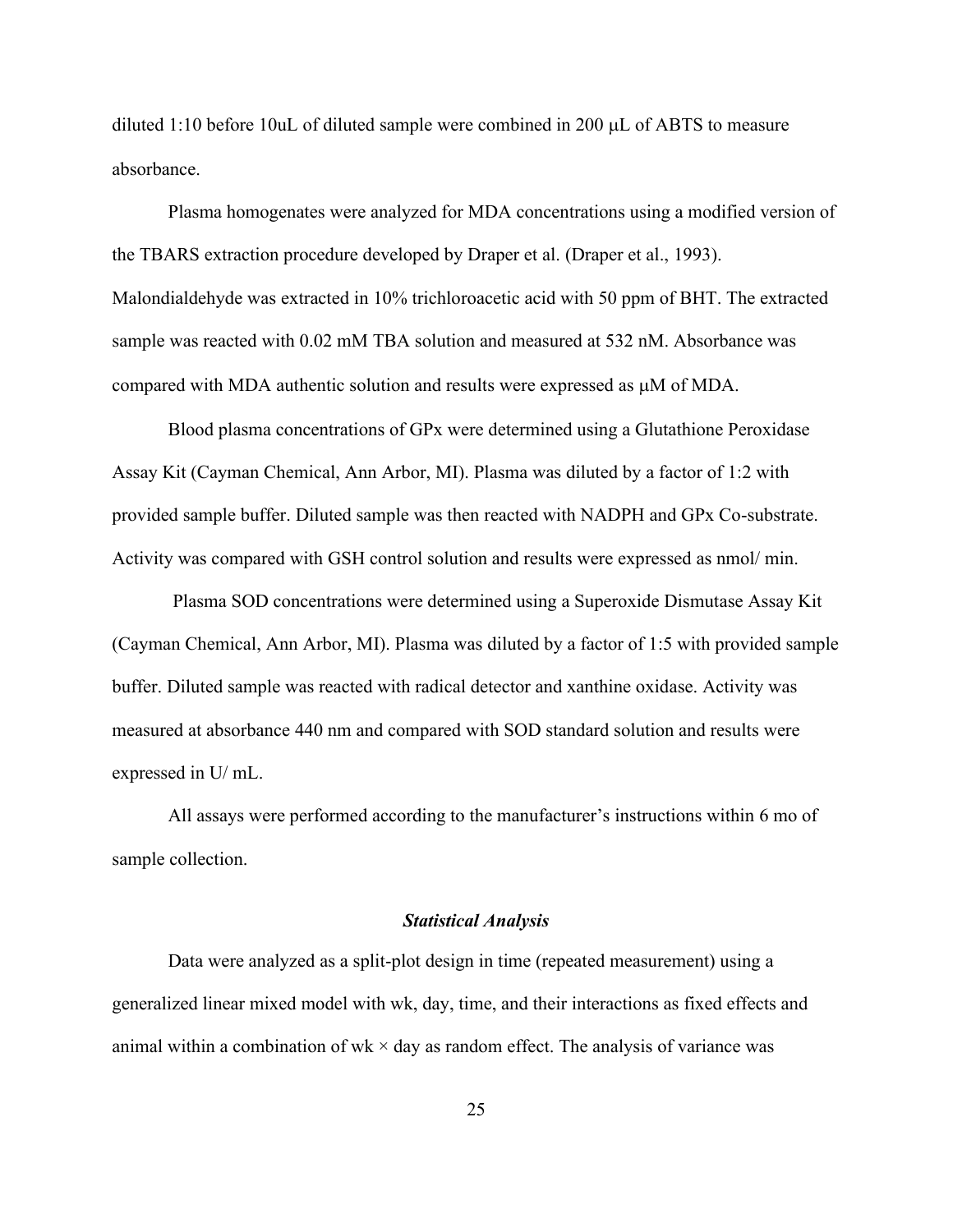performed by the GLIMMIX procedure of SAS 9.4 (SAS Institute, Cary, NC). The selection of the appropriate covariance structure for the repeated measurement was based on three default Information Criteria calculated by SAS in the smaller-is-better format (AIC, Akaike's Information Criteria; AICC, AIC Corrected; and BIC, Bayesian Information Criteria; (Kincaid, 2005)), resulting in a first-order autoregressive structure being used. Means, if differing, were separated by a protected t-test using the LSMEANS statement. If three-way wk  $\times$  day  $\times$  time interaction was significant, all time points were only compared with the baseline values at -60 min on d 1 of wk 1 to reduce the total number of pair-wise comparisons and overall experimentwise error rate. Actual probability values were reported.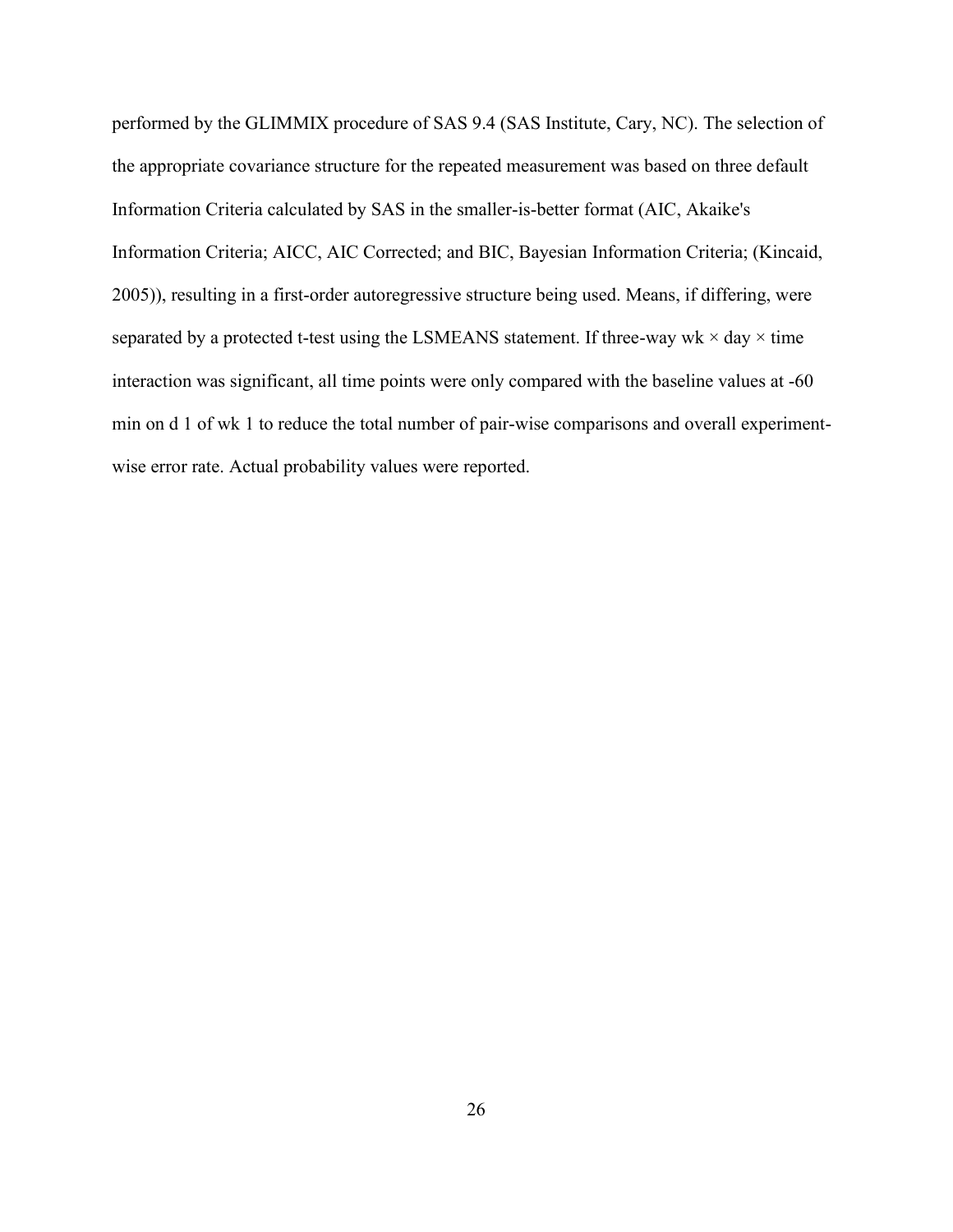#### **Results**

#### <span id="page-35-1"></span><span id="page-35-0"></span>**Thiobarbituric Acid Reactive Substances**

A wk x d x time interaction (*P* < 0.001) for TBARS was observed in exercised horses. Blood plasma concentrations of TBARS activity ranged from  $2.750 \pm 0.177$  to  $4.920 \pm 0.177$   $\mu$ M malondialdehyde within these data. Horses displayed a baseline measurement of  $2.700 \pm 0.177$ µM malondialdehyde on d 1 of wk 1 immediately before exercise. This value will be used for comparison against all other measurements. While there are some variations between wk, most TBARS plasma concentrations remained at baseline, except for select measurements from wk 1 and 7, and most measurements from d 1 and 2 of wk 2. Concentrations of TBARS decreased by  $0.525 \pm 0.177$  to  $0.625 \pm 0.177$  µM malondialdehyde throughout wk 1 (Figure 3.1). Decreases were seen 30 and 60min after exercise on d 1 of wk 1 ( $P \le 0.037$ ), 60min after exercise on d 2 of wk 1 ( $P \le 0.037$ ), and 90min after exercise on d 3 of wk 1 ( $P \le 0.016$ ), while all other wk 1 plasma concentrations remained at baseline ( $P \ge 0.097$ ). Significant spikes from baseline in TBARS concentrations were seen at all collection times following exercise on d 2 of wk 2, with a continuation of this spike visible both before and immediately after exercise on d 3 of wk 2 (*P*  $< 0.001$ ). On d 2 of wk 2 TBARS concentrations increased by  $1.210 \pm 0.177$ ,  $2.150 \pm 0.177$ , 2.220 $\pm$ 0.177, and 2.060  $\pm$  0.177 µM malondialdehyde at 0, 30, 60, and 90-min post-exercise respectively, and increased by 2.030, and 1.300 µM malondialdehyde at -60 and 0-min after exercise on d 3 of wk 2 ( $P \le 0.001$ ; Figure 3.1). On d 1 of wk 7 TBARS concentrations decreased by  $0.500 \pm 0.177$  to  $0.625 \pm 0.177$  µM malondialdehyde immediately before exercise until 60-min post exercise ( $P \le 0.047$ ) before returning to baseline, while all other wk 7 measurements remained at baseline concentrations ( $P \ge 0.063$ ; Figure 3.2). There were no significant changes from baseline observed throughout wk  $8 (P \ge 0.273$ ; Figure 3.2).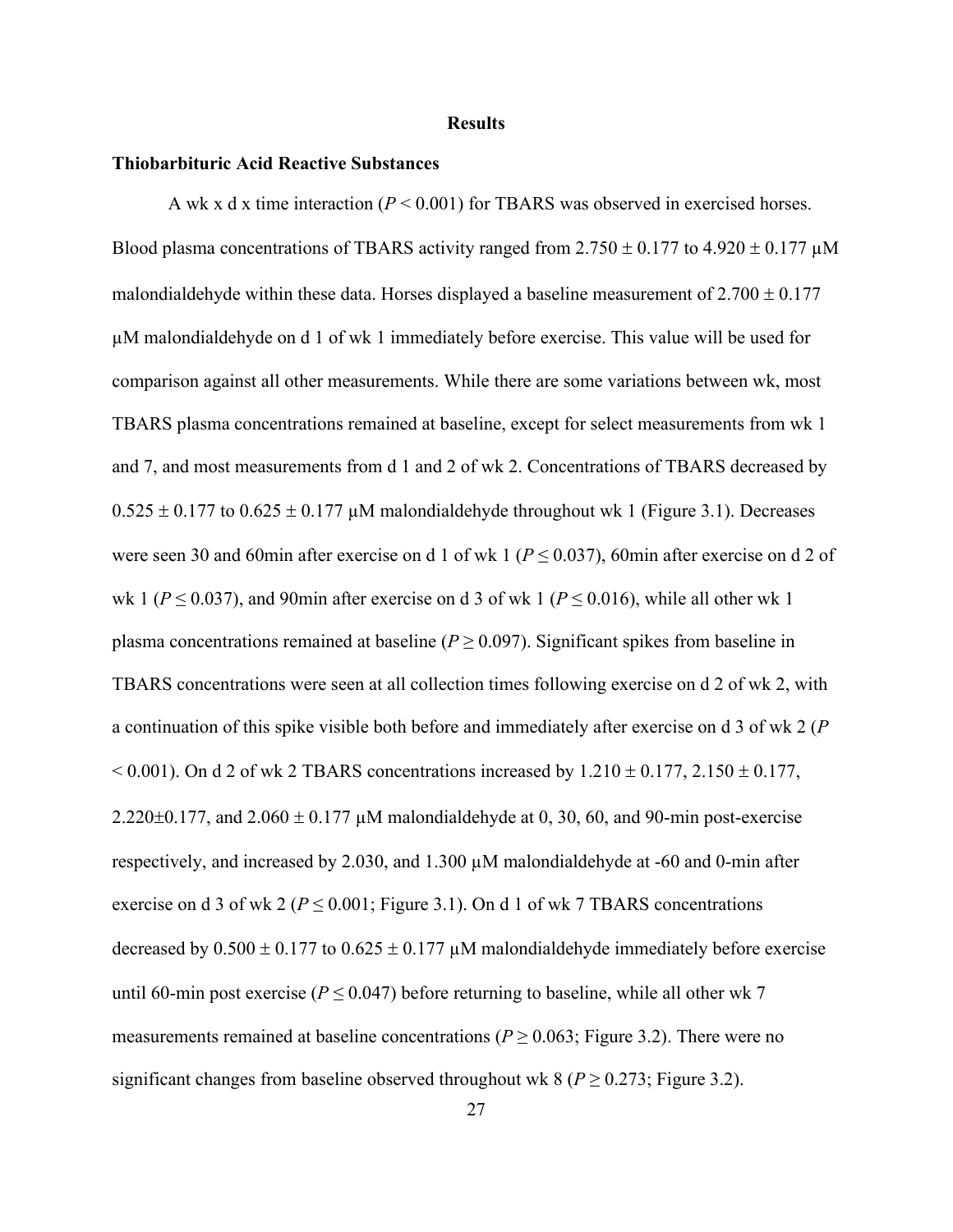## <span id="page-36-0"></span>**Glutathione Peroxidase**

A wk x d x time interaction (*P* < 0.001) for GPx blood plasma activity were observed in exercised horses. Activity of GPx ranged from  $107.5 \pm 14.8$  to  $255.9 \pm 14.8$   $\mu$ M/min within these data. Horses displayed a baseline measurement of  $172.6 \pm 14.8 \,\mu\text{M/min}$ . Most time points has similar blood plasma GPx activity to the baseline value, however; plasma GPx activity peaked on d 1 of wk 2 following exercise and remained elevated at min -60 and 0, before returning to baseline on d 2 of wk 2 (Figure 3.5). The GPx activity was increased by 74.7  $\pm$  14.8 and 63.4  $\pm$ 14.8 μM/min at 60 and 90-min after exercise on d 1 of wk 2 ( $P \le 0.003$ ), and 77.0  $\pm$  14.8, 83.4  $\pm$ 14.8, and  $48.2 \pm 14.8 \,\mu$ M/min at -60, 0, and 30-min on d 2 of wk 2, respectively ( $P \le 0.023$ ). Horses displayed reduced GPx activity in blood plasma in comparison to baseline after exercise on d 2 of wk 7 and activity remained at these levels into d 3 of wk 7 immediately before and after exercise before returning to baseline 60-min after exercise on d 3 of wk 7 (Figure 3.6). There were no significant changes from baseline seen throughout wk 8, with activity remaining within the range of  $174.8 \pm 14.8$  to  $205.4 \pm 14.8$  µM/min for all measurements ( $P \ge 0.102$ ).

#### <span id="page-36-1"></span>**Superoxide Dismutase**

A wk x d x time interaction ( $P \le 0.001$ ) for SOD activity was observed in exercised horses. The blood plasma SOD activity ranged from  $138.3 \pm 3.9$  to  $182.8 \pm 3.9$  U/ml within these data. Horses displayed a baseline SOD activity of  $167.2 \pm 3.9$  U/ml on d 1 of wk 1 immediately before exercise. This measurement will be used for comparison against all others. Throughout wk 1 and 2, significant changes in SOD activity were observed. Blood plasma SOD activity increased from baseline at 30-min post exercise on d 1 of wk 1 ( $P = 0.003$ ), while all other measurements on d 1 of wk 1 remained at baseline ( $P \ge 0.253$ ). Decreases in activity from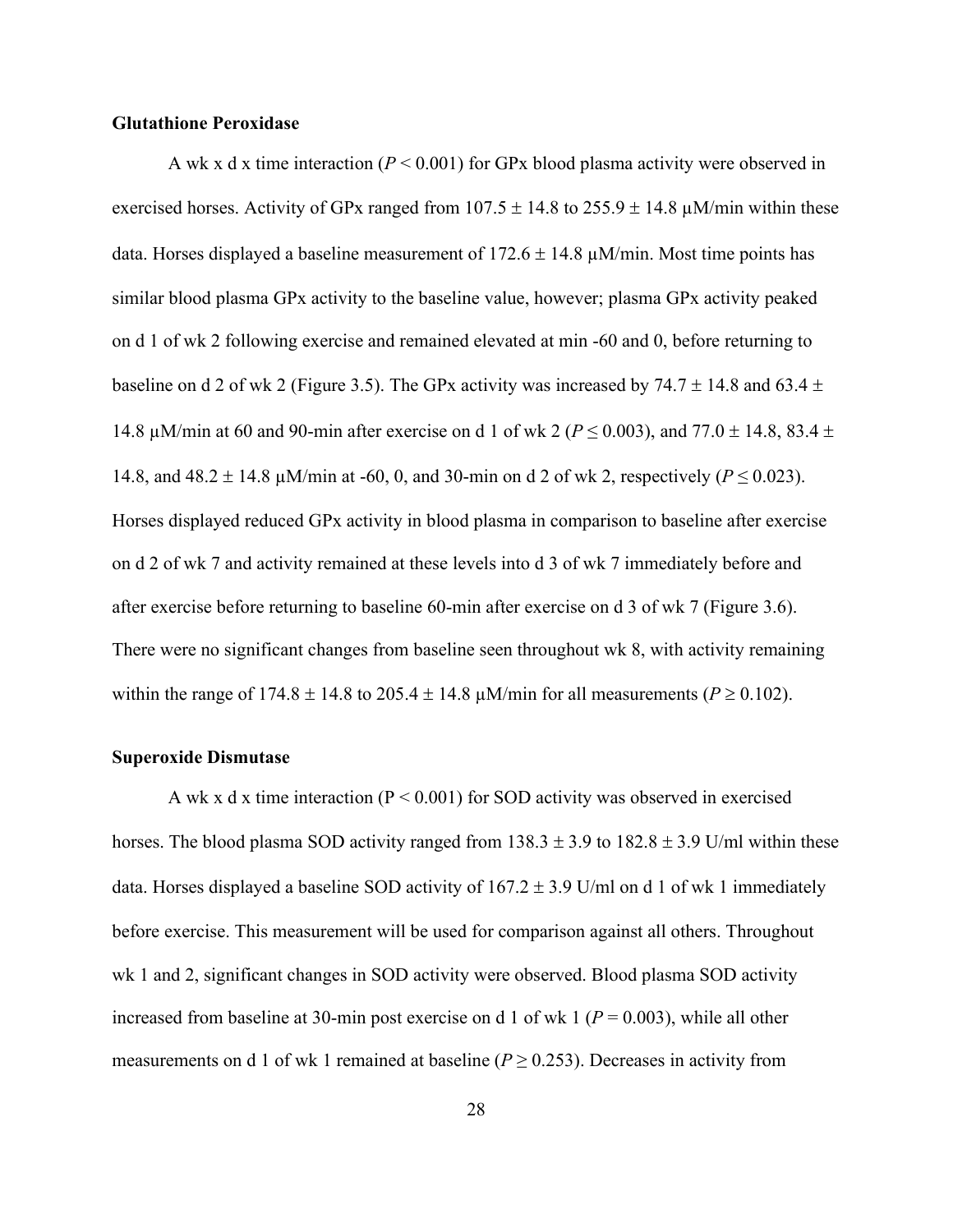baseline of  $19.4 \pm 3.9$  and  $19.6 \pm 3.9$  U/ml were observed on d 2 of wk 1 at 60 and 90-min following exercise and continued d 3 of wk 1 at all collection times with decreases ranging between  $11.9 \pm 3.9$  and  $19.4 \pm 3.9$  U/ml ( $P \le 0.009$ ; Figure 3.3). This decrease in activity continued into d 1 of wk 2 at -60, 0, and 60-min after exercise ( $P \le 0.022$ ), before returning to baseline 90-min following exercise. A decrease in plasma SOD activity of  $12.6 \pm 3.9$  U/ml is also seen at the final collection on d 3 of wk 2 ( $P \le 0.018$ ). At all other collection times SOD plasma activity remained at baseline throughout wk 1 and 2 ( $P \ge 0.064$ ). Significant changes from baseline were observed in most measurements taken throughout wk 7 and 8, with significant decreases seen within each d of wk 7 as well as d 1 and 2 of wk 8 ( $P \le 0.043$ ; Figure 3.4), and significant increases observed on d 3 of wk 8 ( $P \le 0.029$ ). Decreases in activity ranged from  $10.5 \pm 3.9$  to  $29.0 \pm 3.9$  throughout wk 7 and 8 ( $P \le 0.043$ ). Enzyme activity was lower at min -60 and 90 on d 1 of wk 7 and remained lower immediately before and after exercise on d 2, before returning to baseline at min 30 for the remainder of  $d/P \le 0.023$ ). All observations on d 3 of wk 7 showed decreases from baseline which continued d 1 and 2 of wk 8 ( $P \le 0.043$ ). Increased plasma SOD concentration ( $P \le 0.029$ ) was observed on d 3 of wk 8 at all collection times, except at 30-min post-exercise.

#### <span id="page-37-0"></span>**Total Antioxidant Capacity**

The main effect of day was significant  $(P = 0.037)$  for blood plasma concentrations of TAC in exercised horses. The TACvalue ranged from  $0.370 \pm 0.012$  to  $0.399 \pm 0.012$  mM of trolox equivalence from d 1 to 3 (Figure 3.7). The blood plasma concentrations of TAC on d 2 was 0.399, 7.5% greater than on d 3 ( $P = 0.013$ ), with an increase of 0.029  $\pm$  0.012. The TAC value did not differ between d 1 and 2 or d 1 and 3 ( $P = 0.450$ ; Figure 3.7).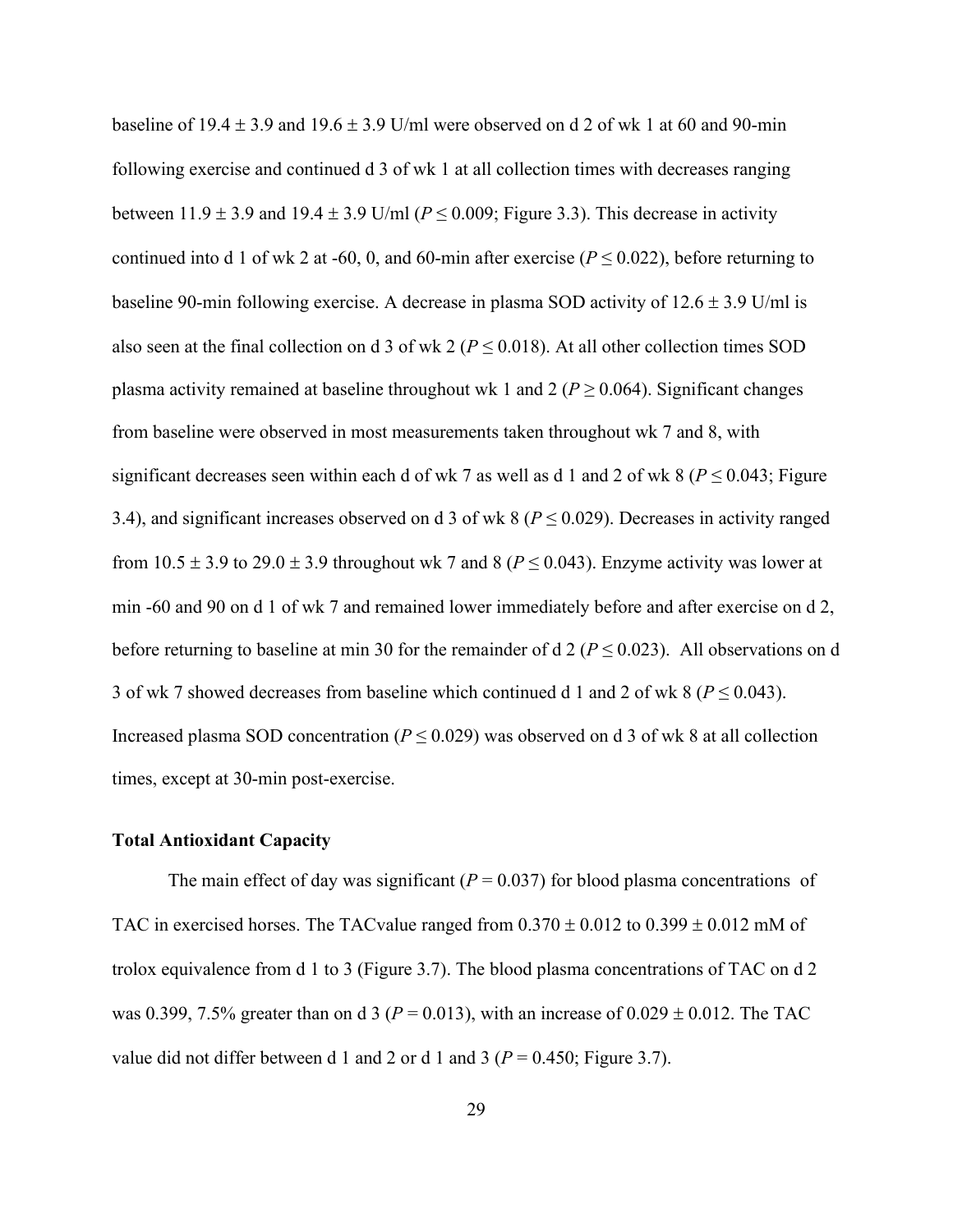

<span id="page-38-0"></span>Figure 3.1 Blood plasms concentrations of thiobarbituric acid reactive substances (TBARS) on d 1, 2, and 3 of wk 1 and 2 for moderately exercised horses. All data are represented as the mean  $\pm$  standard error. ° denotes a decrease from baseline, •denotes an increase from baseline  $(P < 0.050)$ .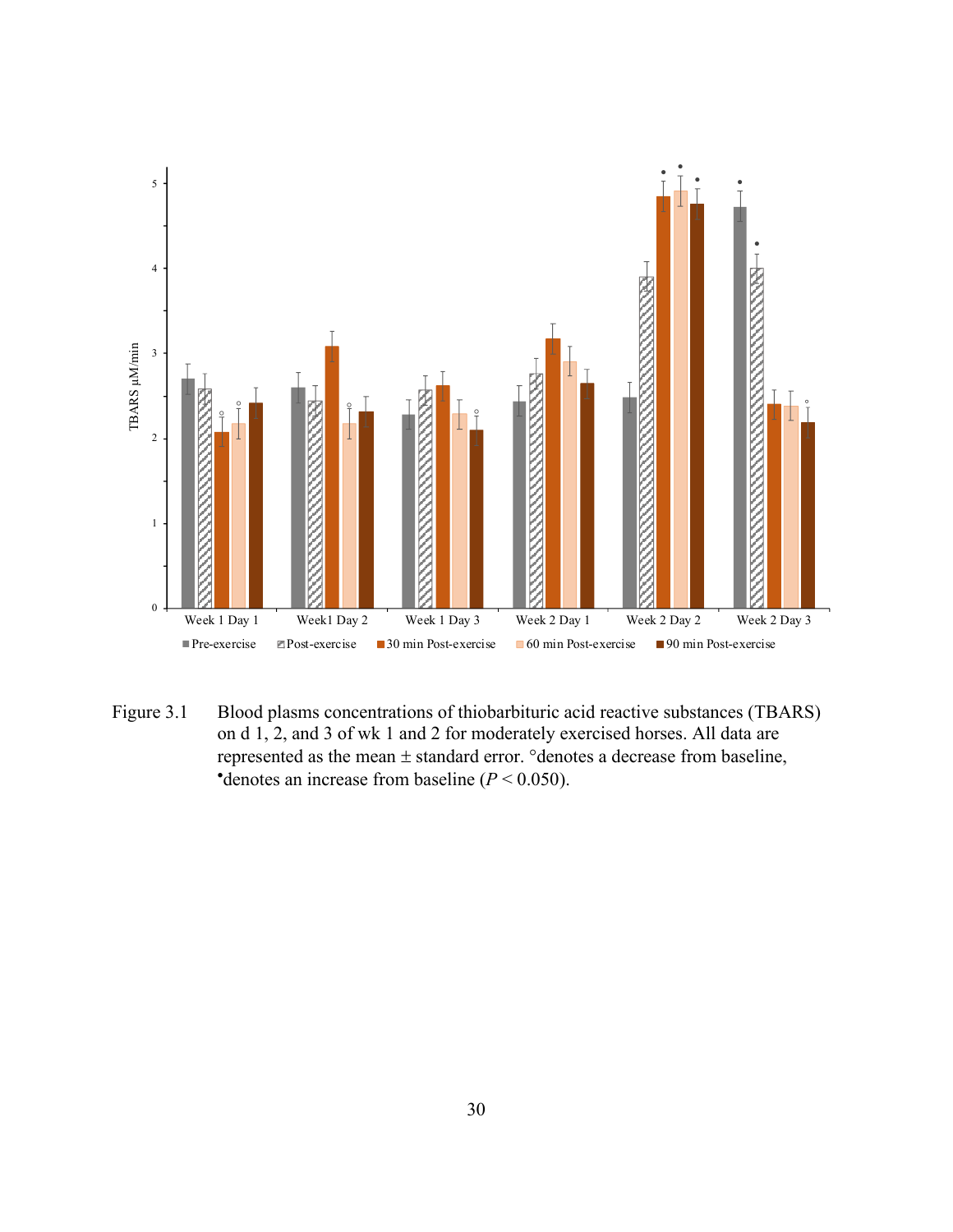

<span id="page-39-0"></span>Figure 3.2 Blood plasma concentrations of thiobarbituric acid reactive substances (TBARS) on d 1, 2, and 3 of wk 7 and 8 for moderately exercised horses. All data are represented as the mean  $\pm$  standard error. ° denotes a decrease from baseline, •denotes an increase from baseline  $(P < 0.050)$ .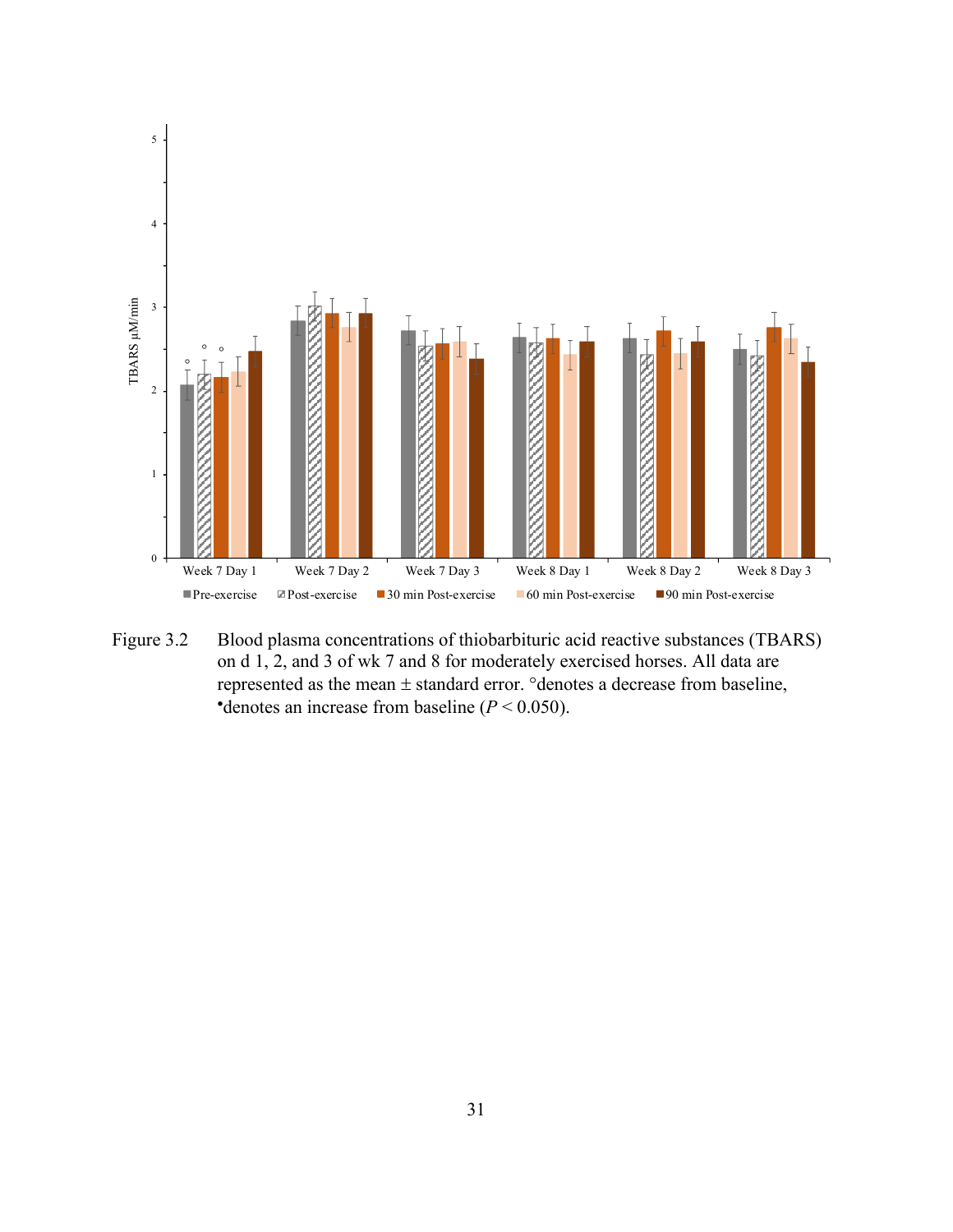

<span id="page-40-0"></span>Figure 3.3 Blood plasma concentrations of superoxide dismutase (SOD) activity on d 1, 2, and 3 of wk 1 and 2 for moderately exercised horses. All data are represented as the mean  $\pm$  standard error.  $\circ$  denotes a decrease from baseline,  $\bullet$  denotes an increase from baseline  $(P < 0.050)$ .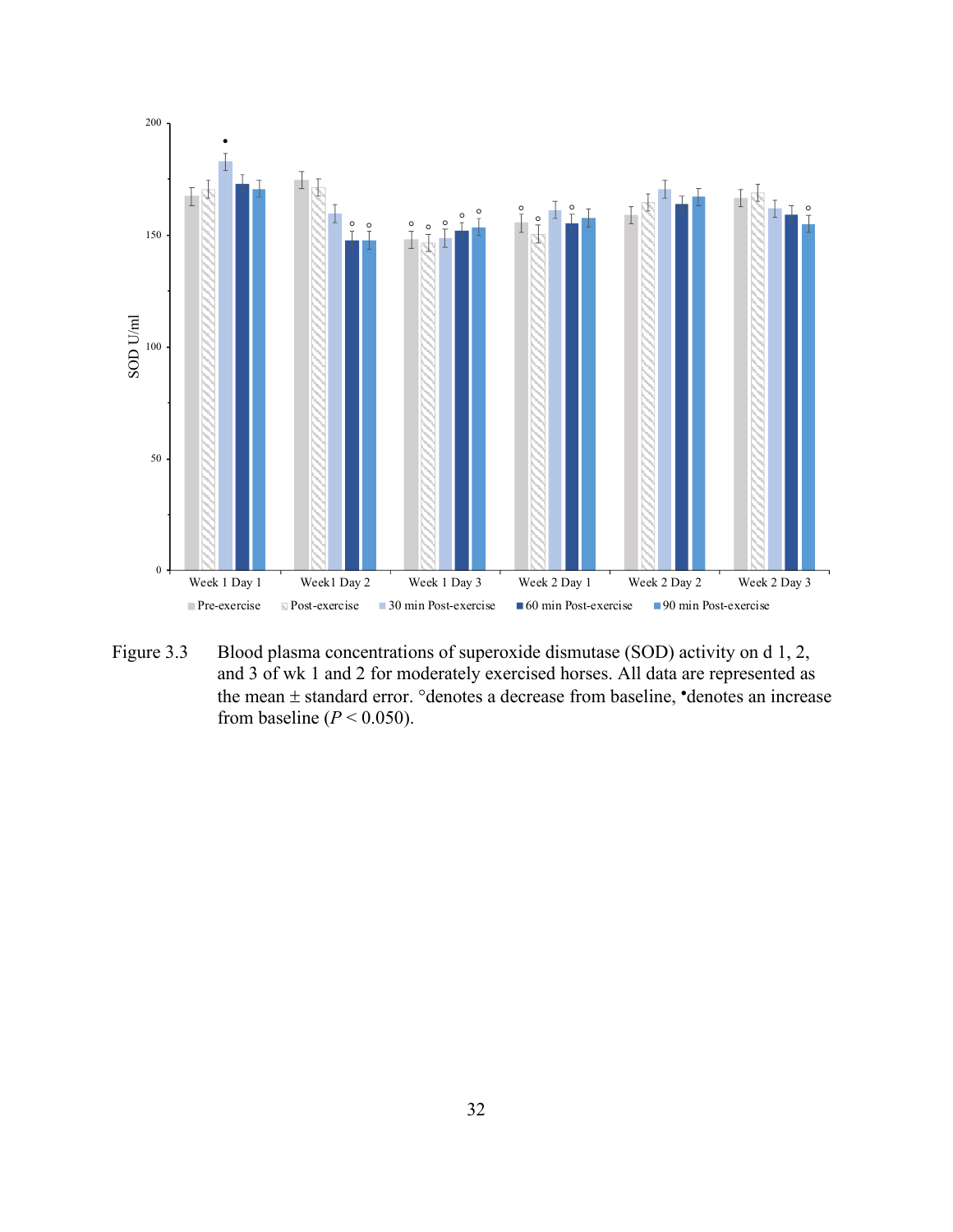

<span id="page-41-0"></span>Figure 3.4 Blood plasma concentrations of superoxide dismutase (SOD) activity on d 1, 2, and 3 of wk 7 and 8 for moderately exercised horses. All data are represented as the mean  $\pm$  standard error.  $\circ$ denotes a decrease from baseline,  $\bullet$ denotes an increase from baseline  $(P < 0.050)$ .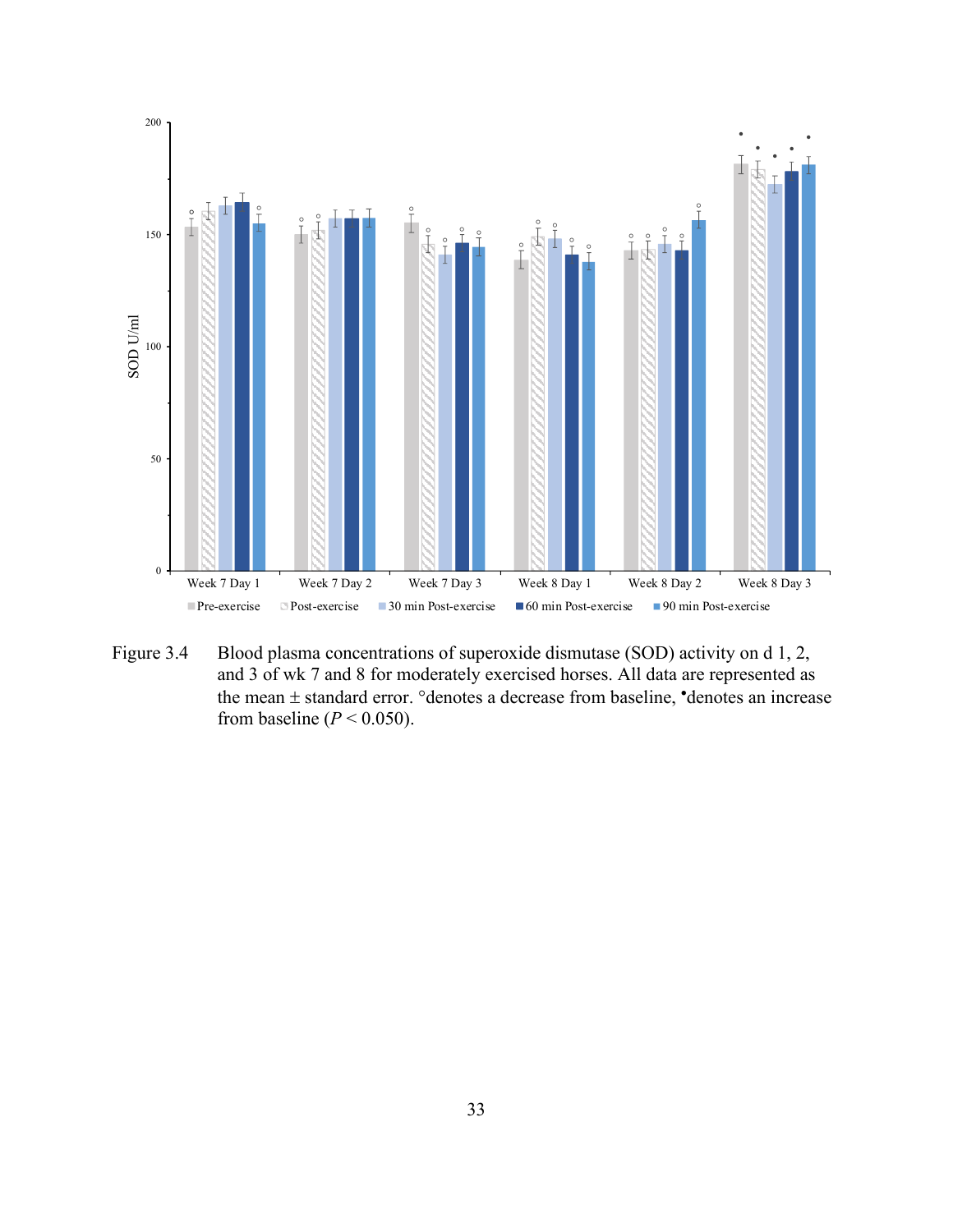

<span id="page-42-0"></span>Figure 3.5 Blood plasma concentrations of glutathione peroxidase (GPx) activity on d 1, 2, and 3 of wk 1 and 2 for moderately exercised horses. All data are represented as the mean  $\pm$  standard error.  $\degree$ denotes a decrease from baseline,  $\degree$ denotes an increase from baseline  $(P < 0.050)$ .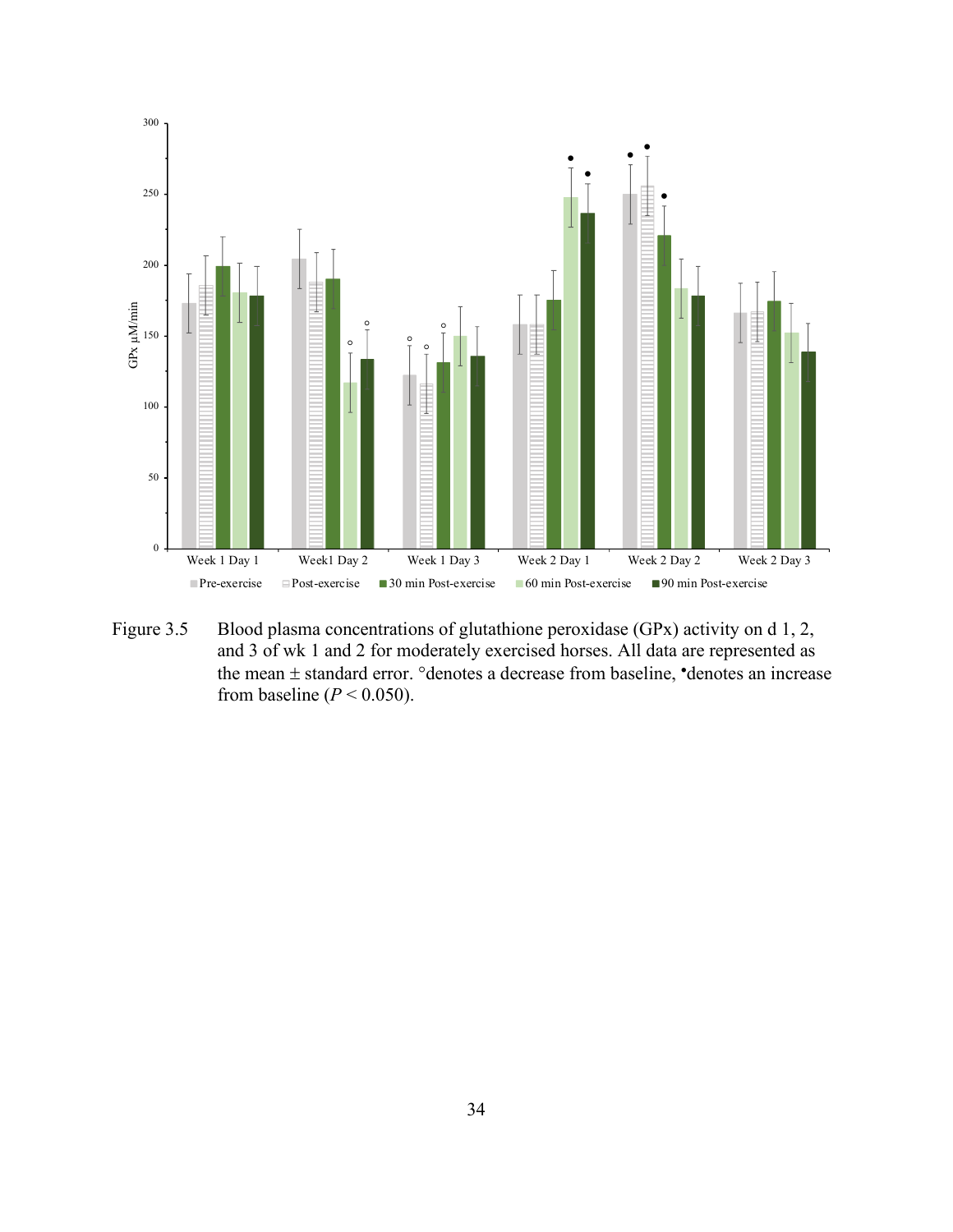

<span id="page-43-0"></span>Figure 3.6 Blood plasma concentrations of glutathione peroxidase (GPx) activity on d 1, 2, and 3 of wk 7 and 8 for moderately exercised horses. All data are represented as the mean  $\pm$  standard error.  $\degree$ denotes a decrease from baseline,  $\degree$ denotes an increase from baseline  $(P < 0.050)$ .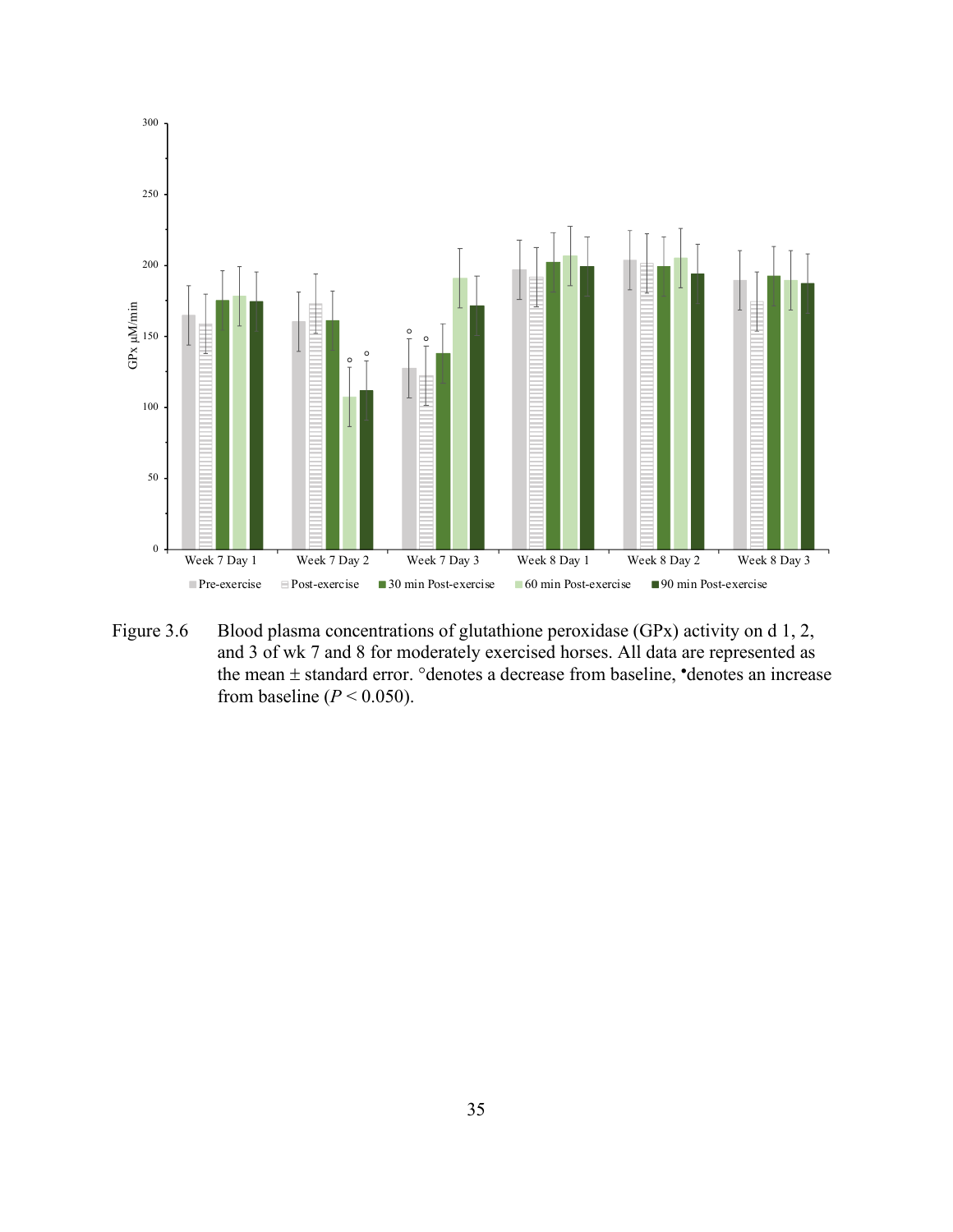

<span id="page-44-0"></span>Figure 3.7 Blood plasma concentrations of total antioxidant capacity (TAC) for d 1, 2, and 3 between all wk for moderately exercised horses. All data are represented as the mean  $\pm$  standard error. •denotes an increase from baseline ( $P < 0.050$ )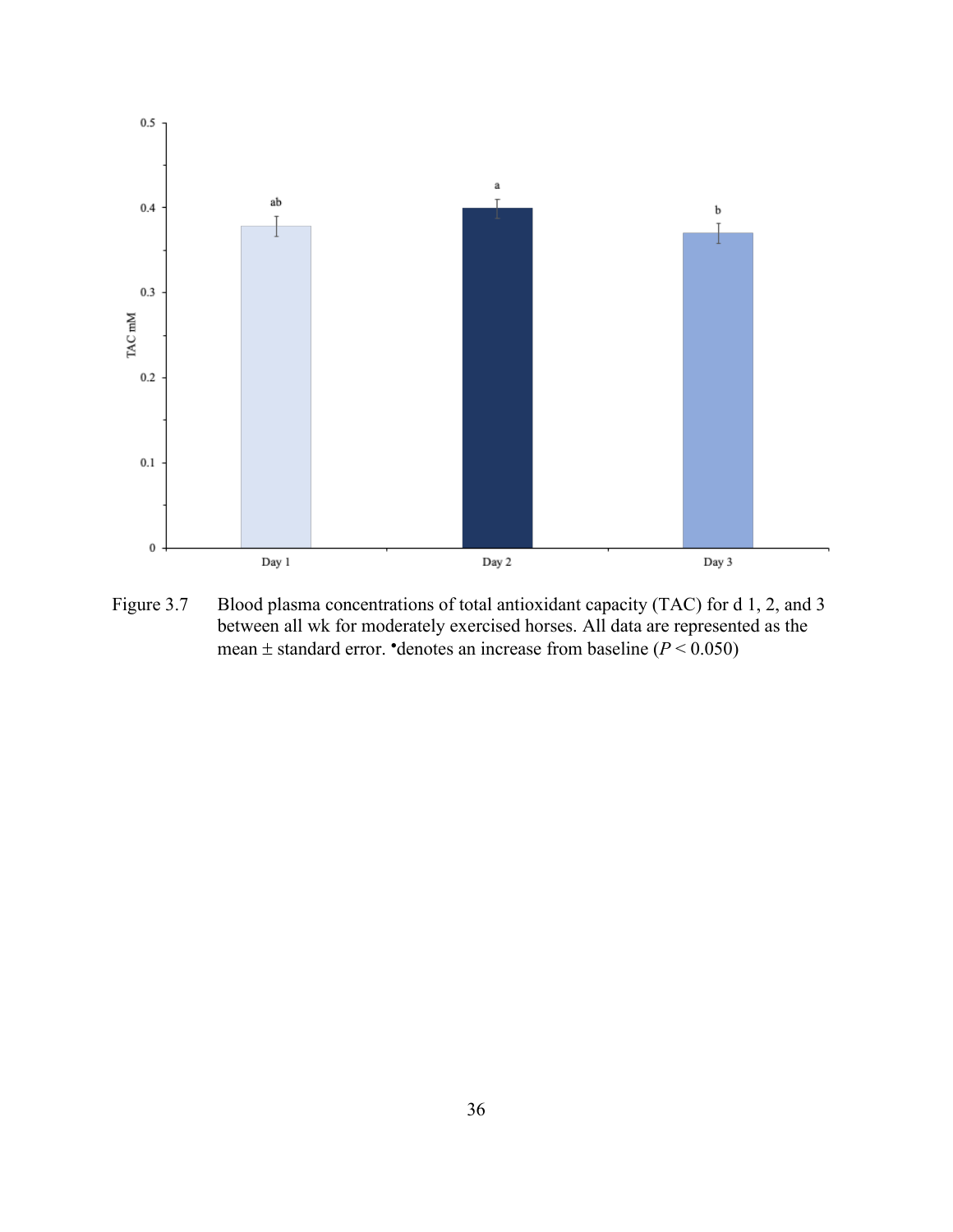#### **Discussion**

<span id="page-45-0"></span>This study aimed to identify patterns of expression of acute and chronic OS in athletes when exposed to extended periods of exercise training. This experimental design allowed us to gain more insight on how the body adapts to OS exposure immediately after each exercise bout, as well as how the response to stress adapts over time. This information could help equine trainers and riders better understand the conditioning process for incoming or recovering athletes, and aid in future research in the development of techniques for reducing OS created by numerous stressors experienced by equine athletes.

The oxidant responses to exercise in horses varies among numerous forms of exercise (such as treadmill, race, endurance, and jumping), as well as other parameters such as breed and fitness level (Brkljača Bottegaro et al., 2018; de Moffarts et al., 2004; Fazio et al., 2016; Piccione et al., 2014; Williams et al., 2004). There is little information about the effects of prolonged moderate intensity exercise training on unfit horses, although there is evidence that training has a positive effect on the oxidant/antioxidant equilibrium in the body of both humans and horses (de Moffarts et al., 2004; Traustadóttir et al., 2012). The current research indicated that although TBARS values were changed early in wk 2, the antioxidant system (TAC), GPx, and SOD activity were the responses of the animal's body in an oxidative stress event, showcasing the horse's ability to adapt to OS when exposed to exercise training.

This study shows that some blood antioxidant markers in healthy Stock type horses change in response to exercise, including the ability to adapt to prolonged exposure to moderate intensity exercise. Blood plasma concentrations of TBARS stabilized at baseline following an initial response to exercise seen within the first 2 wk of sampling. The initial decrease in TBARS concentrations following exercise during the first wk is consistent with previous findings when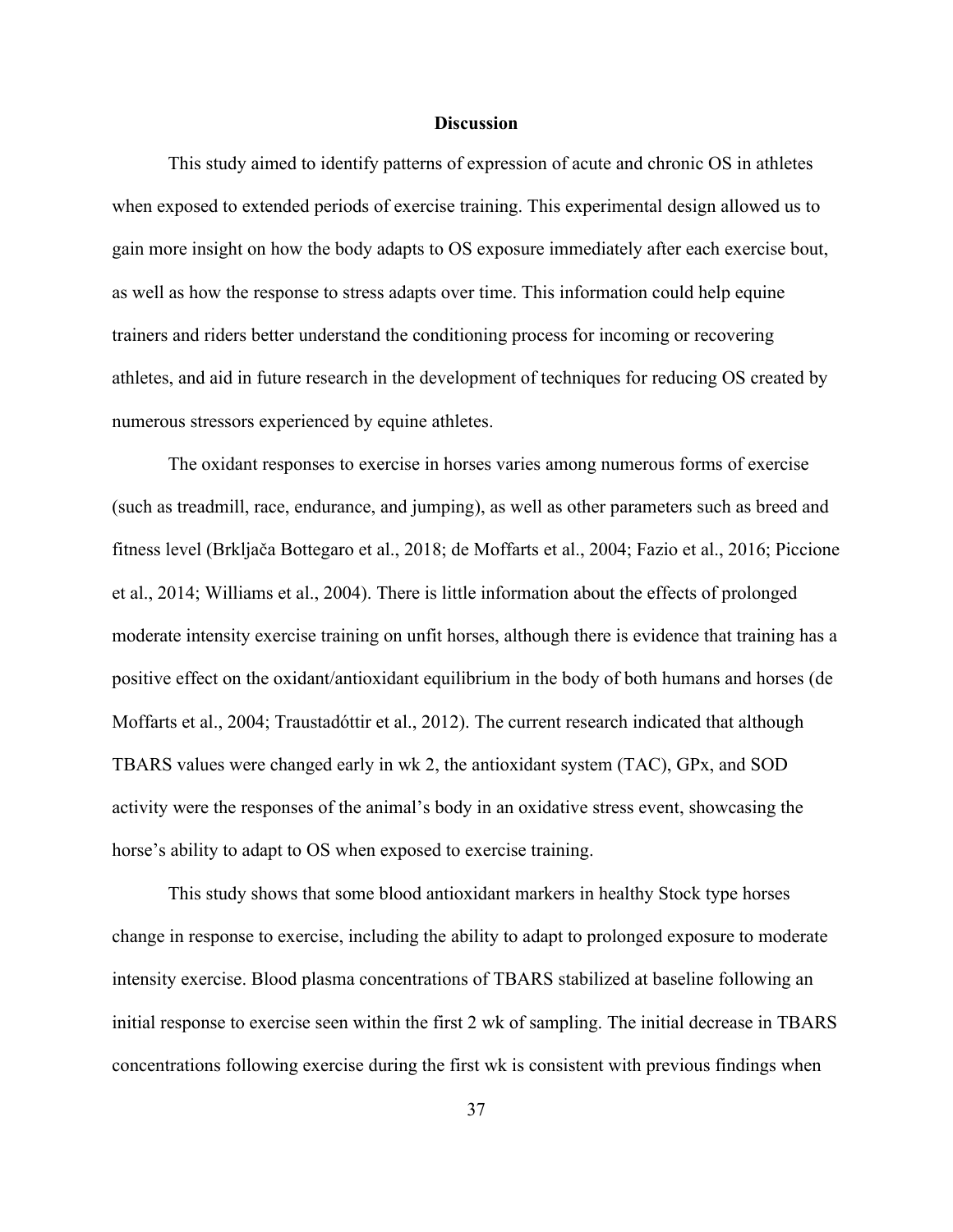analyzing an immediate response to a single bout of exercise (Andriichuk et al., 2016). Andriichuk et al. (2016) produced results showing lipid peroxidation after exercise; however, samples were only collected after 1 exercise bout, so comparisons can only be made to the first d of exercise training in our study. A study similar to the one presented here was conducted on trained and untrained mares and yearlings and showed similar MDA results in the untrained yearling group as demonstrated by the TBARS concentrations in our study (Smarsh & Williams, 2017). The untrained yearling group had the largest spike of plasma MDA concentrations during the second wk of exercise which is consistent with our study's findings. This spike in wk 2 could be attributed to a buildup of TBARS within the body following numerous exercise bouts, before adaptation or recovery from the effects of repeated exercise. In comparison with Smarsh and Williams (2017), our results differed in the 7th wk of exercise, as they showed an increase in MDA concentrations while our study exhibited a decrease on d 1 of wk 7 with no significant changes for the remainder of wk 7 or 8. These differences may be due to dissimilarities is exercise protocol, as Smarsh and Williams (2017) protocol was dependent on a graded exercise test and adjusted throughout the program. Exercise protocols varied in time and intensity and were adjusted multiple times over the duration of their project. These adjustments may not have allowed the horses to adapt to the administered exercise since it was not consistent.

The reduction pattern seen in SOD activity was somewhat consistent with the reduction in GPx activity seen in the first 2 wk, both showing reduced enzymatic activity on d 2 and 3 of wk 1. Glutathione Peroxidase and SOD activity patterns were different in wk 2 of collections, as GPx concentrations increased while SOD activity returned to baseline. Superoxide Dismutase concentrations decreased for all measurements starting d 3 of wk 7 and remained at these concentrations until d 3 of wk 8 where they showed an increase from baseline for all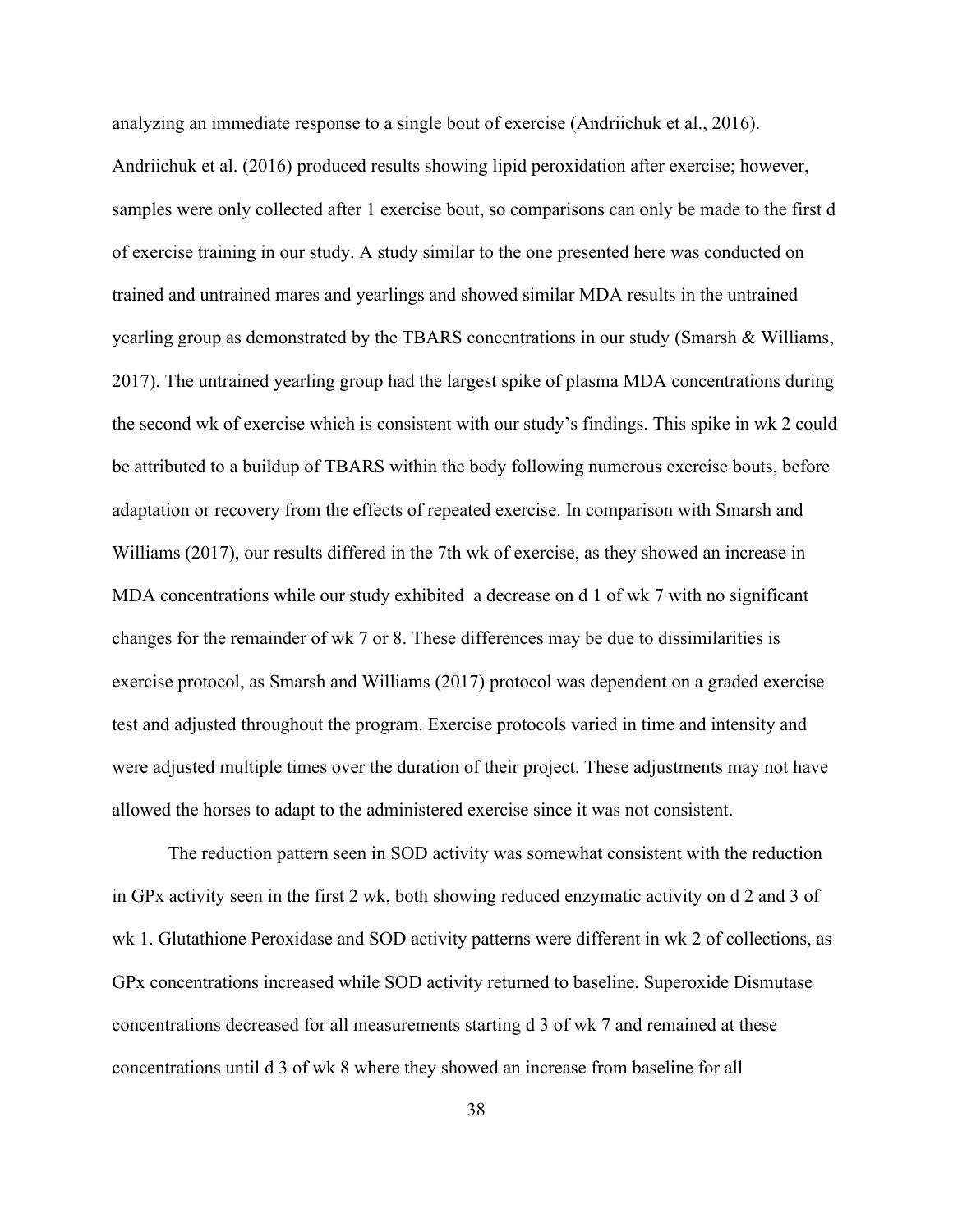measurements. Blood plasma GPx concentrations remained at baseline for the majority of wk 7 and 8, only showing a decrease at the end of d 2 and beginning of d 3 of wk 7. There are conflicting reports for behavior of SOD and GPx in exercising horses which make it difficult to determine if this study produced an accurate representation of typical antioxidant behavior when exposed to persistent exercise training. Multiple studies have indicated that elevated antioxidant activity is common following exercise, with Williams and Carlucci (2006) as well as Lamprecht and Williams (2012) reporting increases in antioxidant activity. These reports differed from the present study, as they investigated the OS response to a single exercise bout in horses unaccustomed to the exercise protocol. This experimental design doesn't provide insight on the effects of training on the adaptation of the OS response. de Moffarts et al. (2004) differed from the former studies, as they implemented an 8 wk interval training program following an initial 4 wk period of adaptation to exercise. Interestingly, de Moffarts et al. (2004) recorded a 100% increase in SOD plasma concentrations over a 12 wk period, but no response within 60 min of a single exercise bout as reported by the previously mentioned authors (Lamprecht & Williams, 2012; Williams & Carlucci, 2006).

Contrasting results regarding antioxidant activity have been recorded by a number of authors showing no difference (Marlin et al., 2002) or a decrease in activity following exercise (Hargreaves et al., 2002; Ono et al., 1990). It is interesting to note that 2 of these studies were conducted on horses fit for endurance racing at the time of sample collection. This could contribute to the contrasting results, as these horses would most likely be adapted to the high intensity exercise expected in competition. With this in mind, one could infer that these horses are already adapted to the increase in OS associated with each exercise routine. This would indicate that the recorded response in these reports is showing a decrease from the elevated blood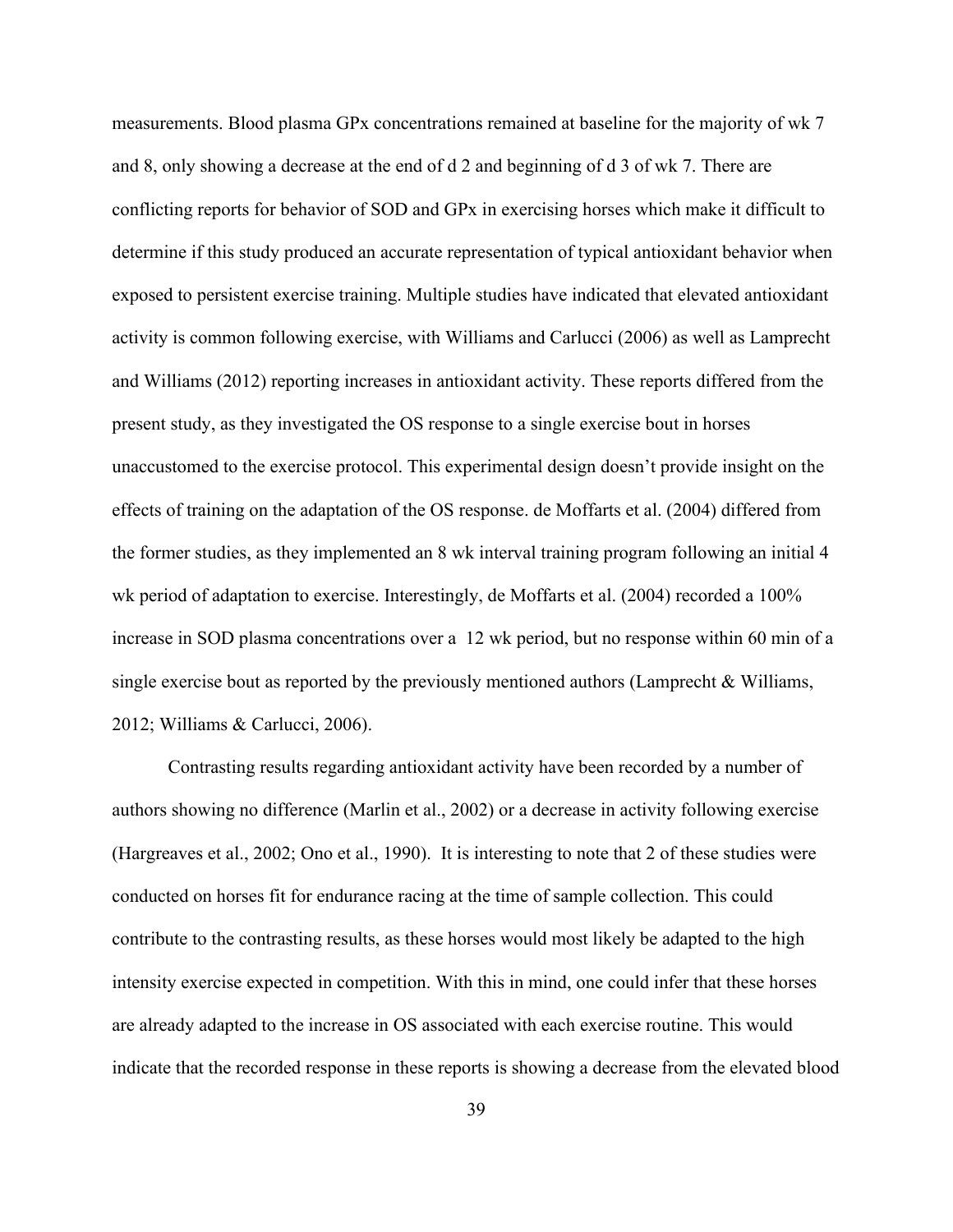plasma concentrations recorded in untrained horses exposed to a single exercise bout. This is supported in the present study by the changes seen between the first 2 wk of sampling and the last 2 wk.

The decrease in blood plasma concentration of SOD found in the present study is indicative of increased superoxide radical levels within the body, indicating an increased level of OS. The majority of decreased SOD activity was recorded after exercise on d 2, as well as before and after exercise on d 3, specifically in wk 1 and 7. This decrease may be due to an inability of the horse's antioxidant response to maintain normal levels of SOD when battling continuous OS caused by prolonged exercise training. The increased SOD activity seen on d 1 of wk 1 is more consistent with the literature (Andriichuk et al., 2016; de Moffarts et al., 2004; Lamprecht & Williams, 2012; Williams & Carlucci, 2006), although a large portion of literature on SOD concentrations in horses is reporting data collected following 1 exercise bout, without extended periods of exercise training (Andriichuk et al., 2016; de Moffarts et al., 2004; Lamprecht & Williams, 2012; Williams & Carlucci, 2006). Without more data to compare SOD concentration response following repeated exercise bouts, it is difficult to determine if SOD concentrations throughout this trial are an accurate representation of the equine population. The increased SOD concentrations seen in the final wk of the present study gives the implication that horses are able to maintain higher levels of SOD after adapting to the exercise protocol and its accompanying OS.

Although blood plasma concentrations of GPx fluctuated in the first 2 wk of our study, they ultimately stabilize at baseline by the final sampling period, showing no changes in GPx concentrations from baseline at the conclusion of exercise training. These data are consistent with research investigating equine exercise (Balogh et al., 2001; de Moffarts et al., 2004), but is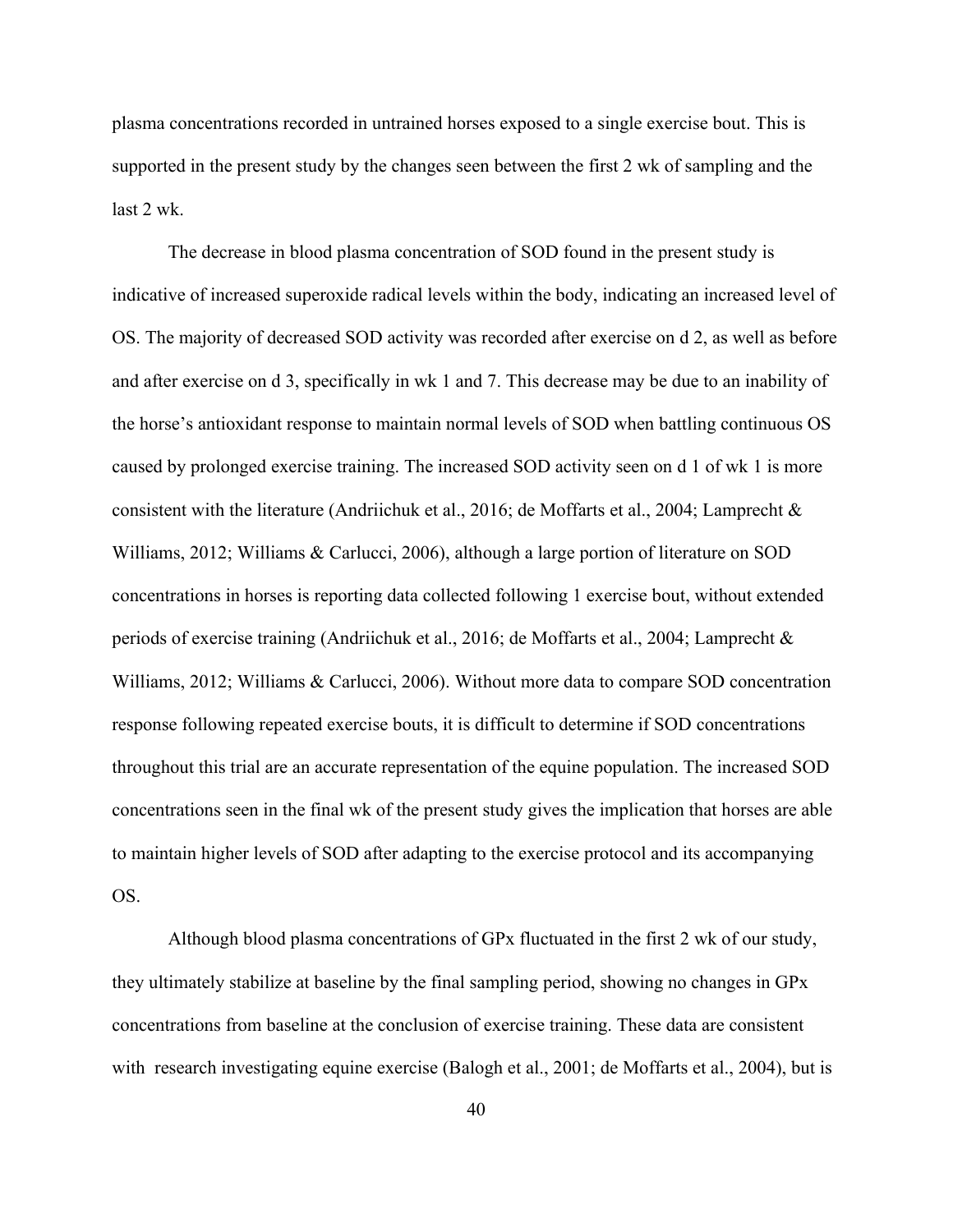inconsistent with a number of reports in human medicine (Deaton & Marlin, 2003; Leeuwenburgh et al., 1994; Somani et al., 1995), which show increased blood plasma concentrations of GPx activity after prolonged exercise training. Results of the current study show an increase in GPx concentrations during the second wk of exercise training, which is consistent with human trials; however, the increased concentrations return to baseline for most of the final 2 wks of exercise training.

Dietary levels of Se could effect blood GPx concentrations within the body, as Se is known to play a role in maintenance of the glutathione antioxidant response in horses (Brummer et al., 2013; Caple et al., 1978). Because all horses were fed the same diet throughout this study, Se levels were consistent between horses, although the diet could have limited the ability for this biomarker to respond adequitely if Se levels were low. Unfortunately Se concentrations within blood were not calculated throughout this project so we are unable to determine if this mineral remained at adequate levels. We hypthosize that the return of plasma concentraitons of GPx to baseline indicates the horses have adapted to the exercise protocol which allows GPx concentrations to remain at baseline levels due to decreased incidence of free radicals throughout the body.

Significant increase of blood plasma concentrations of TAC on d 2 of each wk were obtained. When analyzed, TAC blood concentrations increased on d 2 before returning to baseline on d 3, with no differences from baseline seen following exercise. Ukrainian warmblood and Holsteiner horses saw no change in blood plasma concentrations of TAC before or after undergoing an exercise test (Andriichuk et al., 2016), which is consistent the current trial. We speculate that the increase in TAC seen on d 2 corresponds to the increase in other OS biomarkers (TBARS and GPx) seen on this same day. Increased blood plasma concentrations of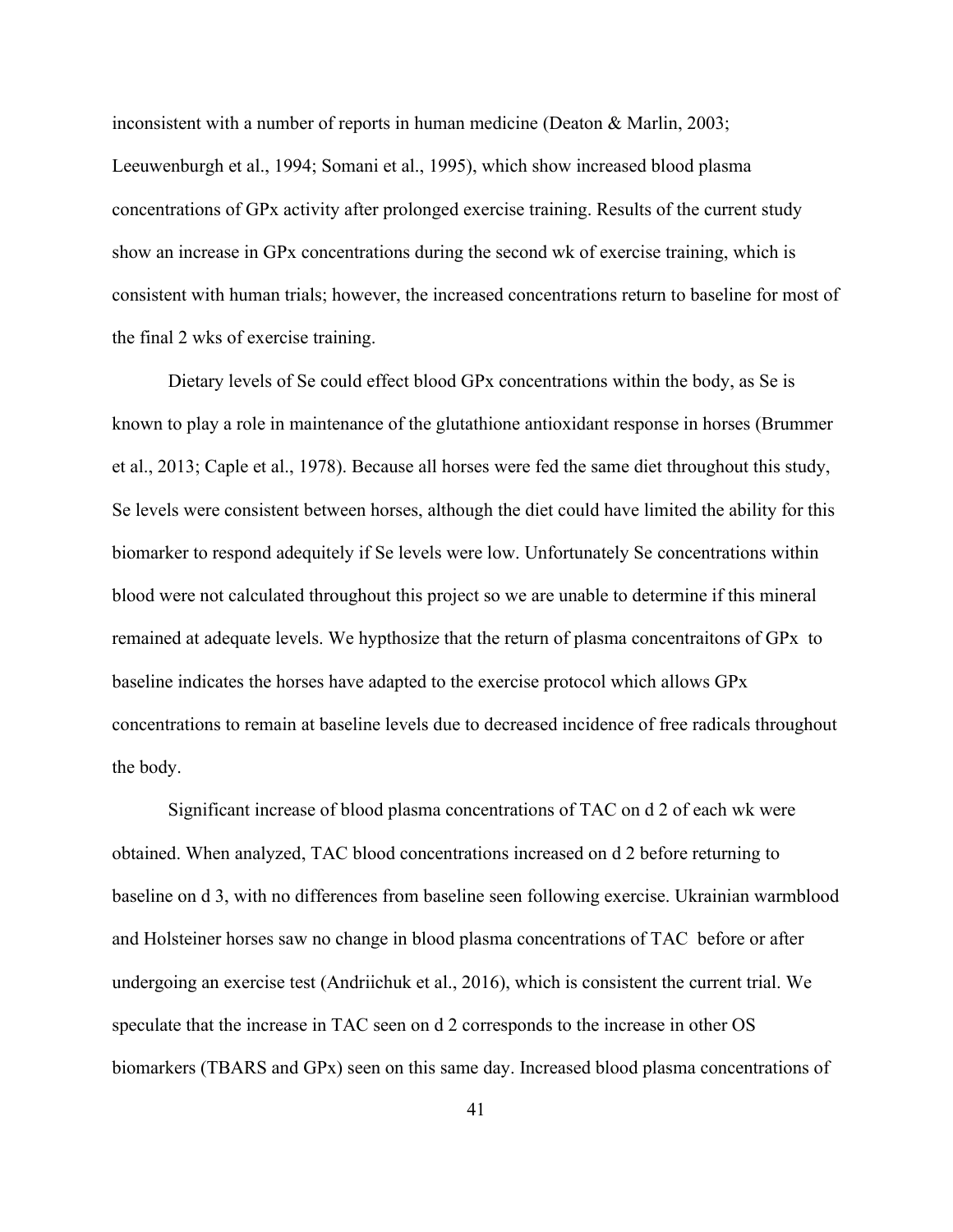TAC was most likely a response to increased oxidants in the body incited by multiple days of exercise. The reduction back to baseline on d 3 indicates recovery from the oxidant overload experienced on d 2 and may be evidence of the horse adjusting to the effects of exercise at the end of each week.

A variety of evidence has been accumulated that suggests regular exercise improves the bodies response to oxidative damage. This idea is supported by the findings within the current study, as lipid peroxidation levels remain mostly at baseline throughout the last 2 wk of sampling, following an extended period of physical training. The stabilization of TBARS levels and GPx activity in the final 2 wk of exercise training indicates that the horses were adapted to the exercise protocol. The increase in SOD activity seen on the final day of exercise training indicates a decrease in the superoxide anion concentration within the body, therefore decreasing incidence of oxidative stress, which aligns with the theory that horses adapted to the exercise protocol.

Other avenues of stress that are common in the equine industry include trailering, acutely increased performance demands, and introduction to new environments and animals. There is currently very little research investigating the OS response to these stressors, aside from a study conducted by Niedźwiedź et al. (2013) that indicated horses exhibit higher levels of OS biomarkers after a 12 h period of trailering. Other physical stressors associated with the equine show industry need to be further investigated in order to properly understand the causes of OS in the equine model, as well as the degree of oxidant imbalance experienced by these athletes.

# **Conclusion**

<span id="page-50-0"></span>The current study showed that horses exposed to increased levels of physical stress experience changes in OS biomarkers following its onset. It was also demonstrated that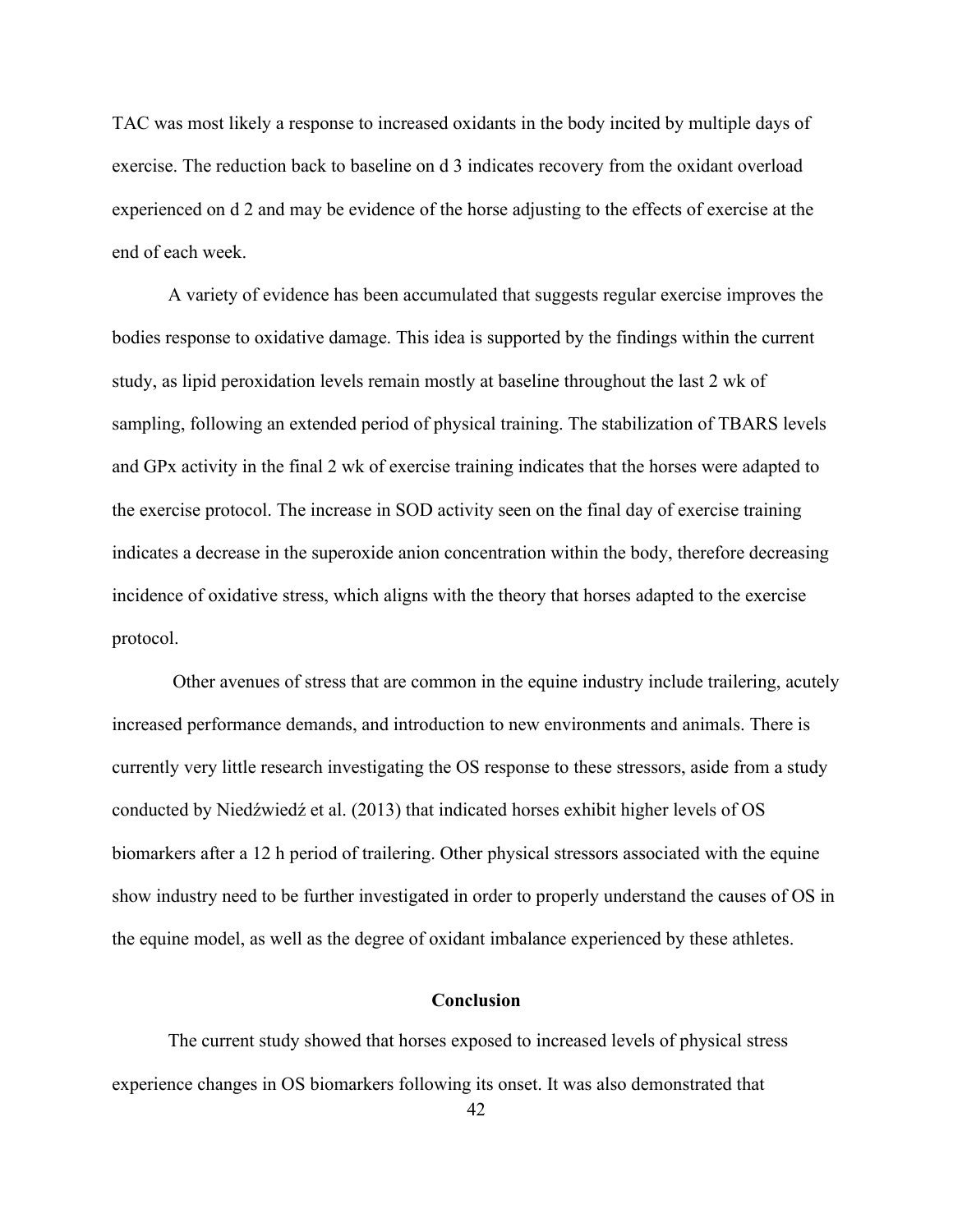prolonged exposure to stress can result in adaptation of the stress response. This study used exercise as a model to create physical stress; however, horses are exposed to a variety of physical stressors such as trailering, showing, and environmental changes, on a regular basis that may produce similar effects in the equine OS response. Understanding the initial and extended response seen in the equine athlete when exposed to new stressors is crucial in determining how to prevent oxidative damage in future athletes. Further research identifying methods to reduce OS is necessary and has the potential to improve performance as well as the overall well-being of the equine athlete.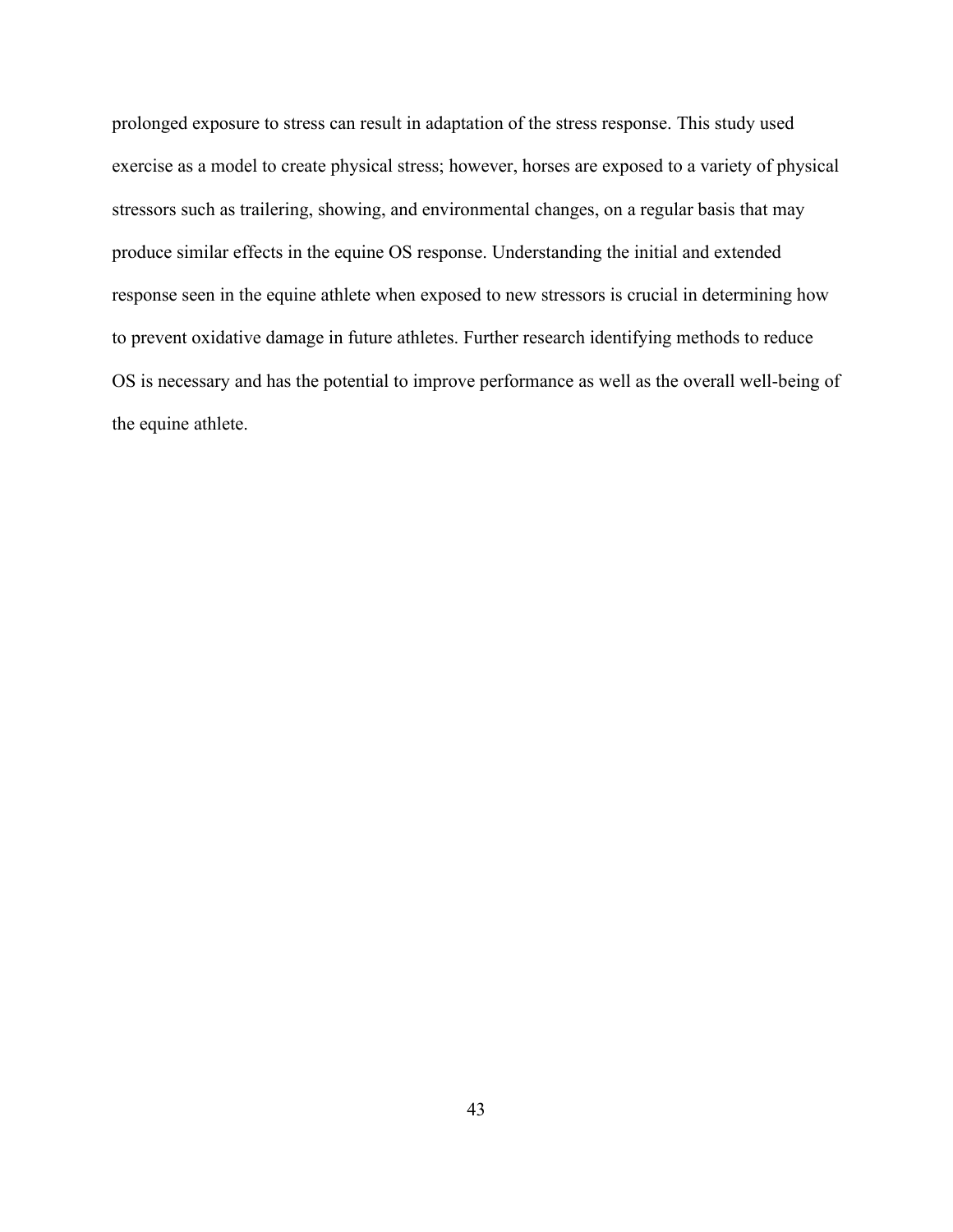#### REFERENCES

- <span id="page-52-0"></span>Aguiló, A., P. Tauler, E. Fuentespina, J. A. Tur, A. Córdova, and A. Pons. 2005. Antioxidant response to oxidative stress induced by exhaustive exercise. Phys. & Beh. 84:1–7. doi:10.1016/j.physbeh.2004.07.034.
- Andriichuk, A., H. Tkachenko, and I. Tkachova. 2016. Oxidative stress biomarkers and erythrocytes hemolysis in well-trained equine athletes before and after exercise. J. of Equine Vet. Sci. 36:32–43. doi:10.1016/j.jevs.2015.09.011.
- Art, T., T. Franck, P. Lekeux, B. de Moffarts, L. Couëtil, M. Becker, S. Kohnen, G. Deby-upont, and D. Serteyn. 2006. Myeloperoxidase concentration in bronchoalveolar lavage fluid from healthy horses and those with recurrent airway obstruction. Can. J. Vet. Res. 70:291–296.
- Art, T., N. Kirschvink, N. Smith, and P. Lekeux. 1999. Indices of oxidative stress in blood and pulmonary epithelium lining fluid in horses suffering from recurrent airway obstruction. Equine Vet. J. 31:397–401. doi:10.1111/j.2042-3306.1999.tb03839.x.
- Austin, L., H. Arthur, M. de Niese, A. Gurusinghe, and M. S. Baker. 1988. Micromethods in single muscle fibers: 2. Determination of glutathione reductase and glutathione peroxidase. Analytical Biochem. 174:575–579. doi:10.1016/0003-2697(88)90058-9.
- Bagheri, S., R. Squitti, T. Haertlé, M. Siotto, and A. A. Saboury. 2018. Role of copper in the onset of Alzheimer's disease compared to other metals. Front. Aging Neurosci. 9. doi:10.3389/fnagi.2017.00446
- Barja, G. 1999. Mitochondrial oxygen radical generation and leak: Sites of production in states 4 and 3, organ specificity, and relation to aging and longevity. J. Bioenerg. Biomembr. 31:347–366. doi:10.1023/A:1005427919188.
- Beckman, K. B., B. N. Ames. 1998. The free radical theory of aging matures. Phys. Rev. 78:547–581. doi:10.1152/physrev.1998.78.2.547.
- Brazil, T. 2000. Pulmonary neutrophil recruitment, activation and clearance in equine chronic obstructive pulmonary disease. Edenborough Res. Arch.
- Brigelius-Flohé, R., and M. Maiorino. 2013. Glutathione peroxidases. Biochimica et Biophysica Acta (BBA) - General Subjects. 1830:3289–3303. doi:10.1016/j.bbagen.2012.11.020.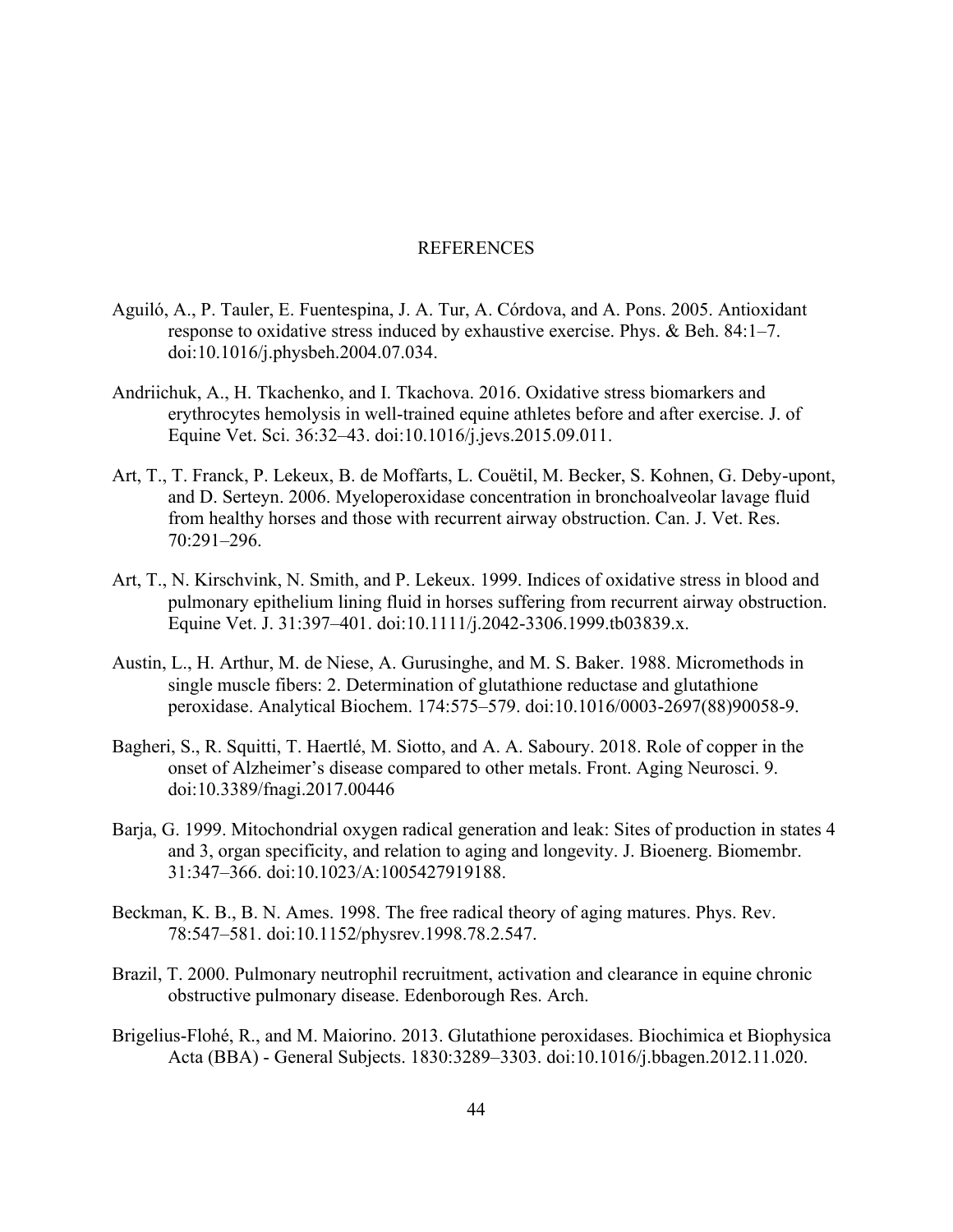- Brkljača Bottegaro, N., J. Gotić, J. Šuran, D. Brozić, K. Klobučar, K. Bojanić, and Z. Vrbanac. 2018. Effect of prolonged submaximal exercise on serum oxidative stress biomarkers (d-ROMs, MDA, BAP) and oxidative stress index in endurance horses. BMC Vet. Res. 14. doi:10.1186/s12917-018-1540-y
- Brummer, M., S. Hayes, K. A. Dawson, and L. M. Lawrence. 2013. Measures of antioxidant status of the horse in response to selenium depletion and repletion. J. Anim. Sci. 91:2158–2168. doi:10.2527/jas.2012-5794.
- Buettner, G. R. 1993. The pecking order of free radicals and antioxidants: lipid peroxidation, alpha-tocopherol, and ascorbate. Arch. Biochem. Biophys. 300:535–543. doi:10.1006/abbi.1993.1074.
- Calhoun, W. J., H. E. Reed, D. R. Moest, and C. A. Stevens. 1992. Enhanced superoxide production by alveolar macrophages and air-space cells, airway inflammation, and alveolar macrophage density changes after segmental antigen bronchoprovocation in allergic subjects. Am. Rev. Respir. Dis. 145:317–325. doi:10.1164/ajrccm/145.2\_Pt\_1.317.
- Caple, I. W., S. J. Edwards, W. M. Forsyth, P. Whiteley, R. H. Selth, and L. J. Fulton. 1978. Blood glutathione peroxidase activity in horses in relation to muscular dystrophy and selenium nutrition. Aust. Vet. J. 54:57–60. doi:10.1111/j.1751-0813.1978.tb00343.x.
- Cheeseman, K. H., and T. F. Slater. 1993. An introduction to free radical biochemistry. Brit. Med. Bull. 49:481–493. doi:10.1093/oxfordjournals.bmb.a072625.
- Chen, Z., and C. Zhong. 2014. Oxidative stress in Alzheimer's disease. Neurosci. Bull. 30:271– 281. doi:10.1007/s12264-013-1423-y.
- Cherednichenko Gennady, Zima Aleksey V., Feng Wei, Schaefer Saul, Blatter Lothar A., and Pessah Isaac N. 2004. NADH oxidase activity of rat cardiac sarcoplasmic reticulum regulates calcium-induced calcium release. Circ. Res. 94:478–486. doi:10.1161/01.RES.0000115554.65513.7C.
- Church, D. F., and W. A. Pryor. 1985. Free-radical chemistry of cigarette smoke and its toxicological implications. Environ. Health Perspect. 64:111–126.
- Comhair, S. A. A., and S. C. Erzurum. 2010. Redox control of asthma: molecular mechanisms and therapeutic opportunities. Antioxid Redox Signal. 12:93–124. doi:10.1089/ars.2008.2425.
- Council, N. R. 2007. Nutrient requirements of horses: sixth revised edition.
- Davies, K. J. A., A. T. Quintanilha, G. A. Brooks, and L. Packer. 1982. Free radicals and tissue damage produced by exercise. Biochem. and Biophys. Res. Comm. 107:1198–1205. doi:10.1016/S0006-291X(82)80124-1.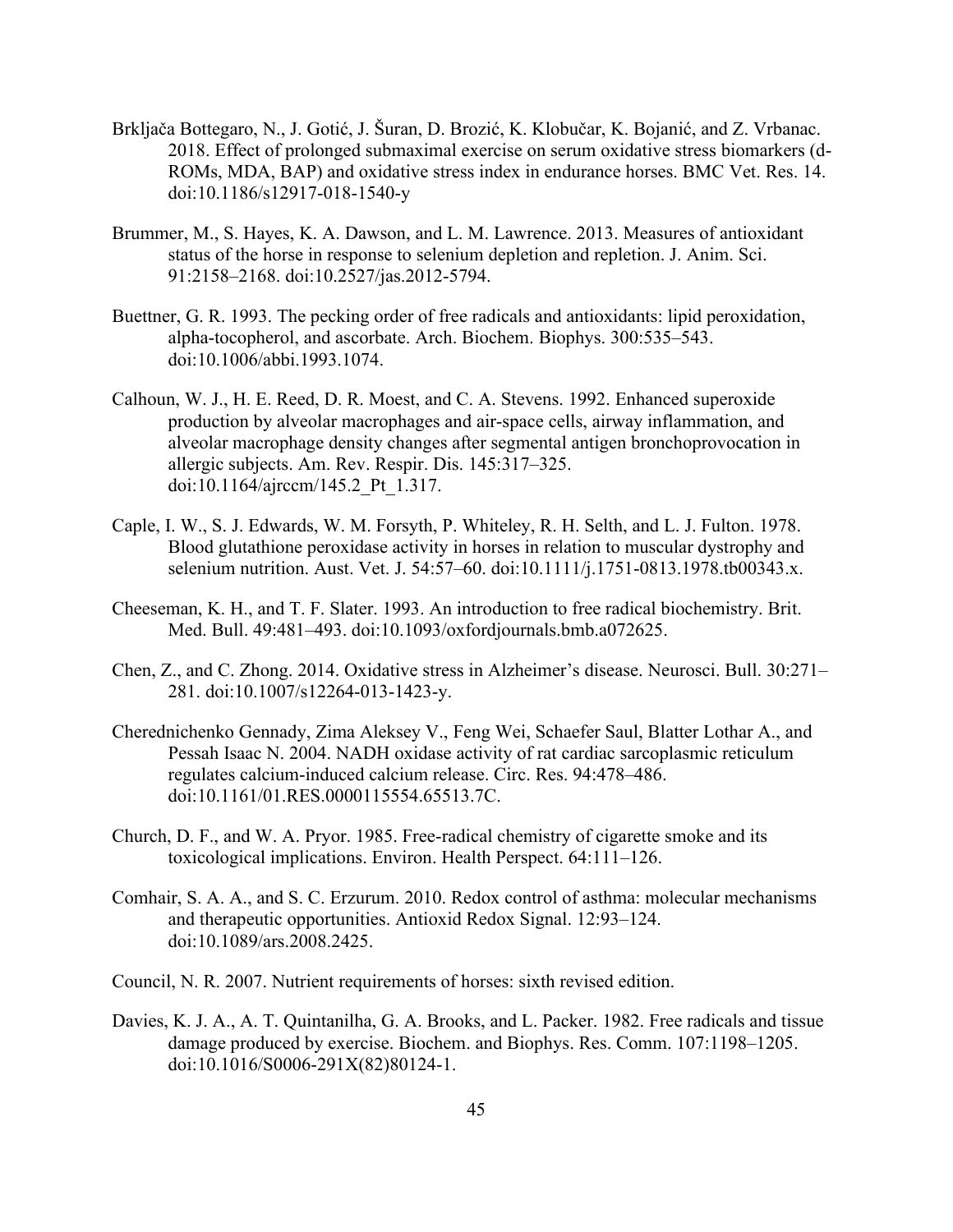- Deaton, C. M. 2006. The role of oxidative stress in an equine model of human asthma. Redox Report. 11:46–52. doi:10.1179/135100006X101057.
- Deaton, C. M., and D. J. Marlin. 2003. Exercise-associated oxidative stress. Clin. Techn. in Equine Prac. 2:278–291. doi:10.1053/S1534-7516(03)00070-2.
- Degens, H., and J. H. Veerkamp. 1994. Changes in oxidative capacity and fatigue resistance in skeletal muscle. Intern. J. of Biochem. 26:871–878. doi:10.1016/0020-711X(94)90079-5.
- Del Rio, D., A. J. Stewart, and N. Pellegrini. 2005. A review of recent studies on malondialdehyde as toxic molecule and biological marker of oxidative stress. Nutri., Met. and Cardio. Dis. 15:316–328. doi:10.1016/j.numecd.2005.05.003.
- Draper, H. H., E. J. Squires, H. Mahmoodi, J. Wu, S. Agarwal, and M. Hadley. 1993. A comparative evaluation of thiobarbituric acid methods for the determination of malondialdehyde in biological materials. Free Radical Bio. and Med. 15:353–363. doi:10.1016/0891-5849(93)90035-S.
- Dröge, W. 2002. Free radicals in the physiological control of cell function. Phys. Rev. 82:47–95. doi:10.1152/physrev.00018.2001.
- Fazio, F., S. Cecchini, C. Saoca, A. R. Caputo, M. Lancellotti, and G. Piccione. 2016. Relationship of some oxidative stress biomarkers in jumper horses after regular training program. J. of Equine Vet. Sci. 47:20–24. doi:10.1016/j.jevs.2016.07.014.
- Fisher-Wellman, K., and R. J. Bloomer. 2009. Acute exercise and oxidative stress: a 30 year history. Dyn. Med. 8:1. doi:10.1186/1476-5918-8-1.
- Fridovich, I. 1995. Superoxide radical and superoxide dismutases. Annual Rev. of Biochem. 64:97–112. doi:10.1146/annurev.bi.64.070195.000525.
- Fukai, T., and M. Ushio-Fukai. 2011. Superoxide dismutases: role in redox signaling, vascular function, and diseases. Antiox. Redox Signal. 15:1583–1606. doi:10.1089/ars.2011.3999.
- Gerschman, R., D. L. Gilbert, S. W. Nye, P. Dwyer, and W. O. Fenn. 1954. Oxygen poisoning and x-irradiation: a mechanism in common. Science. 119:623–626. doi:10.1126/science.119.3097.623.
- Gondim, F. J., C. C. Zoppi, L. dos Reis Silveira, L. Pereira-da-Silva, and D. Vaz de Macedo. 2009. Possible relationship between performance and oxidative stress in endurance horses. J. of Equine Vet. Sci. 29:206–212. doi:10.1016/j.jevs.2009.02.006.
- Guzik, T. J., and D. G. Harrison. 2006. Vascular NADPH oxidases as drug targets for novel antioxidant strategies. Drug Discov. Today. 11:524–533. doi:10.1016/j.drudis.2006.04.003.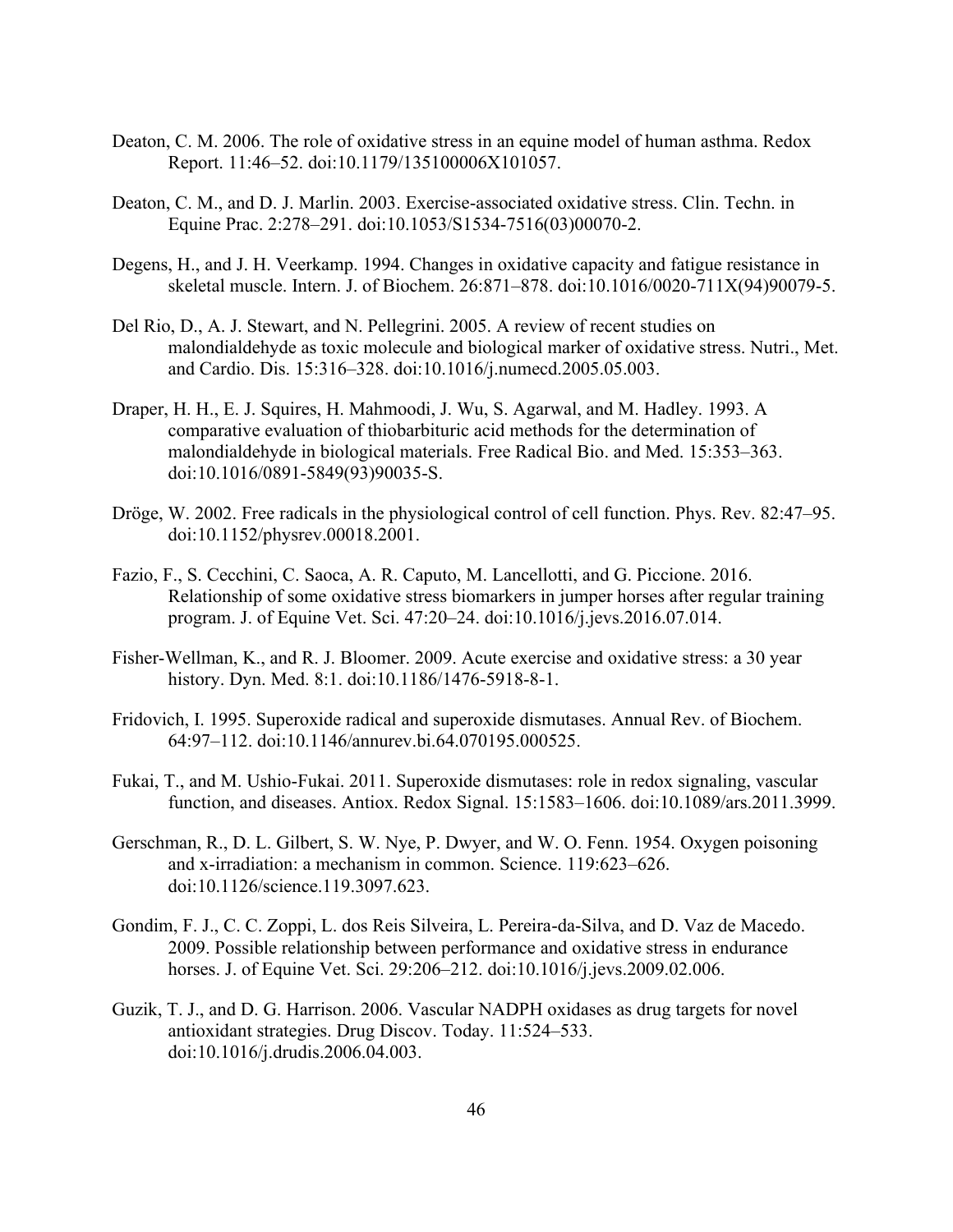- Halliwell, B., and J. M. C. Gutteridge. 2015. Free radicals in biology and medicine. Oxford University Press.
- Hargreaves, B. J., D. S. Kronfeld, J. N. Waldron, M. A. Lopes, L. S. Gay, K. E. Saker, W. L. Cooper, D. J. Sklan, and P. A. Harris. 2002. Antioxidant status of horses during two 80 km endurance races. The J. of Nutr. 132:1781S-1783S. doi:10.1093/jn/132.6.1781S.
- He, F., J. Li, Z. Liu, C.-C. Chuang, W. Yang, and L. Zuo. 2016. Redox mechanism of reactive oxygen species in exercise. Front. Physiol. 7. doi:10.3389/fphys.2016.00486.
- Henneke, D. R., G. D. Potter, J. L. Kreider, and B. F. Yeates. 1983. Relationship between condition score, physical measurements and body fat percentage in mares. Equine Vet. J. 15:371–372. doi:https://doi.org/10.1111/j.2042-3306.1983.tb01826.x.
- Higuchi, M., L. -j. Cartier, M. Chen, and J. O. Holloszy. 1985. Superoxide dismutase and catalase in skeletal muscle: adaptive response to exercise. J. of Geront. 40:281–286. doi:10.1093/geronj/40.3.281.
- Jackson, M. J. 2008. Free radicals generated by contracting muscle: by-products of metabolism or key regulators of muscle function? Free Radical Bio. and Med. 44:132–141. doi:10.1016/j.freeradbiomed.2007.06.003.
- Ji, L. L. 2008. Modulation of skeletal muscle antioxidant defense by exercise: Role of redox signaling. Free Radical Bio. and Med. 44:142–152. doi:10.1016/j.freeradbiomed.2007.02.031.
- Kaldur, T., J. Kals, V. Ööpik, M. Zilmer, K. Zilmer, J. Eha, and E. Unt. 2014. Effects of heat acclimation on changes in oxidative stress and inflammation caused by endurance capacity test in the heat. Oxid. Med. and Cell. Longev. 2014:e107137. doi:10.1155/2014/107137.
- Kamper, E. F., A. Chatzigeorgiou, O. Tsimpoukidi, M. Kamper, C. Dalla, P. Μ. Pitychoutis, and Z. Papadopoulou-Daifoti. 2009. Sex differences in oxidant/antioxidant balance under a chronic mild stress regime. Phys. & Beh. 98:215–222. doi:10.1016/j.physbeh.2009.05.011.
- Kirschvink, N., B. de Moffarts, and P. Lekeux. 2008. The oxidant/antioxidant equilibrium in horses. The Vet. J. 177:178–191. doi:10.1016/j.tvjl.2007.07.033.
- Lakshmi, S. V. V., G. Padmaja, P. Kuppusamy, and V. K. Kutala. 2009. Oxidative stress in cardiovascular disease. IJBB 46:6. 2009.10.01.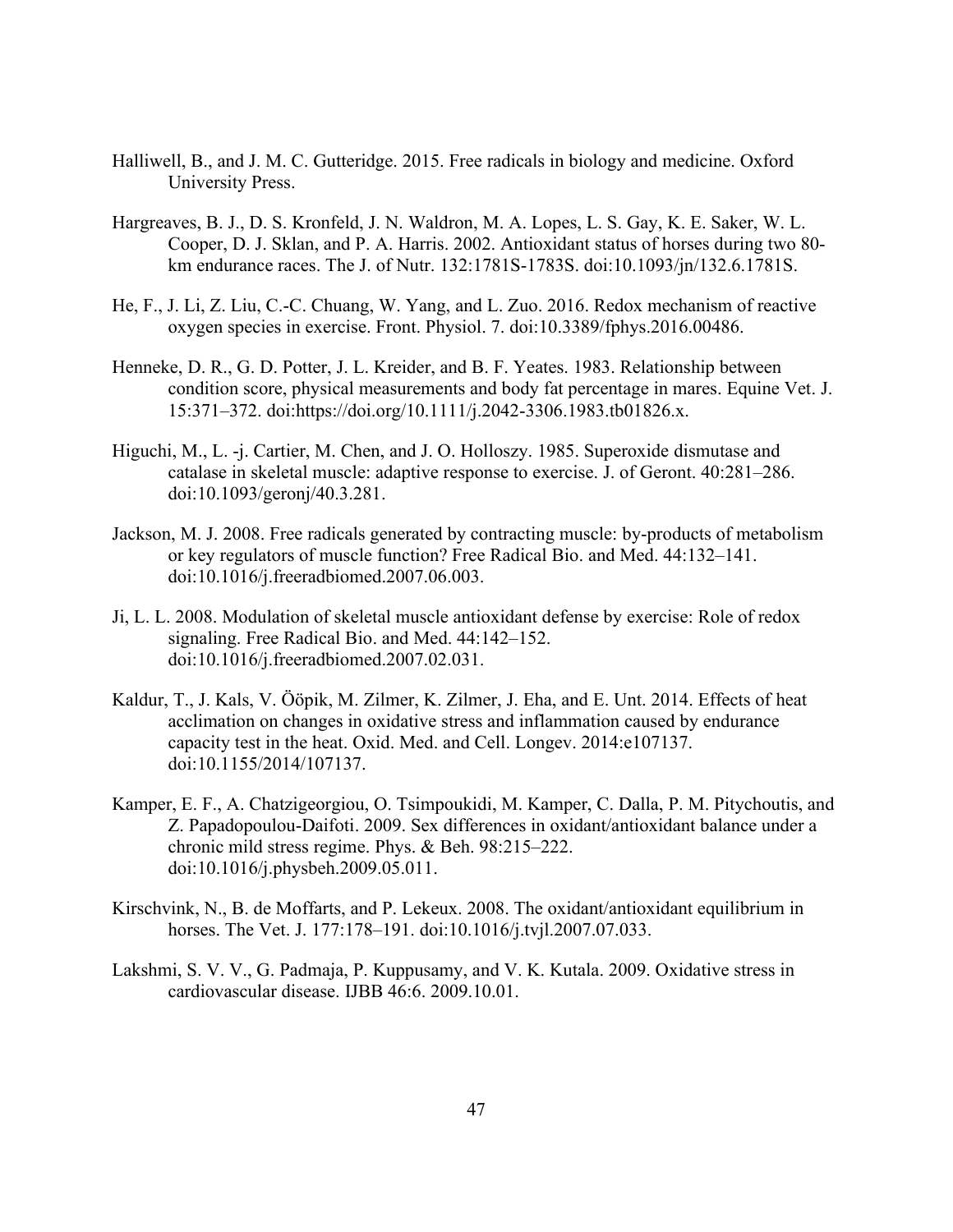- Lamprecht, E. D., and C. A. Williams. 2012. Biomarkers of antioxidant status, inflammation, and cartilage metabolism are affected by acute intense exercise but not superoxide dismutase supplementation in horses. Oxid. Med. Cell. Longev. 2012:920932. doi:10.1155/2012/920932.
- Leeuwenburgh, C., R. Fiebig, R. Chandwaney, and L. L. Ji. 1994. Aging and exercise training in skeletal muscle: responses of glutathione and antioxidant enzyme systems. Amer. J. of Phys-Reg., Integr. and Compar. Phys. 267:R439–R445. doi:10.1152/ajpregu.1994.267.2.R439.
- Li, G. 2013. The positive and negative aspects of reactive oxygen species in sports performance. Curr. Iss. in Sp. and Exer. Med. doi:10.5772/53360.
- Lykkesfeldt, J., and O. Svendsen. 2007. Oxidants and antioxidants in disease: oxidative stress in farm animals. The Vet. J. 173:502–511. doi:10.1016/j.tvjl.2006.06.005.
- Margis, R., C. Dunand, F. K. Teixeira, and M. Margis‐Pinheiro. 2008. Glutathione peroxidase family – an evolutionary overview. The FEBS J. 275:3959–3970. doi:https://doi.org/10.1111/j.1742-4658.2008.06542.x.
- Marlin, D. J., K. Fenn, N. Smith, C. D. Deaton, C. A. Roberts, P. A. Harris, C. Dunster, and F. J. Kelly. 2002. Changes in circulatory antioxidant status in horses during prolonged exercise. The J. of Nutri. 132:1622S-1627S. doi:10.1093/jn/132.6.1622S.
- McGorum, B. C., R. Wilson, R. S. Pirie, I. G. Mayhew, H. Kaur, and O. I. Aruoma. 2003. Systemic concentrations of antioxidants and biomarkers of macromolecular oxidative damage in horses with grass sickness. Equine Vet. J. 35:121–126. doi:https://doi.org/10.2746/042516403776114225.
- Mills, P. C., N. C. Smith, I. Casas, P. Harris, R. C. Harris, and D. J. Marlin. 1996. Effects of exercise intensity and environmental stress on indices of oxidative stress and iron homeostasis during exercise in the horse. Europ. J. Appl. Physiol. 74:60–66. doi:10.1007/BF00376495.
- de Moffarts, B., B. de Moffarts, N. Kirschvink, T. Art, J. Pincemail, C. Michaux, K. Cayeux, J.- O. Defraigne, and P. Lekeux. 2004. Impact of training and exercise intensity on blood antioxidant markers in healthy Standardbred horses. Equine and Comp. Exer. Phys. 1:211–220. doi:10.1079/ECP200426.
- Niedźwiedź, A., K. Kubiak, and J. Nicpoń. 2013. Plasma total antioxidant status in horses after 8-hours of road transportation. Acta. Vet. Scand. 55:58. doi:10.1186/1751-0147-55-58.
- Ono, K., K. Inui, T. Hasegawa, N. Matsuki, H. Watanabe, S. Takagi, A. Hasegawa, and I. Tomoda. 1990. The changes of antioxidative enzyme activities in equine erythrocytes following exercise. Nihon Juigaku Zasshi. 52:759–765. doi:10.1292/jvms1939.52.759.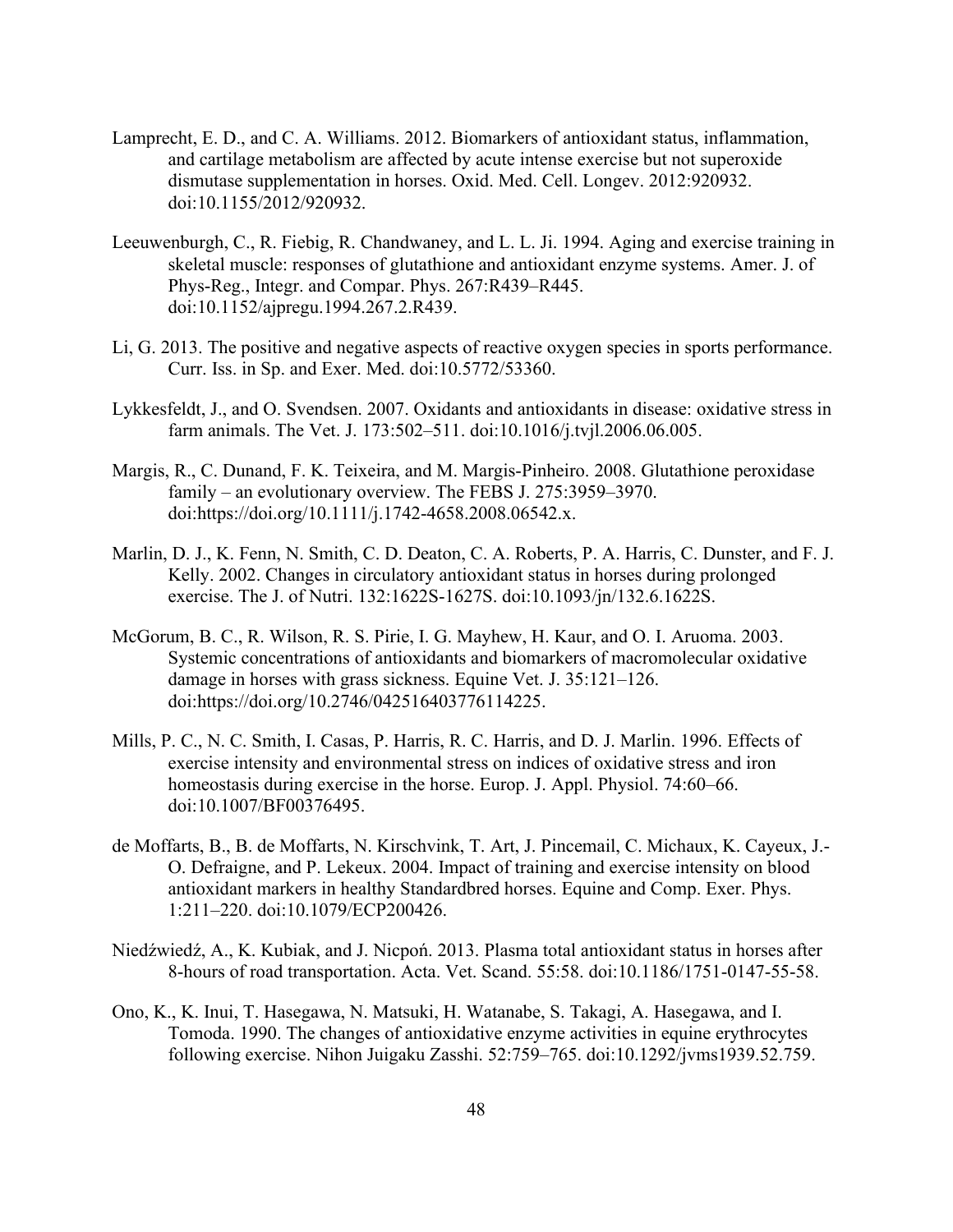- Parker, L., T. A. McGuckin, and A. S. Leicht. 2014. Influence of exercise intensity on systemic oxidative stress and antioxidant capacity. Clin. Phys. Funct. Imaging. 34:377–383. doi:10.1111/cpf.12108.
- Patwell, D. M., A. McArdle, J. E. Morgan, T. A. Patridge, and M. J. Jackson. 2004. Release of reactive oxygen and nitrogen species from contracting skeletal muscle cells. Free Radical Bio. and Med. 37:1064–1072. doi:10.1016/j.freeradbiomed.2004.06.026.
- Pham-Huy, L., H. He, and C. Pham-Huy. 2008. Free radicals, antioxidants in disease and health. Intern. J. of Biomed. Sci.: IJBS. 4:89–96.
- Piccione, G., F. Arfuso, F. Fazio, M. Bazzano, and C. Giannetto. 2014. Serum lipid modification related to exercise and polyunsaturated fatty acid supplementation in jumpers and thoroughbred horses. J. of Equine Vet. Sci. 34:1181–1187. doi:10.1016/j.jevs.2014.07.005.
- Powers, S. K., and M. J. Jackson. 2008. Exercise-induced oxidative stress: cellular mechanisms and impact on muscle force production. Phys. Rev. 88:1243–1276. doi:10.1152/physrev.00031.2007.
- Powers, S. K., L. L. Ji, and C. Leeuwenburgh. 1999. Exercise training-induced alterations in skeletal muscle antioxidant capacity: a brief review. Med. & Sci. in Sp. & Exer. 31:987– 997.
- Powers, S. K., W. B. Nelson, and M. B. Hudson. 2011. Exercise-induced oxidative stress in humans: Cause and consequences. Free Radical Bio. and Med.. 51:942–950. doi:10.1016/j.freeradbiomed.2010.12.009.
- Quindry, J., L. Miller, G. McGinnis, B. Kliszczewiscz, D. Slivka, C. Dumke, J. Cuddy, and B. Ruby. 2013. Environmental temperature and exercise-induced blood oxidative stress. Intern. J. of Sp. Nutri. and Exer. Met. 23:128–136. doi:10.1123/ijsnem.23.2.128.
- Reid, M. B. 2001. Invited Review: Redox modulation of skeletal muscle contraction: what we know and what we don't. J. of App. Phys. 90:724–731. doi:10.1152/jappl.2001.90.2.724.
- Reid, M. B., L. Kobzik, D. S. Bredt, and J. S. Stamler. 1998. Nitric oxide modulates excitationcontraction coupling in the diaphragm. Comp. Biochem. and Phys. Part A: molecular & integrative physiology. 119:211–218. doi:10.1016/S1095-6433(97)00417-0.
- Reid, M., F. A. Khawli, and M. Moody. 1993. Reactive oxygen in skeletal muscle. III. Contractility of unfatigued muscle. J. of App. Phys. (Bethesda, Md. : 1985). 75:1081–7. doi:10.1152/jappl.1993.75.3.1081.
- Sachdev, S., and K. J. A. Davies. 2008. Production, detection, and adaptive responses to free radicals in exercise. Free Radical Bio. and Med. 44:215–223. doi:10.1016/j.freeradbiomed.2007.07.019.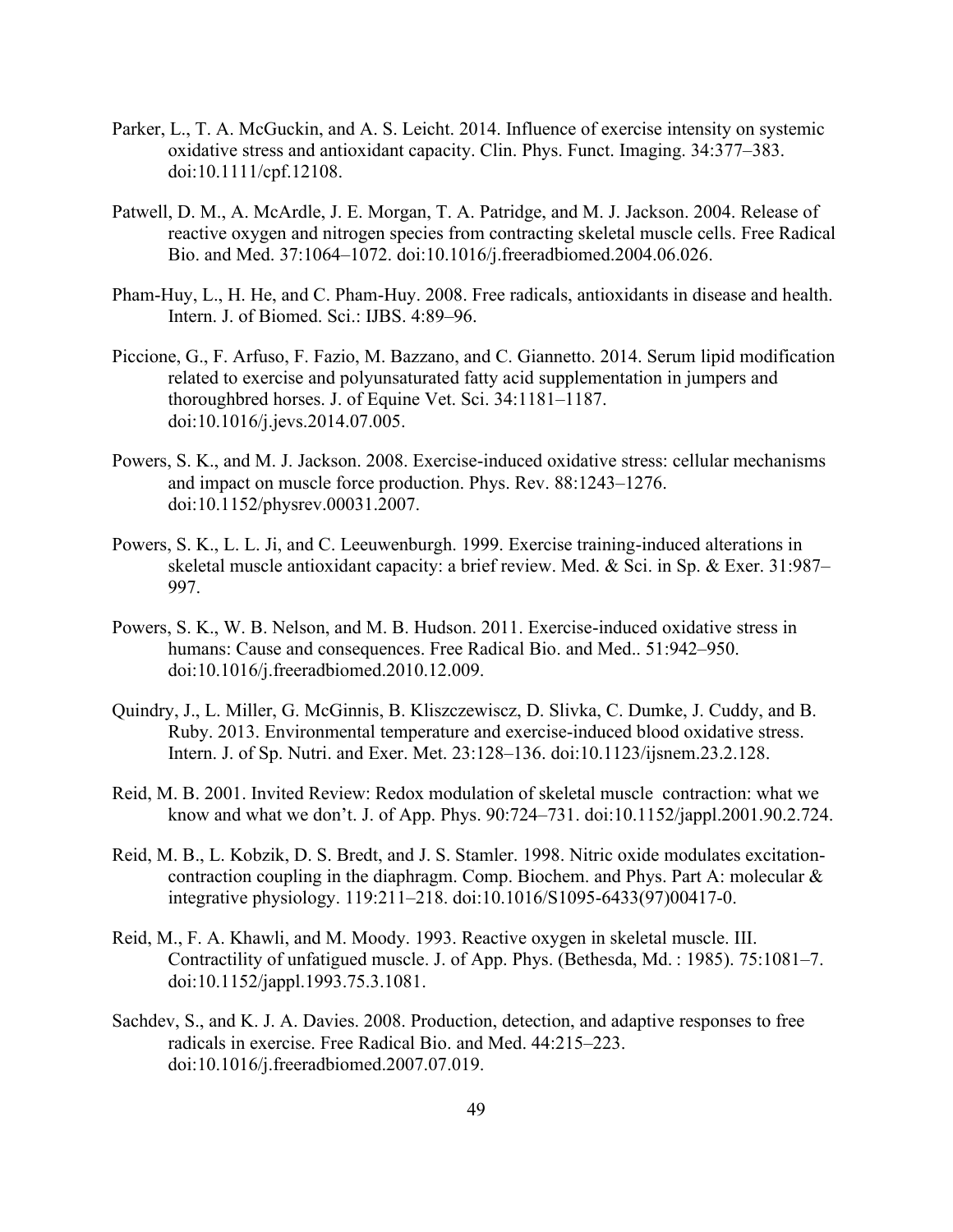- Sahiner, U. M., E. Birben, S. Erzurum, C. Sackesen, and O. Kalayci. 2011. Oxidative Stress in Asthma. World Allergy Organ J. 4:151–158. doi:10.1097/WOX.0b013e318232389e.
- Sahlin, K., I. G. Shabalina, C. M. Mattsson, L. Bakkman, M. Fernström, Z. Rozhdestvenskaya, J. K. Enqvist, J. Nedergaard, B. Ekblom, and M. Tonkonogi. 2010. Ultraendurance exercise increases the production of reactive oxygen species in isolated mitochondria from human skeletal muscle. J. of App. Phys. 108:780–787. doi:10.1152/japplphysiol.00966.2009.
- Salo, D. C., C. M. Donovan, and K. J. A. Davies. 1991. HSP70 and other possible heat shock or oxidative stress proteins are induced in skeletal muscle, heart, and liver during exercise. Free Radical Bio. and Med. 11:239–246. doi:10.1016/0891-5849(91)90119-N.
- Sanders, S. P., J. L. Zweier, S. J. Harrison, M. A. Trush, S. J. Rembish, and M. C. Liu. 1995. Spontaneous oxygen radical production at sites of antigen challenge in allergic subjects. Am. J. Respir. Crit. Care Med. 151:1725–1733. doi:10.1164/ajrccm.151.6.7767513.
- Sen, C. K. 1995. Oxidants and antioxidants in exercise. J. of App. Phys. 79:675–686. doi:10.1152/jappl.1995.79.3.675.
- Singh, Z., I. P. Karthigesu, P. Singh, and R. Kaur. 2014. Use of malondialdehyde as a biomarker for assessing oxidative stress in different disease pathologies: a review. Iranian J. of Public Health. 43:7–16.
- Smarsh, D. N., and C. A. Williams. 2017. Oxidative stress and antioxidant status in standardbreds: effect of age and training in resting plasma and muscle. J. of Equine Vet. Sci. 48:93–102. doi:10.1016/j.jevs.2016.07.020.
- Smith, M. A., C. A. Rottkamp, A. Nunomura, A. K. Raina, and G. Perry. 2000. Oxidative stress in Alzheimer's disease. Bioche. et Biophy. Acta (BBA) - Mol. Basis of Dis. 1502:139– 144. doi:10.1016/S0925-4439(00)00040-5.
- Somani, S. M., S. Frank, and L. P. Rybak. 1995. Responses of antioxidant system to acute and trained exercise in rat heart subcellular fractions. Pharm. Biochem. and Beh. 51:627–634. doi:10.1016/0091-3057(94)00427-K.
- Steinbacher, P., and P. Eckl. 2015a. Impact of oxidative stress on exercising skeletal muscle. Biomol. 5:356–377. doi:10.3390/biom5020356.
- Steinbacher, P., and P. Eckl. 2015b. Impact of oxidative stress on exercising skeletal muscle. Biomol. 5:356–377. doi:10.3390/biom5020356.
- St-Pierre, J., J. A. Buckingham, S. J. Roebuck, and M. D. Brand. 2002. Topology of superoxide production from different sites in the mitochondrial electron transport chain. J. Biol. Chem. 277:44784–44790. doi:10.1074/jbc.M207217200.